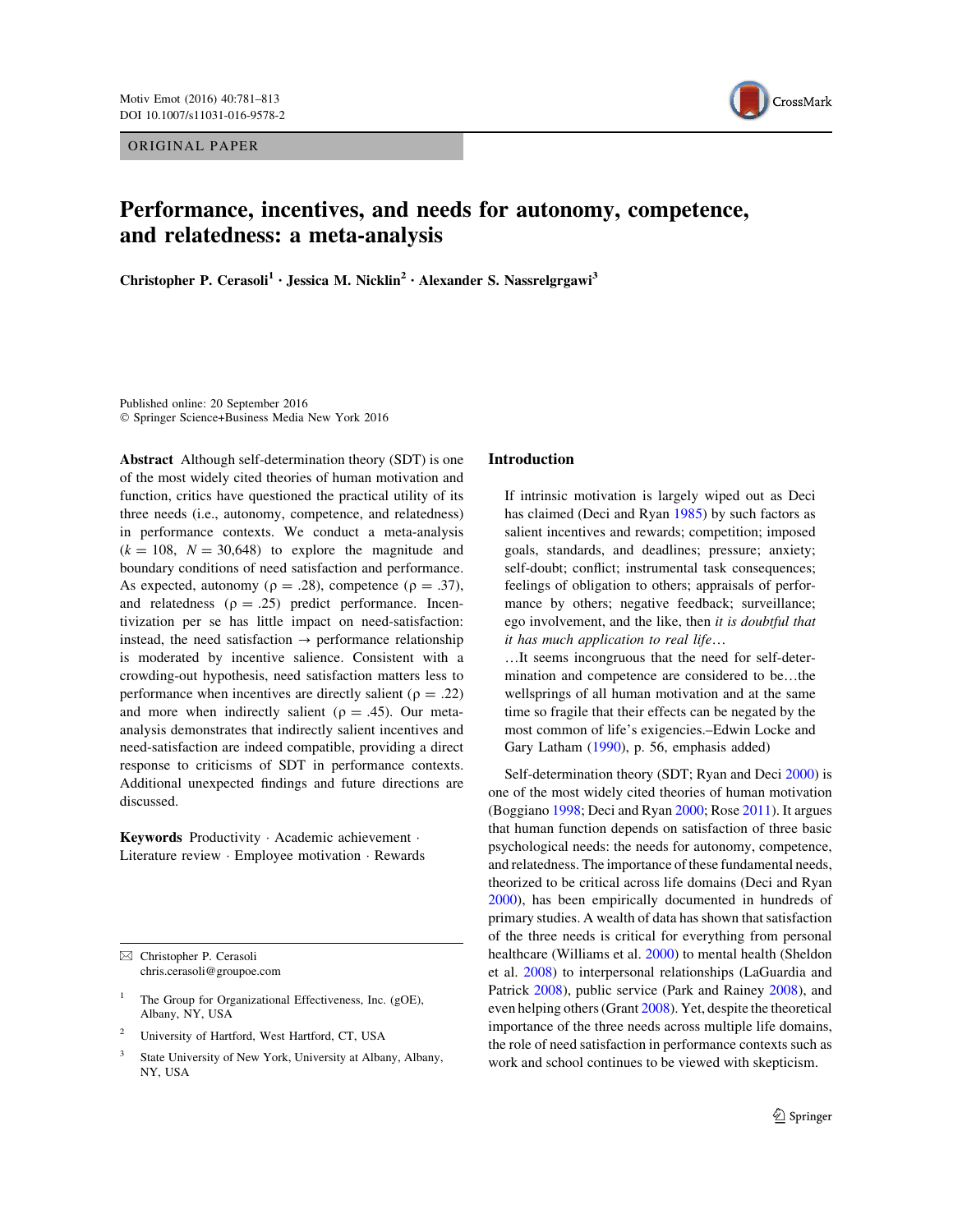dedicated to demonstrating that provision of incentives and external control erode need satisfaction and intrinsic motivation (e.g., Deci et al. 1999). If it is true that foundational characteristics of performance such as external control or incentives are incompatible with need satisfaction, the relevance of need satisfaction in organizations is difficult to demonstrate (cf., Donovan 2001; Locke and Latham 1990). This critique is not without merit. However, it does necessitate a review that can provide a defensible response.

A review is also needed because the theoretical links between need satisfaction and performance are typically underdeveloped (''why should need satisfaction matter to performance?''). Although the need satisfaction—performance link is mentioned in several places (e.g., Deci et al. 1989; Gagné and Deci 2005; Gagné and Forest 2008), the mechanisms that link need satisfaction to performance are infrequently explored at length due to conflicting premises or findings. The inability to reconcile several premises has led to something of a theoretical dead-end, which some have termed the uncomfortable conclusion (Cerasoli et al. 2014). Although not insurmountable (as we explore later), the uncomfortable conclusion provides a strong disincentive for researchers to focus on the need satisfaction-performance relationship.

A review could also answer a number of empirical questions about the existing literature. Although over a hundred studies have empirically examined the link, the need satisfaction—performance link is typically reported as an ancillary analysis. A meta-analysis could aggregate and demonstrate the effect with greater confidence (''does need satisfaction actually predict performance?''). Further, a review could explore relationships among moderators and related factors that cannot be readily assessed in primary studies (''when does need satisfaction matter more to performance?''). Many of these moderators are factors that are critical to assess under SDT, such as incentive type, incentive saliency, performance criteria, and context, all of which cannot readily be assessed in a single primary study.

Finally, a review is needed because the question remains as to whether there is a business case to be made for fostering psychological needs (Baard et al. 2004). Performance is a fundamental concern of many researchers and practitioners (Cascio and Aguinis 2008), and understanding the need satisfaction-performance link at school and at work is critical. Although adults spend over a third of their waking lives at work (Bureau of Labor Statistics 2014), for many, work is simply not enjoyable. For instance, a 2013 Gallup Poll indicates that over 70 % of U.S workers are unhappy or unfulfilled at their jobs (Gallup 2013), which is associated with lower levels of performance (Cropanzano

and Wright 2001; Judge et al. 2001). A review and metaanalysis of the literature can demonstrate empirical links

employees. Therefore, this paper reflects an attempt to expand and advance the theoretical and practical utility of SDT in performance contexts. In order to achieve this goal, we first discuss SDT and the three needs posited, establishing a conceptual link with performance quality and with performance quantity (an important but often overlooked distinction made in the literature). Second, we reexamine the impact of incentives on need satisfaction. Finally, we focus on the impact of incentives on the need satisfaction performance link. This is our core focus, given that there have been conflicting findings on the joint role of incentives and need satisfaction in performance contexts. We conduct a meta-analysis to explore three general hypotheses derived from theory and previous research and conclude with a discussion of several unexpected findings and their practical implications.

#### Need satisfaction and performance

Self-determination theory brings a unique perspective to performance contexts (Pinder 2011). In contrast to other theories of work motivation, such as the Job Characteristics Model (JCM; Hackman and Oldham 1976), valence-expectancy theory (VIE; Van Eerde and Thierry 1996; Vroom 1964), or control theory (Carver and Scheier 1981), SDT is a humanistic theory that takes a very positivist standpoint. It is not based on the extent to which individuals vary in the strength of certain needs, such as need for achievement (Atkinson 1957), nor is it based in the notion of ''drive reduction,'' perhaps to satiate a desire for hunger or success (e.g., Hull 1943). It is also neither based on the idea that behavior is driven by Freudian subconscious desires, nor purely by the observable consequences of behavior (Skinner 1953).

Instead, all individuals have three psychological needs which must be satisfied for optimal function. These needs do not vary in the extent to which individuals possess them (as need-for-achievement is posited to), but instead vary in the extent to which the surrounding environment facilitates their *satisfaction*. The theory, with its roots in reaction to the dominant operant paradigm of the mid-20<sup>th</sup> century, reflects the ongoing evolution and integration of five or six mini theories of human function (Vansteenkiste et al. 2010), which each emerged to solve a particular motivational problem and explain its underlying mechanisms. These theories have helped explain how the environment and social context impact the degree to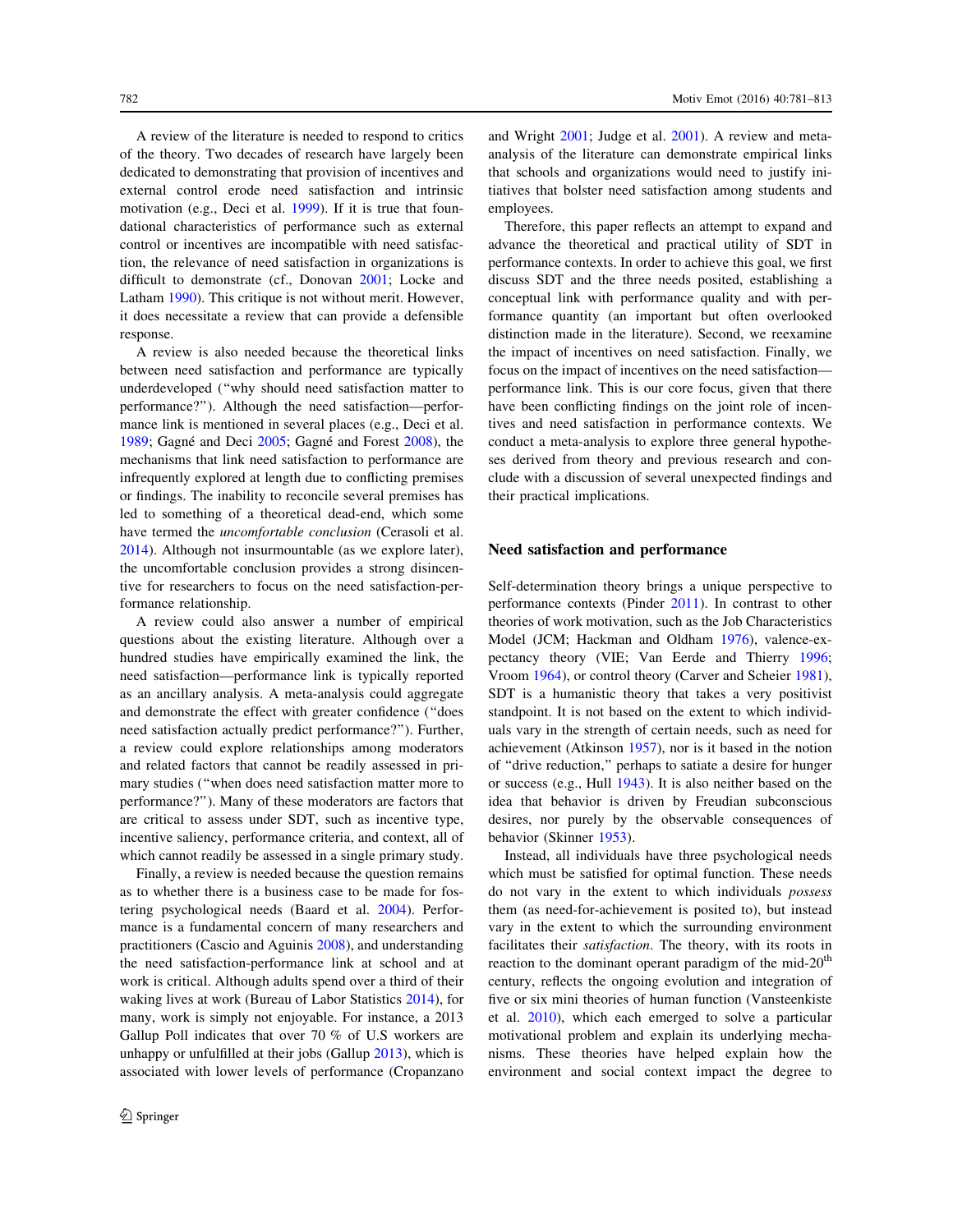which needs are satisfied and how behavior regulation becomes internalized.<sup>1</sup> However, they have not explored in much detail the extent to which the needs in turn impact certain behaviors. Because our focus in the current paper is on performance, we turn here to explore the need satisfaction—performance link for the three needs posited under the theory, namely autonomy, competence, and relatedness needs.

The need for autonomy reflects the most basic desire humans possess to be the causal agents of their environment. More formally, the need for autonomy refers to the psychological need to experience self-determination and endorse the cause of a behavior as one's own (Deci and Ryan 1987). If individuals are forced or manipulated to engage a task (thwarting autonomy), they lose the intrinsic desire to subsequently do so. Behaviors are perceived as autonomous when they are freely initiated and maintained; behaviors will be perceived as autonomous to the extent that they impart a subjective sense of freedom and lack imposed constraints. In contrast, behaviors are not perceived as autonomous when their initiation and regulation is coerced or pressured. Controlled behaviors are perceived to be maintained by forces outside the self and range in degree of perception from completely external (in the case of absolute coercion) to mostly internal (willful compliance). When external forces are even partially attributed as the cause of one's behavior initiation/regulation, full autonomy will not be experienced, and according to organismic integration theory (OIT), such behaviors may fail to internalize (Ryan and Connell 1989).

Three psychological components (Reeve 2009) can explain why autonomy should predict performance. First, an internal perceived locus of causality should be associated with performance because it allows the individual

to take ownership of an action/circumstance. Perceived autonomy should predict performance outcomes because increasing (versus decreasing) performance affirms that the environment is within the person's control. Second, perceived volition (the perception that a behavior is selfinitiated and free of coercion; Deci et al. 1995) links autonomy to performance because individuals will not expend effort if they believe their efforts will be thwarted or ineffective. This link is supported by research on learned helplessness, which indicates that individuals perform less effectively when constraints are imposed (Kane 1997) or when employees have more of a learnedhelplessness orientation (Silvester et al. 2003). And third, when individuals perceive they have the *freedom of* choice whether or not they engage a performance task, performance should improve. For example, meta-analytic work confirms that providing non-controlling choices has positive motivational consequences (Patall et al. 2008). Thus, we predict:

## Hypothesis 1 Perceived autonomy is positively related to performance.

The need for competence refers to the desire to demonstrate and improve one's abilities. In performance contexts, when an individual's performance criteria cannot be evaluated, effort and performance stagnate (presumably due to lack of competence-relevant feedback; Karau and Williams 1993). Satisfaction of competence needs predict performance outcomes because demonstrating and improving one's abilities is fundamentally satisfying (Deci and Ryan 1985; Harter 1978). The earliest conceptualizations of competence needs can be dated back to White (1959). White's concept of effectance motivation described the inborn need of an individual to affect and manipulate his or her environment, as well as to obtain desired outcomes within it. More specifically, White posited that individuals have an ''intrinsic need to deal with the environment" (White 1959, p. 318), suggesting that a minimal perceived level of competence is a fundamental need. In the time since, multiple theories of human motivation have posited competence or efficacy needs as foundational, including social cognitive theory (Bandura 1986), goal setting theory (Locke and Latham 1990), achievement goal orientation theory (Elliot and Dweck 2005), and even OIT (Ryan and Connell 1989) to name a few.

Although satisfaction of competence needs predict performance because demonstrating and improving one's abilities is fundamentally satisfying (Deci and Ryan 2000; Harter 1978), two competence-relevant components may clarify the link between competence satisfaction and performance. First, competence perceptions depend on a mix of challenge and skill: individuals must experience both a challenge and possess the skills necessary to meet that

<sup>&</sup>lt;sup>1</sup> First, cognitive evaluation theory (CET; Deci 1972) was developed in response to Skinnerian behaviorists (e.g., Skinner 1953) to explain how rewards might actually *reduce* intrinsic motivation (and perhaps subsequent performance). Second, organismic integration theory (OIT; Ryan and Connell 1989) was articulated to show how the motive behind some behaviors changes over time, moving from externally driven to various degrees of internal identification and enjoyment. Third, causality orientations theory (COT; Deci and Ryan 1985) identified individual differences in the extent to which individuals attribute the cause of their actions to themselves or externally. Fourth, and perhaps most germane to our research here, basic psychological need theory (BPNS; Ryan and Deci 2002) calls out the importance of the three psychological needs (autonomy, competence, and relatedness), or fundamental nutriments, that when met, pave the road for individuals to seek meaningful and intrinsically enjoyable tasks. Fifth, goal content theory (GCT; Kasser and Ryan 1996) explains how the pursuit of intrinsic or extrinsic goals relates to satisfaction of basic psychological needs. Finally, Relationships Motivation Theory (RMT; Deci and Ryan 2014) helps explain the nature of supportive relationships. For a review, see Vansteenkiste et al. (2010). We thank an anonymous reviewer for helping us focus this point.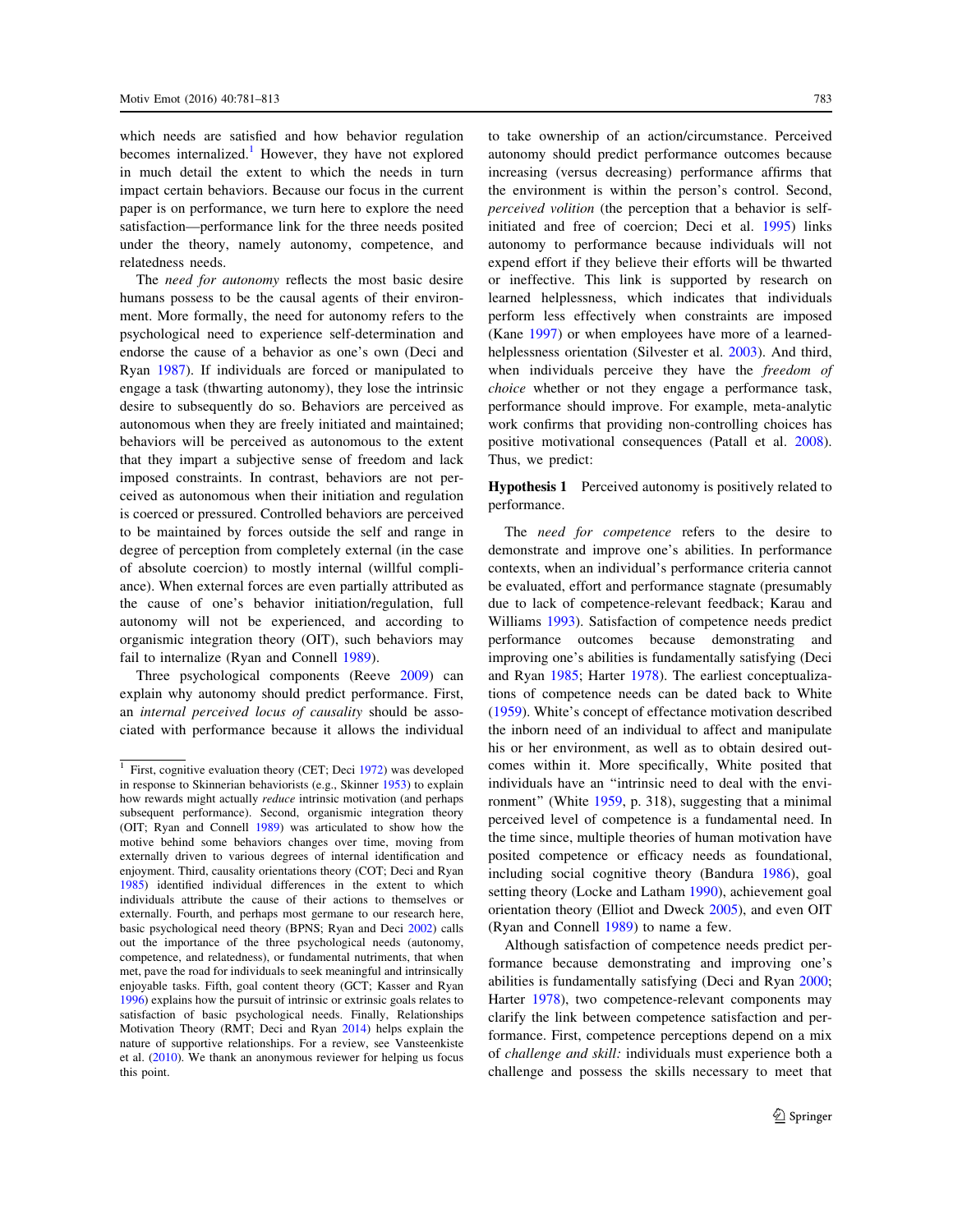challenge. Individuals who feel unchallenged will not boost their sense of competence because there is no work involved in meeting the demand (even if the task was selfendorsed). On the other hand, individuals who feel overchallenged may see a loss in competence, as the task is overwhelming. Generally speaking, successful performance on challenging (yet attainable) tasks will be satisfying when it serves to boost levels of perceived competence. Second, competence perceptions also depend on *performance feedback*. Individuals must feel they are responsible for the behavior to which the feedback refers (Fisher 1978; Kluger and DeNisi 1996) and the feedback must come from a trusted source (Snyder et al. 1984). Of course, feedback (and subsequently perceived competence) will impact performance to the extent that environmental feedback is perceived as valid and properly internalized. Therefore, we predict:

Hypothesis 2 Perceived competence is positively related to performance.

Relatedness needs reflect the universal human desire to be valued, respected, and desired by important others. The importance of interpersonal relationships appears in some form in many theories of human motivation, such as Maslow's (1943) hierarchy of needs theory and Alderfer's existence-relatedness-growth (ERG; 1969) theory. Under SDT, relatedness needs capture the desire to have meaningful relationships with others (Deci and Ryan 2000) and impact the degree to which individuals actualize innate tendencies for growth and exploration. Relatedness needs are important to self-determination theory (and the underlying organismic integration theory) because they provide the affective foundation for natural growth tendencies to emerge and behavior regulations to internalize (Ryan and Connell 1989). These needs include the desire to connect with others, to give affection, and to receive love and care in return (Baumeister and Leary 1995; Bowlby 1958; Deci and Ryan 2000; Harlow 1958; Ryan 1993). Individuals need to establish emotional bonds, relationships, and attachments with others (Guisinger and Blatt 1994; Ryan and Powelson 1991). Thus, individuals will gravitate towards those who help meet these needs and away from those who thwart them (Reeve 2009).

Deliberate attempts to impose controlling attachments (Moss and St-Laurent 2001) or witnessing acts of rudeness by an authority figure/peer (Porath and Erez 2007, 2009) have been found to reduce performance. Conversely, meeting relatedness needs boosts performance, in part because it improves well-being. Fostering secure emotional attachments is associated with holistic, integrated functioning such as fostering pro-social orientations and promotion of healthy relationships with others (Marcus and

Sanders-Reio 2001). Or, this may occur through its positive impact on intrinsic motivation, which in turn has been shown to predict performance (Cerasoli et al. 2014). Therefore, we expect:

Hypothesis 3 Perceived relatedness is positively related to performance.

At this point, it is important to make a few clarifications on what we mean by ''performance.'' Performance is often the central focus or ''gold standard'' criterion in many areas of the behavioral and management sciences (Cascio and Aguinis 2008). Yet, historically, the conceptualization and measurement of performance often lacks validity. The frequent oversimplification and deficient operationalization of performance, referred to as the ''criterion problem,'' is an issue for any predictive enterprise (Campbell et al. 1993). In simple terms, the criterion problem states that if performance is operationalized as a homogenous, unidimensional construct, prediction will be less accurate because performance is rarely a singular construct. Because performance is not uniform within or between contexts, it must be broken down and defined more carefully (Guion 1998).

There are a number of taxonomies for performance; our main focus here is on the quality vs. quantity distinction because it serves theoretical purposes, is highly actionable for practitioners, and has been used for many years (e.g., Cerasoli et al. 2014). Quality-type tasks require attention to detail, personalization, and prideful, careful craftsmanship (Rich 2006). These tasks are fostered through intense personal involvement, enjoyment of the task, and perceived meaningfulness of the work. For example, indicators of a quality-type task may include creativity, lack of errors, artistic value, originality, and so forth. In contrast, *quan*tity-type tasks are often repetitive, depend on rote skill, and tend to require less personal investment and creativity (Gilliland and Landis 1992). Such tasks can be driven by task familiarity or presence of others, as shown in the large body of research on social facilitation (Zajonc 1965). They typically do not lend themselves to high degrees of autonomy and interpersonal valuation. For example, indicators of a quantity type task can include assembly time, quantity of boxes assembled, word processing tasks, and number of sales made.

Although we admit this is something of an oversimplification of the performance domain, it is a practical one and consistent with thinking in this context (Gagné and Deci 2005). It is consistent with the arguments of previous theorists that more autonomous motives better predict heuristic-type tasks (e.g., Vansteenkiste et al. 2004). Previous research has shown that quantity-type tasks tend to be better predicted by incentives, while quality-type tasks tend to be better predicted by factors such as intrinsic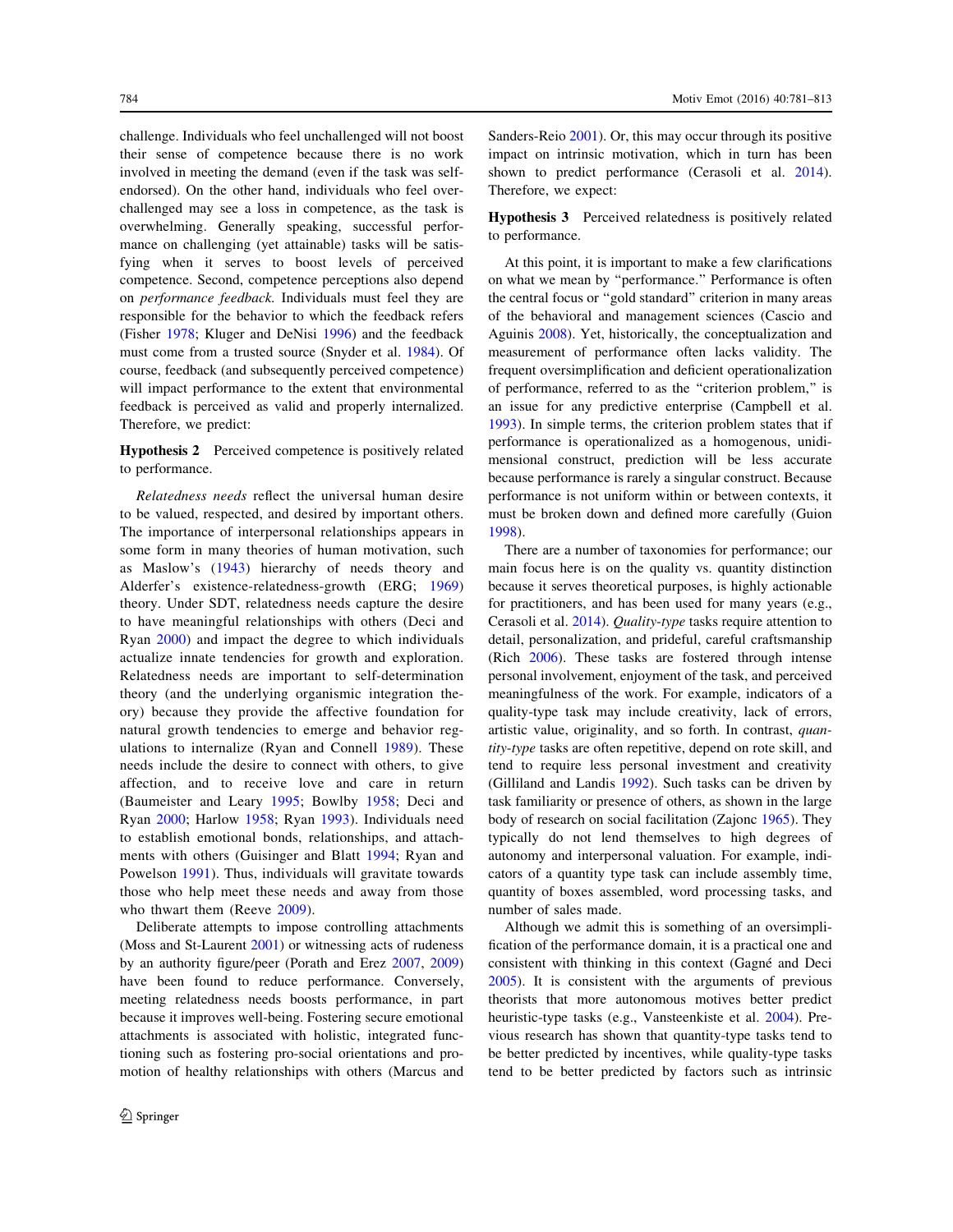motivation and enjoyment (Cerasoli et al. 2014; Jenkins et al. 1998). Therefore, we expect that:

Hypothesis 4 The relationship between perceived need satisfaction and performance is stronger for quality tasks than quantity tasks.

## Incentives and need satisfaction

Examining the relationship between incentives and need satisfaction is critical because the topic all but consumed SDT research for a decade or more through the late 1990's. Self-determination theory, and its core mini-theory cognitive evaluation theory (CET; Deci 1972), were borne out of the need to explain an observation that operant psychology (the dominant paradigm of psychology in the mid 1900's) could not. An emerging body of research in the early 1970 s suggested that in some cases, contrary to operant theory, incentives could have detrimental impacts on motivation and behavior (e.g., Deci 1972). Out of these findings sprung one of the biggest controversies to date in psychology.

A series of nine meta-analyses debated whether incentives erode need satisfaction (see Deci et al. 1999), relying on experimental research. Experimental research lends itself to higher internal validity, so the experimental data showed indirectly whether incentives could erode need satisfaction; however, non-experimental data are needed to show whether the provision of incentives *actually does* erode need satisfaction outside laboratory contexts. Perhaps more importantly, the meta-analyses never directly assessed the relationship between incentives and need satisfaction. From a theoretical standpoint, the provision of incentives is thought to reduce intrinsic motivation by thwarting needs for competence and autonomy, but this was never empirically captured. Non-experimental data, combined with applied operationalizations of incentive contingency are needed to show whether the provision of incentives actually do erode need satisfaction in practice.

Incentivization per se will not have an impact on need satisfaction because the way the incentive is provided and interpreted determines whether the effect will be positive or negative. Specifically, incentives can impart messages of external control (thought to thwart autonomy) and in some cases performance feedback (thought to boost competence). Traditionally, four types of incentive contingencies have been thought to capture this; whether the incentive contingency was (a) engagement contingent, (b) completion contingent, (c) performance contingent, or (d) noncontingent (Deci et al. 1999). Although this research is informative, this way of framing incentive contingency may not occur frequently outside the lab. For example, it is

uncommon to find any employer who provides salary for merely participating in work tasks, an engagement-contingent incentive.

Recent work by Cerasoli et al. (2014) proposed performance saliency as an applied way of operationalizing incentives and whether incentives had negative motivational effects in applied contexts. Directly salient incentives set up a clear link between a behavior and receipt of an incentive ("if I perform X, it's clear I'll get the incentive''). Because they set up a very clear expectation of control, they will have a negative impact on need satisfaction through substantially undermined autonomy. In contrast, indirectly salient incentives set up a very vague link between a particular behavior and the provision of an incentive (''if I perform X, I may get some incentive''). As such, indirect incentives should have a positive impact on need satisfaction because they are not controlling enough to reduce autonomy, yet are linked closely enough to boost competence. Therefore, we hypothesize that:

Hypothesis 5 In the presence of incentives, overall need satisfaction is lower when incentives are directly (versus indirectly) performance salient.

#### Incentives, need satisfaction, and performance

What was frequently lost in the entire incentive debate was the ultimate implication for performance. Although the ultimate implications for performance were frequently invoked as a strong rationale for exploring whether incentives erode need satisfaction (Tang and Hall 1995), once the research findings were reported, performance implications were typically treated only as an afterthought in discussions. Further, critics of these meta-analyses have called into question the ecological validity of their findings: findings based on laboratory data are used to draw the conclusion that incentives should not be used in a controlling manner. However, outside laboratory settings in applied contexts, incentives are deliberately used to control employees and it would be overreaching to suggest that incentives erode intrinsic motivation in all of these cases (Donovan 2001; Locke and Latham 1990). We suggest this gap in the literature can be addressed with meta-analytic data examining the relationship among incentives, need satisfaction, and performance.

We have argued that overall need satisfaction is related to higher performance, and we also now argue that the presence of incentives influences this relationship. Our rationale hinges on a notion of leveraging, also referred to as the "crowding out hypothesis" (Frey and Oberholzer-Gee 1997). For practical purposes, motives to perform can be intrinsic or extrinsic. Under many circumstances, both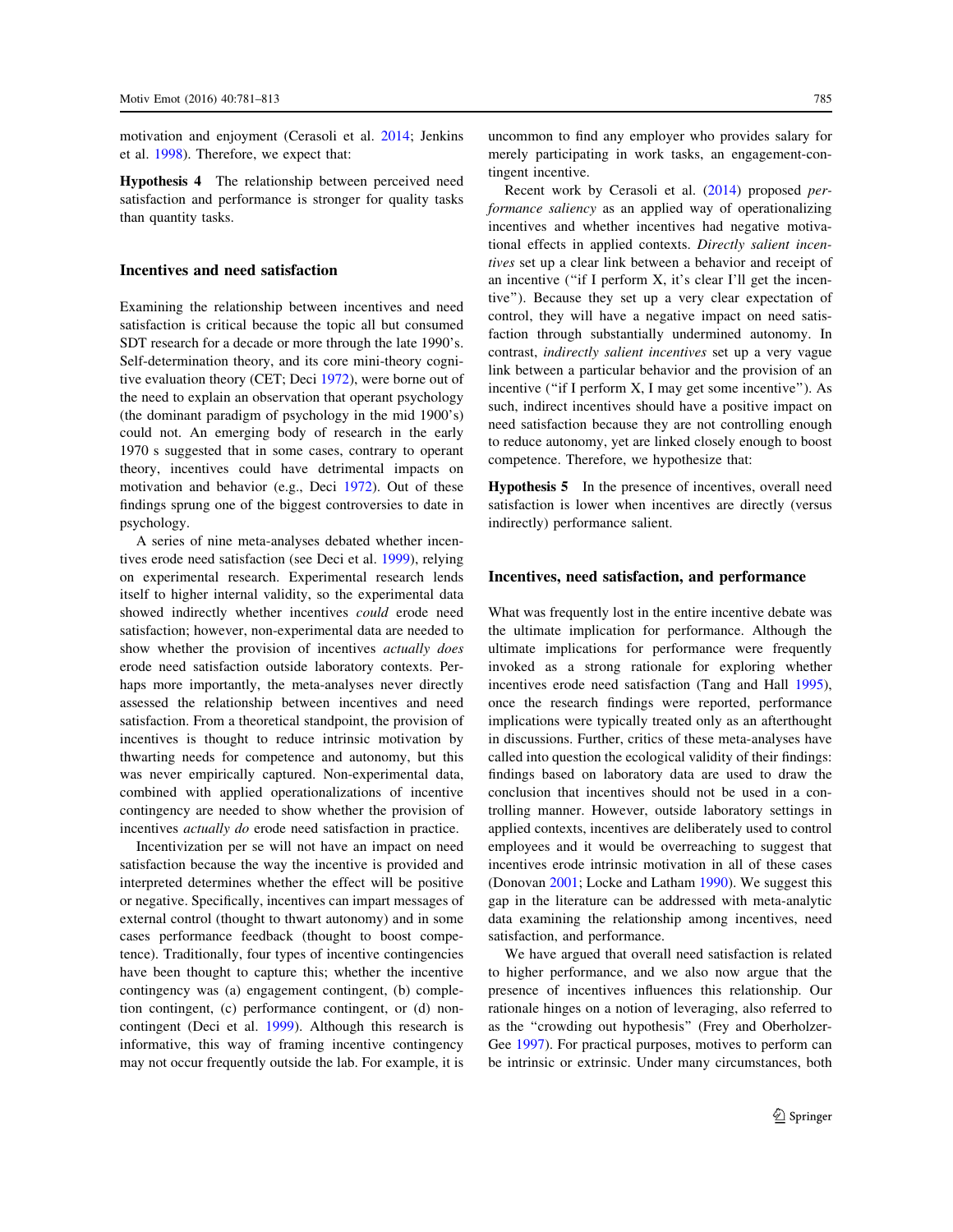intrinsic and extrinsic motives are likely to be operational, which would suggest both have some non-zero unique predictive validity for performance. However, in some cases, extrinsic motives (i.e., incentives) become more salient (and thereby more dominant), and will thus be more strongly linked to performance. This salience is easy to observe for extrinsic incentive contingencies. When valued incentives are directly salient to performance, they leave little room for intrinsic motives, such as need satisfaction. Thus, when there is an abundantly clear, explicit link between performance of a behavior and receipt of a valued incentive, extrinsic motives take center-stage, and need satisfaction becomes far less relevant to performance.

The opposite is true when incentives are less salient to performance. When incentives are indirectly salient or not at all salient to performance, extrinsic motives will be reduced. This is because there is no clear ''if–then;'' the explicit link between performance of a behavior and the receipt of an incentive disappears. A similar argument is at the foundation of the "crowding out" hypothesis (c.f., Frey and Osterloh 2005; Gagné and Forest 2008); when incentives are not tied to performance, they have no leverage over motivation, and thus cannot crowd out the naturally occurring desire to fulfill needs for autonomy, competence, and relatedness surrounding the task. Under these circumstances, the predictive validity of need satisfaction will be magnified. Thus, we hypothesize the following:

Hypothesis 6 In the presence of incentives, the predictive validity of need satisfaction is attenuated for directly-salient incentives and augmented for indirectly-salient incentives.

#### Method

#### Literature search

A number of databases were searched for published studies through 2015, including psycINFO, ERIC, PubMed, Scopus, and Dissertation Abstracts International. We queried any combination of the three needs (i.e., autonomy, competence, relatedness) coupled with a defensible measure of performance (i.e., performance, productivity, effectiveness, OCB, CWB, citizenship, counter-productive). In addition, a call was placed for unpublished research using e-mail subscription lists, such as Academy of Management's Organizational Behavior listserv, the Self-Determination Theory's listserv, the Society for the Study of Motivation's listserv, and the American Educational Research Association Motivation Special Interest Group's listserv.

In order to be included, an article had to report a quantitative estimate of the relationship between need satisfaction (i.e., competence, autonomy, or relatedness need satisfaction as defined in the introduction) and performance. Any article had to publish sufficient data to unambiguously calculate effect sizes, usually in the form of Pearson correlations, but occasionally with simple *t*-tests or means and standard deviations. Importantly, we restricted our research to studies that explicitly examined one or more of the three psychological needs. To maintain a targeted focus and prevent the ''apples and oranges'' problem (Cortina 2003) of meta-analysis (i.e., to preserve construct homogeneity), we excluded potentially related constructs such as self-efficacy, attachment needs, or need for achievement. Need satisfaction was predominantly assessed through standardized multi-item self-report surveys, many of which were validated scales appearing in multiple studies. The operationalization of the construct had to be consistent with the definition of the three needs under selfdetermination theory (Ryan and Deci 2000). Examples include the Basic Psychological Need Satisfaction Scale (BPNS; LaGuardia et al. 2000), Basic Need Satisfaction at Work Scale (Deci et al. 2001), and the Intrinsic Need Satisfaction Scale (INS; Leone 1995).

Perceived autonomy was coded and defined as the extent to which individuals perceived they were capable of making independent, volitional choices in their environment or that the environment supported their autonomy  $(e.g.,$  perceived autonomy, perceived autonomy satisfaction, autonomy, perceived autonomy support). Perceived competence was coded and defined as the perception of individual ability and capacity to effect change upon the environment (e.g., perceived competence, competence satisfaction, performance expectations). Perceived relatedness was coded and defined as the perception that individuals felt connected to, supported by, or emotionally bonded to other individuals in their environment (e.g., perceived relatedness, relatedness satisfaction, feelings of relatedness).

Performance was coded as quality when output was compared with some non-quantitative evaluative performance standard (e.g., creativity, building quality, software ingenuity). Criteria were coded as quantity when performance was evaluated by the number of discrete units of output (e.g., number of problems solved, dollar sales, percent of goal). Finally, any criterion that was not clearly

<sup>2</sup> It should be noted that a conceptual distinction can be made between perceived support of the need (e.g., flexible work hours, an understanding supervisor) and the perceived satisfaction of the need (e.g., actual feelings and perceptions of autonomy or relatedness). Although it sometimes makes sense to differentiate between the two, we do not do so here because the two have been found to be highly correlated (Gagne and Bargmann 2003) and the distinction doesn't appear in empirical studies containing performance data. We thank an anonymous reviewer for helping us clarify this.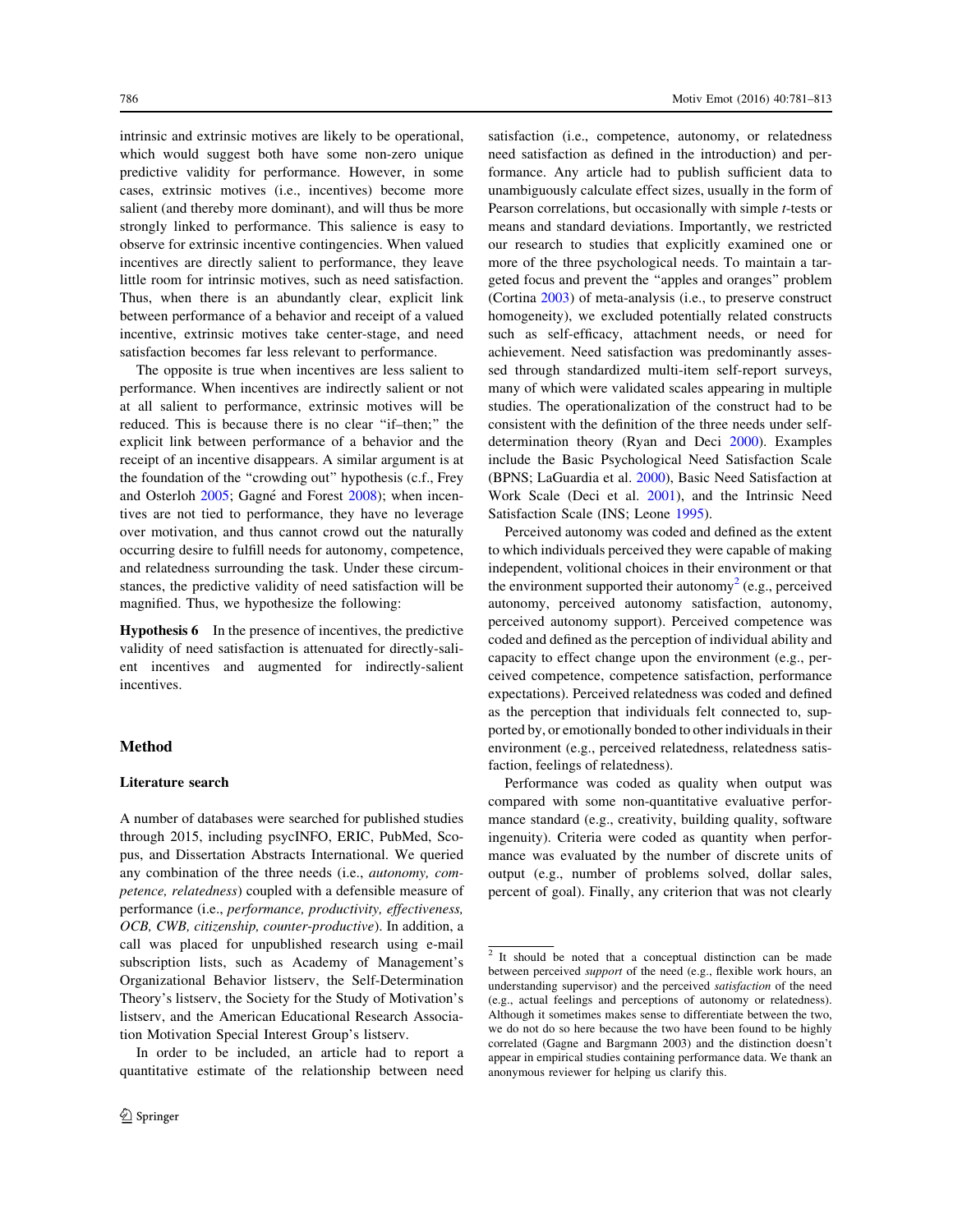either quality or quantity was considered to have elements of both (e.g., academic performance, general job performance ratings, teamwork performance), and not included in quality or quantity breakdowns.

Incentive contingency was coded in line with recent work by Cerasoli et al. (2014). Incentives were coded as present when there was any explicit reference to an incentive being provided. Incentives were coded as directly-performance salient when it was clear that an expectation or psychological contract established a direct link between effort expended and the performance outcome measured (e.g., incentive for number of problems solved). Incentives were coded as indirectly-performance salient when the incentive offered had a relationship to the performance criteria measured that was somewhat ambiguous, instrumental, or distal (e.g., incentive to engage in a particular task, which in turn had some contribution to performance later on).

Finally, we also coded for and analyzed an exploratory list of theoretically and/or methodologically relevant categorical and continuous moderating variables (see Tables 4 and 5). In addition to those listed earlier, these included additional criterion dimensions (task vs. contextual; speed vs. accuracy; typical vs. max), context (school, work, physical [physically-demanding performance criteria such as exercise, sports, games]), age (child, adolescent, college, adult), criterion measurement (objective vs. subjective), criterion source (self vs. non-self), temporal separation (cross-sectional, lagged, recursive), study location (field vs. lab), research methodology (correlational measurement of need satisfaction vs. experimental manipulation), publication status (published vs unpublished), sample size, need satisfaction reliability, performance reliability, publication year, mean age, percent white, percent female, time lag between measurements in days, and response rate.

In total, we coded data on the main need satisfaction performance link alongside 30 moderating factors. Every individual data point included in the meta-analysis (31 variables  $X$  253 effect sizes  $=$  7843) was coded by at least two authors independently, yielding a Cohen's kappa of  $\kappa = .79$ . Initial disagreements that arose from independent coding were then discussed and consensus reached.

#### Analyses

We calculated effect sizes from Pearson product-moment correlations, exact p-values, group means/standard deviations, and t-values. In many cases, a study reported more than one effect size for a core construct of interest. To ensure that a sample only counted once toward a given effect size calculation, it was necessary to combine these effect sizes by creating composite effect sizes (Hunter and Schmidt 2004, p. 433) and composite reliabilities (Mosier

1943). These provided a single sample estimate that maintains assumptions of independence. Corrections were made for statistical artifacts, including sample size, construct measurement unreliability, and artificial dichotomization. We employed two general meta-analytic strategies, one geared toward categorical moderators, one toward continuous ones.

Our first analytic strategy, common to meta-analysis, was to treat moderator variables as *categorical*. For example, the need satisfaction  $\rightarrow$  performance relationship would be calculated separately for incentives present versus absent, then the two effect sizes would be compared with respect to overlapping confidence intervals. For these traditional between-study categorical analyses, we used the random effects meta-analytic methods of Hunter and Schmidt (2004), which assume that variability in effect size estimates is due to both study artifacts and potential moderators. In comparison to fixed effects models, random effects models are designed for generalizability. Under random-effects models, the assumption is that even the most comprehensive collection of samples that comprise a meta-analysis are at best a representative sample of the unobservable larger population one wishes to make inferences about. In part, this assumption is because it is unlikely that any meta-analysis includes all studies ever conducted on a particular effect. By comparison, fixed effects models are designed to describe the current sample. Fixed effects models assume that after correcting for artifactual error, the same effect size is at the foundation of all studies (Hunter and Schmidt 2004).

There are several ways to assess the presence of moderators in meta-analysis. In line with Hunter and Schmidt, we do not advocate the use of significance testing. For gauging the heterogeneity of effect sizes (i.e., the presence of moderators), one can follow Hunter and Schmidt's recommendation concerning the use of 80 % credibility intervals. One can also infer, as Hunter and Schmidt do, that less than 75 percent-variance accounted for by statistical artifacts may suggest presence of additional moderators. Finally, we also provide 95 % confidence intervals (CIs) to infer whether an observed effect is significantly different from zero or from another effect (see Whitener 1990).

We favored random-effects over fixed-effects models for several additional reasons. First, admitting the broad research on motivation, it is altogether unlikely we have located every study ever conducted. Second, it would be overreaching to suggest that we have accounted for all potential moderators: such an attempt would be beyond our scope both practically and theoretically. Finally, we utilize random-effects models for statistical reasons; fixed-effects models usually test statistical significance through Chi square significance tests, which have low power (Schmidt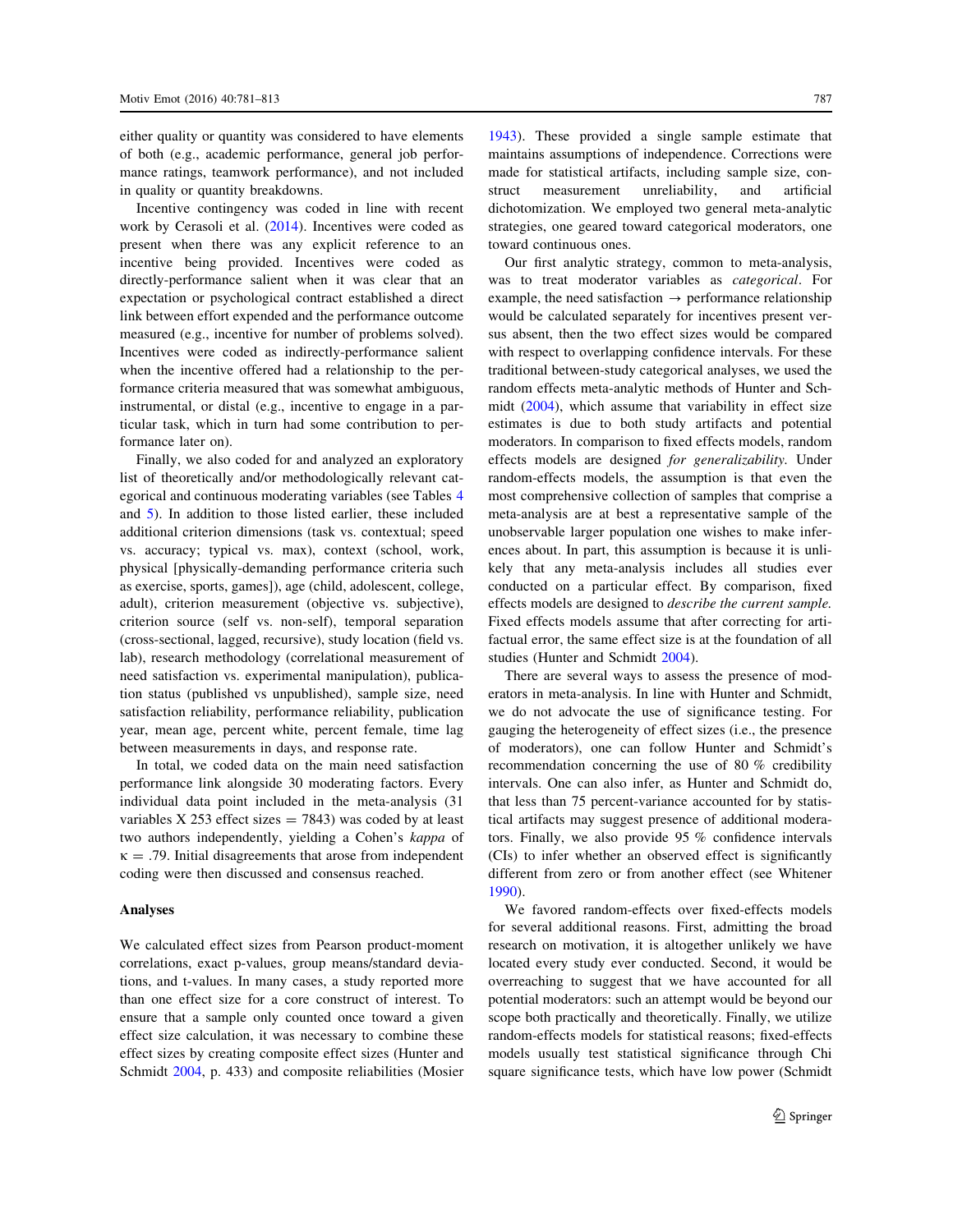and Hunter 2001), as well as inflated Type I and Type II error rates (Hunter and Schmidt 2004; National Research Council 1992). Given these reasons, we follow the path of previous researchers to employ random effects models (Erez et al. 1996).

Our second analytic strategy was to treat moderators as continuous variables. Some meta-analyses have looked at relationships among continuous moderators in a limited fashion; for example, it is common to take a moderator that is naturally continuous (e.g., publication year, percent of sample that is female) and correlate this with the observed effect size. Recent research (Cerasoli et al. 2014) has called for meta-analysts to extend this approach to all data in a meta-analysis. By rescaling all data, interrelationships among study moderators and study main effects can be explored. For categorical moderators, data are dummycoded (i.e., 0 and 1) to indicate membership in a group (e.g., adult vs. college) or dichotomy (e.g., incentive present vs. absent).

For continuous variables, it is important that they are placed on the same scale across all studies (Cerasoli et al. 2014). This approach is somewhat common for variables that naturally fall on a common scale across studies, such as age (Ng and Feldman  $2012$ ) and year of publication (Smith and Glass 1977). However, when continuously measured variables do not fall naturally on the same scale across studies, rescaling using the percent of maximum possible method (POMP) pioneered by Cohen et al. (1999) is necessary. For example, measures of need satisfaction are measured with a 5-point scale in some studies, while others use a 7-point. By taking the average level of need satisfaction in a given study, and dividing it by the maximum possible value the measurement scale used in that study can take, a number out of 100 is derived. This number can then be directly compared with rescaled results from other studies. In the current case, we used the POMP method only for levels of need satisfaction and levels of performance (and of particular note, coupled this with incentive contingency to explore Hypothesis 5, whether need satisfaction was associated with direct vs. indirect incentives).

## Results

Our electronic search returned a total of 4862 non-duplicated unique articles. Out of this, 1048 articles, conference papers, and dissertations were selected for ordering. In total, we selected for inclusion and coded 96 sources (18 unpublished), reporting effect sizes from 108 independent samples and 30,648 respondents. We computed composite correlations and/or effect sizes from 253 raw data points, resulting in a final 108 independent effect sizes. Table 1

reports sources and data used for studies in the metaanalysis; Table 2 includes main hypothesized relationships, Table 3 and Table 4 contain categorical methodological moderator analyses; and Table 5 contains between-study analyses covering continuous moderators. Note that since some studies may have contributed to multiple moderator breakdowns, the  $k$  in subordinate categories may not always add up to the  $k$  in a superordinate one (e.g., Table  $2$ ,  $autonomy + competence + relatedness does not equal the$ Overall  $k$ ). To ensure independence of observations, each sample counted only once toward any given meta-analytic estimate.

Hypothesis 1 (perceived autonomy predicts performance) received support. As reported in Table 2 under Overall, perceived autonomy emerged as a moderate predictor of performance ( $k = 46$ ,  $N = 11,937$ ,  $\rho = .28$ ), and the absence of zero in the 95 % confidence interval indicates the population relationship between the two is positive  $(95\% \text{ CI} = .23-.33)$ . Hypothesis 2 (perceived competence predicts performance) received support. Perceived competence emerged as the strongest need satisfaction predictor of performance  $(k = 70, N = 20,924,$  $\rho = .37$ ), and the absence of overlapping confidence intervals with both autonomy and relatedness needs indicates the effect is significantly larger than both (95 %  $CI = .34-.40$ . Hypothesis 3 (perceived relatedness predicts performance) received support as well. Perceived relatedness emerged as the weakest need-satisfaction predictor of performance out of the three theorized needs  $(k = 19, N = 6180, \rho = .25)$ , although the presence of overlapping confidence intervals suggests it is not significantly weaker than autonomy needs  $(95\% \text{ CI} = .19-.31)$ . A relatively small percentage of variance in effect sizes accounted for by artifacts  $(< 25.00 \%$  for all three) suggests additional factors, as hypothesized.

Results were consistent with Hypothesis 4, that need satisfaction is a stronger predictor of performance quality than of performance quantity. As reported in Table 2 under Performance Type, performance quality  $(k = 15,$  $N = 3311$ ,  $\rho = .40$ ; 95 % CI = .32-.48) and quantity  $(k = 44, N = 13,290, \rho = .30; 95\% \text{ CI} = .26-.34)$  both showed non-zero predictive validity coefficients. However, the overlapping of the two 95 % confidence intervals indicate that while consistent with hypothesis, the difference is not statistically significant.

Hypothesis 5 (that in the presence of incentives, overall need satisfaction is lower when incentives are directly, versus indirectly, performance salient) received support. For a comparative baseline, as reported in Table 5, the mere fact that an incentive was present (variable # 7 in the table) was unrelated to levels of overall need satisfaction (variable # 2 in the table),  $r = .08$ : incentivization per se did not impact need satisfaction. Instead, the salience of the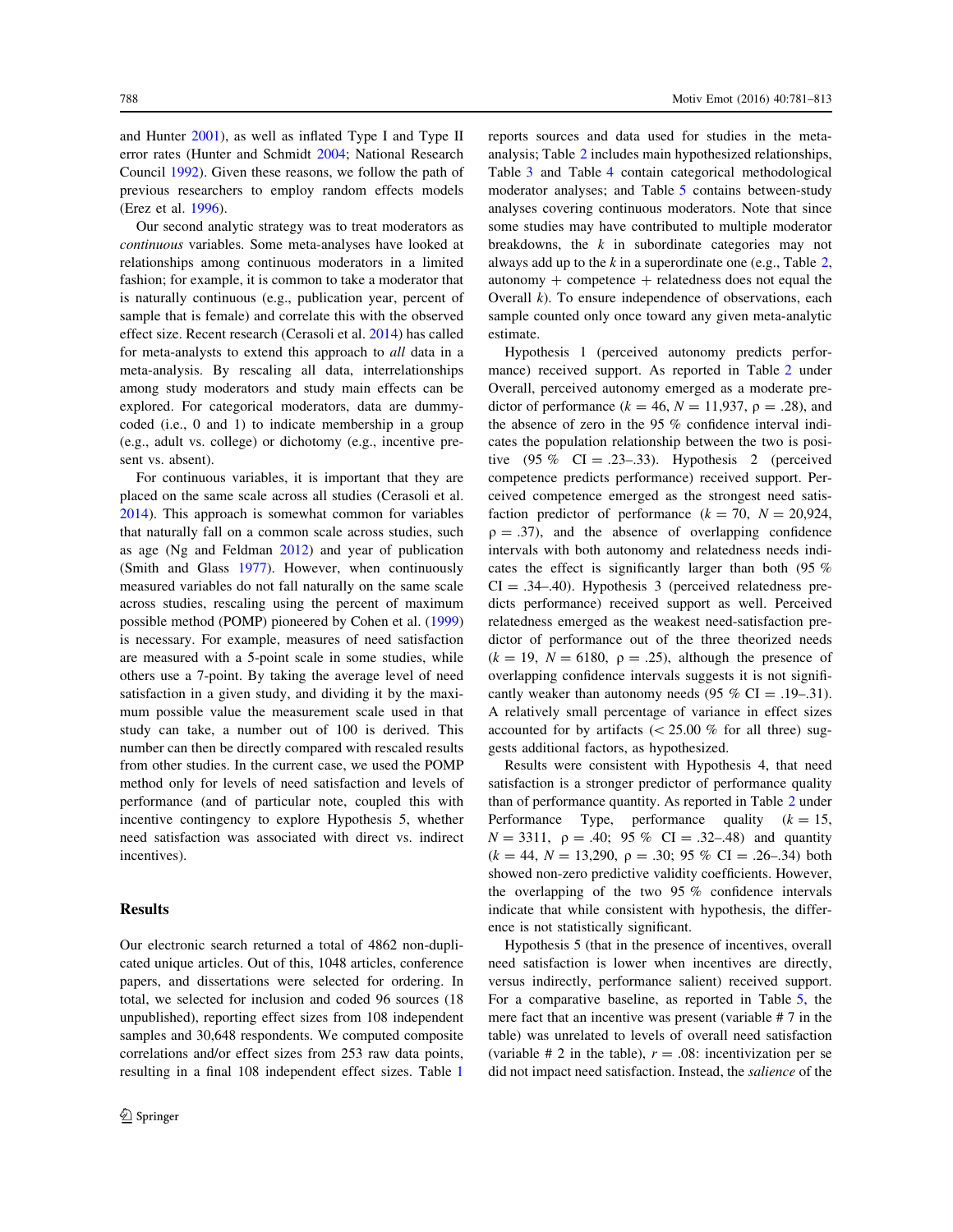| Table 1 Sources included in the meta-analysis |                         |                          |                 |                          |                       |                          |          |                      |            |                 |               |                     |                |                                |                 |                 |                 |
|-----------------------------------------------|-------------------------|--------------------------|-----------------|--------------------------|-----------------------|--------------------------|----------|----------------------|------------|-----------------|---------------|---------------------|----------------|--------------------------------|-----------------|-----------------|-----------------|
|                                               | $\frac{2}{\text{Year}}$ | $\frac{1}{2}$            | 4E              | $\frac{5}{8}$ N          | $\frac{6}{\alpha}$ DV | $\sim$ $\leftrightarrow$ | $\infty$ | $\bullet$            | $\approx$  | $\equiv$        | $12\,$        | $\frac{13}{20}$ sub | $\overline{4}$ | $\frac{15}{\text{fid vs lab}}$ | $\overline{16}$ | $\overline{17}$ | $\overline{18}$ |
| Source                                        |                         |                          |                 |                          |                       | $\sim$                   | need     | qual vs quan         | spd vs acc | typ vs max      | slf vs oth    |                     | crs vs Ing     |                                | cor vs exp      | pub?            | dom             |
| Abuhamdeh et al.                              | 2015                    | ङ्                       | 55              |                          |                       | 궃                        | $\cup$   | quan                 |            | max             | $_{\rm ct}$   | த                   | g              | 곧                              | exp             | yes             | $_{\rm othr}$   |
| Aelterman                                     | 2014                    | $\pm$                    | $\Xi$           | 5                        | $73$                  |                          | ≺        |                      |            |                 | $^{\rm{sf}}$  | $\frac{1}{2}$       | gu             | 곧                              | exp             | yes             | work            |
| Almagro                                       | 2009                    | 35                       | 248             |                          |                       |                          |          | quan                 |            | max             | $\epsilon$    | ்த                  | g              | 곧                              | $\rm{c}\sigma$  | yes             | phys            |
| Amorose                                       | 2015                    | $\ddot{\text{.}}$        | 301             | 89                       | 95                    |                          | O        |                      |            |                 | $\epsilon$    | $\frac{1}{2}$       | g              | 곧                              | č               | yes             | phys            |
| Amorose                                       | 2015                    | 53                       | 301             | $\overline{76}$          | 95                    | Z Z Z Z Z Z              | ⋖        |                      |            |                 | $\epsilon$    | $\frac{1}{2}$       | 6              | 곧                              | č               | yes             | phys            |
| Amorose                                       | 2015                    | $\mathcal{S}$            | 301             | $\overline{\mathcal{S}}$ | 95                    |                          | ≃        |                      |            |                 | $\epsilon$    | $\frac{1}{2}$       | g              | 곧                              | č               | yes             | phys            |
| Amoura                                        | 2015                    | .26                      | 127             |                          | 95                    |                          | ≃        |                      |            |                 | $_{\rm oth}$  | -ළි                 | gu             | E                              | č               | yes             | acad            |
| Amoura                                        | 2015                    | $\ddot{.}$               | 127             |                          | 95                    | $\mathbb{Z}$             | U)       |                      |            |                 | $_{\rm oth}$  | ē                   | Ξů             | $\Xi$                          | č               | yes             | acad            |
| Anderman                                      | 1997                    | $\ddot{ }$               | 341             | $\mathcal{S}$            |                       |                          |          |                      |            | max             | $\epsilon$    | -le                 | gu             | 곧                              | č               | yes             | acad            |
| Anderman                                      | 1997                    | $\overline{.0}$          | 341             | $\mathcal{S}$            |                       |                          | O        |                      |            | max             | $\epsilon$    | මි                  | lng            | 곧                              | č               | yes             | acad            |
| Anderman                                      | 1997                    | $-22$                    | 341             | 65                       |                       |                          | O        |                      |            | max             | $\epsilon$    | -ළි                 | gu             | $\Xi$                          | č               | yes             | acad            |
| Anderman                                      | 1997                    | $-14$                    | 341             | 83                       |                       |                          | O        |                      |            | max             | $\epsilon$    | -පි                 | lng            | Ξ                              | ξ               | yes             | acad            |
| Arkes                                         | 1979                    | 46                       | $\otimes$       |                          |                       | z                        |          | quan                 |            | max             | $\epsilon$    | -පි                 | crs            | lab                            | exp             | yes             | otb             |
| Amold                                         | 1985                    | $\ddot{37}$              | $\ddot{\sigma}$ |                          |                       |                          |          | quan                 |            | max             | $\epsilon$    | -ਗੁ                 | lng            | lab                            | exp             | yes             | otb             |
| Avila                                         | 2012                    | $\triangleq$             | $\mathfrak{L}$  | $\ddot{c}$               |                       | z                        |          | quan                 |            |                 | $\epsilon$    | ਣ੍ਹ                 | GS             | $\mathop{\rm fd}\nolimits$     | č               | yes             | phys            |
| Axler                                         | 2009                    | 52                       | 225             |                          |                       |                          |          |                      |            |                 | $_{\rm oth}$  | ්චි                 | gu             | $\Xi$                          | cor             | $\mathbf{a}$    | acad            |
| Baard                                         | 2004                    | $\ddot{5}$               | 528             |                          |                       |                          | ⋖        |                      |            | $\rm{t}v\rm{t}$ | $_{\rm 5}$    | obj                 | lng            | $\mathop{\rm fd}\nolimits$     | č               | yes             | work            |
| Baard                                         | 2004                    | $\overline{\phantom{0}}$ | 528             |                          |                       |                          | $\circ$  |                      |            | $_{\rm{pp}}$    | $\epsilon$    | obj                 | gu             | $\Xi$                          | cor             | yes             | work            |
| Baard                                         | 2004                    | $\sim$                   | 528             |                          |                       |                          | $\simeq$ |                      |            | typ             | $_{\rm oth}$  | obj                 | lng            | $\Xi$                          | š               | yes             | work            |
| Baard                                         | 2004                    | ĽČ.                      | 35              |                          |                       |                          | ≺        |                      |            | fу              | $\epsilon$    | obj                 | lng            | 곧                              | $\overline{c}$  | yes             | work            |
| Baard                                         | 2004                    | $\ddot{ }$               | 55              |                          |                       |                          | $\circ$  |                      |            | $\rm{pp}$       | $_{\rm ct}$   | ਣ੍ਹ                 | lng            | $\Xi$                          | š               | yes             | work            |
| Baard                                         | 2004                    | $\dot{z}$                | 35              |                          |                       |                          | $\simeq$ |                      |            | tур             | $\epsilon$    | ö                   | lng            | 곧                              | č               | yes             | work            |
| Baena                                         | 2015                    | đ.                       | 758             | 75                       | 86                    | z z                      |          | quan                 |            |                 | $\mathsf{st}$ | dus                 | crs            | 곧                              | š               | yes             | phys            |
| <b>Barkoukis</b>                              | 2013                    | $\sim$                   | $170\,$         | $\tilde{\mathcal{L}}$    |                       |                          | ≺        | quan                 |            |                 | $\mathsf{st}$ | $\frac{1}{2}$       | lng            | 곧                              | š               | yes             | phys            |
| Becker                                        | 1993                    | $-03$                    | 89              |                          |                       |                          | O        | quan                 | acc        | max             | $_{\rm oth}$  | ਣੀ                  | £              | 곧                              | Š               | $\mathbf{e}$    | work            |
| Beiser                                        | 1998                    | .18                      | 945             | $\ddot{c}$               | 95                    |                          | $\cup$   |                      |            |                 | $\epsilon$    | tis                 | lng            | 곧                              | č               | yes             | acad            |
| Beiser                                        | 1998                    | $\ddot{ }$               | 945             | $\ddot{c}$               | 95                    |                          | $\cup$   |                      |            |                 | $_{\rm ct}$   | sub                 | gu             | 곧                              | č               | yes             | acad            |
| Beiser                                        | 1998                    | 38                       | 388             | $\ddot{c}$               | 95                    |                          | $\cup$   |                      |            |                 | $\epsilon$    | <sub>5</sub>        | erl            | 곧                              | g               | yes             | Acad            |
| Beiser                                        | 1998                    | 45                       | 388             | Ľ.                       | 95                    |                          | $\cup$   |                      |            |                 | $\epsilon$    | <sub>5</sub>        | erl            | 곧                              | ξ               | yes             | acad            |
| Bemenutty                                     | 2013                    | $\overline{c}$           | 133             | 86                       |                       | $\mathbf{z}$             |          |                      |            |                 | $\epsilon$    | -ਗੁ                 | g              | Ξ                              | č               | yes             | acad            |
| Bodla                                         | 2014                    | $\dot{z}$                | 688             |                          |                       | $\mathbb{Z}$             |          | qual                 |            |                 | st            | ds<br>sub           | g              | $\Xi$                          | č               | yes             | work            |
| Boggiano et al.                               | 1982                    | $\dot{z}$                | $\overline{13}$ |                          |                       | $\mathbb Z$              | O        | quan                 |            | max             | $\epsilon$    | கு                  | g              | lab                            | exp             | yes             | $_{\rm othr}$   |
| Boggiano et al.                               | 1982                    | $\overline{.8}$          | $\overline{13}$ |                          |                       | $\mathbb{Z}$             | U        | $\mathbf{q}$ uan     |            | max             | $_{\rm ct}$   | ъij                 | g              | lab                            | exp             | yes             | otb             |
| Boggiano et al.                               | 1982                    | ę.                       | $\Xi$           |                          |                       | $z \overline{z}$         | $\cup$   | $\boldsymbol{q}$ uan |            | max             | $_{\rm oth}$  | obj                 | GS             | $_{\rm lab}$                   | exp             | yes             | $_{\rm othr}$   |
| Boggiano et al.                               | 1982                    | $\mathcal{C}$            | 13              |                          |                       |                          | $\circ$  | quan                 |            | max             | $\frac{1}{2}$ | -ig                 | crs            | lab                            | exp             | yes             | othr            |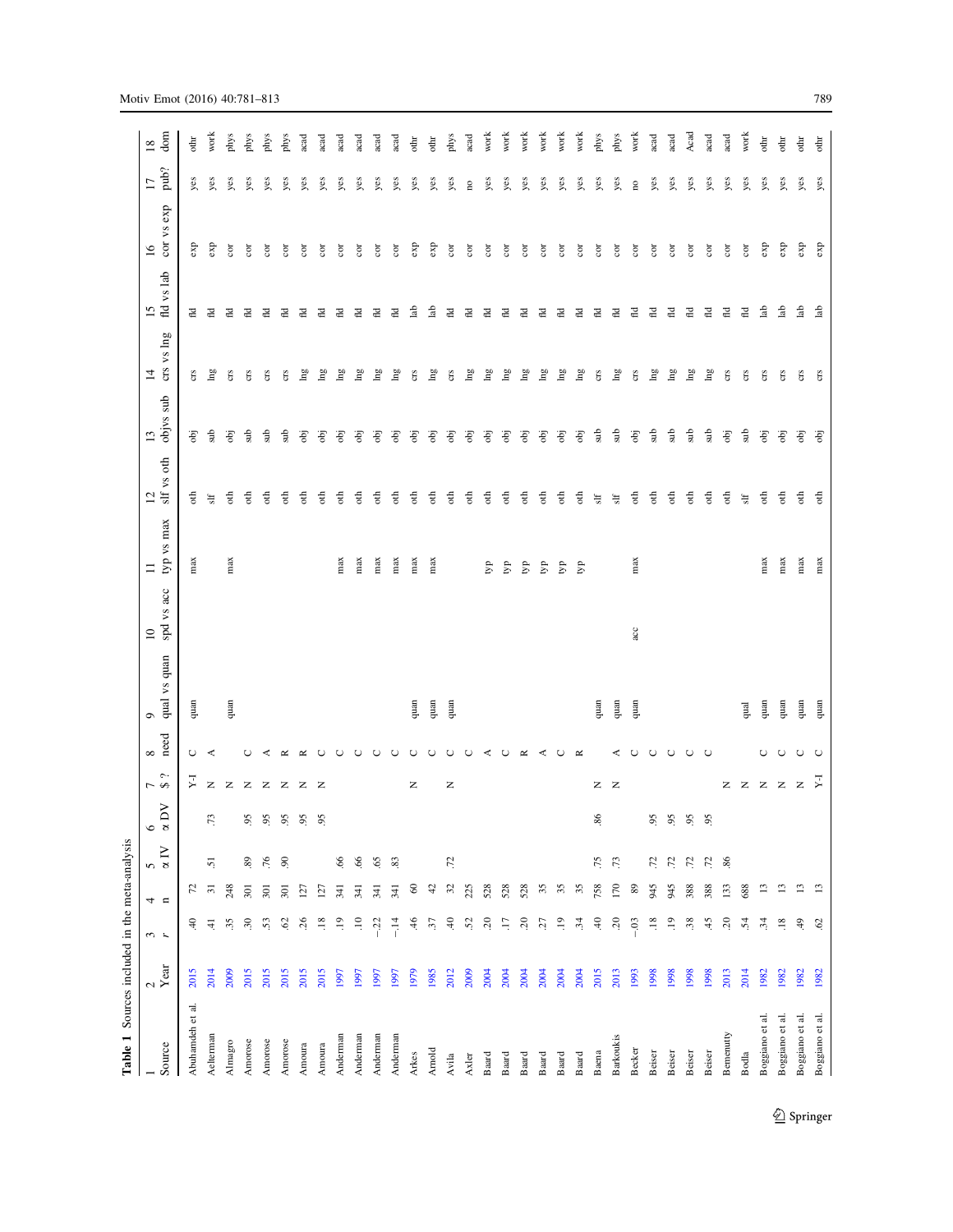| Table 1 continued |                       |                           |                      |                         |                           |                                  |                      |                         |                               |              |                      |                 |                       |                                |                           |                         |                        |
|-------------------|-----------------------|---------------------------|----------------------|-------------------------|---------------------------|----------------------------------|----------------------|-------------------------|-------------------------------|--------------|----------------------|-----------------|-----------------------|--------------------------------|---------------------------|-------------------------|------------------------|
| Source            | Year<br>$\mathcal{L}$ | $m - 1$                   | $\rightarrow$ $\sim$ | $\geq$<br>$n \, 8$      | $\geq$<br>$\circ$ $\circ$ | $\sim$<br>$\sim$ $\omega$        | need<br>${}^{\circ}$ | qual vs quan<br>$\circ$ | spd vs acc<br>$\overline{10}$ | $\Box$       | $12$ s<br>aff vs oth | objvs sub<br>13 | crs<br>$\overline{4}$ | vs lab<br>$\overline{a}$<br>15 | cor vs<br>$\overline{16}$ | pub?<br>$\Box$          | dom<br>$\overline{18}$ |
|                   |                       |                           |                      |                         |                           |                                  |                      |                         |                               | typ vs max   |                      |                 | vs Ing                |                                | exp                       |                         |                        |
| Boggiano et al.   | 1982                  | L9                        |                      |                         |                           | ΣI                               | O                    | quan                    |                               | max          | $_{\rm ct}$          | ਨੂ              | g                     | lab                            | exp                       | yes                     | othr                   |
| Boggiano et al.   | 1982                  | 53                        | Ω                    |                         |                           | YЛ                               | ◡                    | quan                    |                               | max          | $\epsilon$           | -පි             | £                     | lab                            | exp                       | yes                     | dhr                    |
| Boggiano          | 1979                  | $\mathfrak{S}$            | $\overline{c}$       |                         |                           | Δ-λ                              | U                    | quan                    |                               |              | $_{\rm oth}$         | $\frac{4}{3}$   | g                     | lab                            | exp                       | yes                     | othr                   |
| Boggiano          | 1979                  | $\overline{c}$            | $\overline{5}$       |                         |                           | ΣY                               | U                    | quan                    |                               |              | $_{\rm ct}$          | $\frac{4}{3}$   | 6                     | $\frac{1}{2}$                  | exp                       | yes                     | $rac{1}{\sqrt{2}}$     |
| Boggiano          | 1979                  | $\ddot{ }$                | $\overline{5}$       |                         |                           | $Y-D$                            | U                    | quan                    |                               |              | $_{\rm c}$           | $\frac{1}{2}$   | g                     | $\frac{1}{2}$                  | exp                       | yes                     | $rac{1}{\sqrt{2}}$     |
| Boggiano          | 1979                  | $\overline{50}$           | $\overline{5}$       |                         |                           | ΣY                               |                      | quan                    |                               |              | $\epsilon$           | dus             | <b>S</b>              | $\frac{1}{2}$                  | exp                       | yes                     | othr                   |
| Bouchey           | 2005                  | 35                        | 215                  | 80                      |                           | $\rightarrow$                    |                      |                         |                               |              | $_{\rm c}$           | obj             | gu                    | $\Xi$                          | cor                       | yes                     | acad                   |
| Bouffard          | 1998                  | 45                        | 173                  | 82                      |                           |                                  |                      |                         |                               |              | $_{\rm c}$           | ōbj             | erl                   | $\Xi$                          | cor                       | yes                     | acad                   |
| Bouffard          | 1998                  | 56                        | 173                  | 82                      |                           |                                  |                      |                         |                               |              | $\epsilon$           | ōБ              | lng                   | 곧                              | č                         | yes                     | acad                   |
| Bouffard          | 1998                  | Ŕ                         | 173                  | 82                      |                           |                                  | O                    |                         |                               |              | $_{\rm oth}$         | ōБ              | gu                    | E                              | č                         | yes                     | acad                   |
| Bouffard          | 1998                  | $\frac{4}{6}$             | 173                  | 82                      |                           |                                  | O                    |                         |                               |              | $_{\rm oth}$         | ਣੀ              | lng                   | 곧                              | č                         | yes                     | acad                   |
| <b>Bouffard</b>   | 1998                  | $\overline{.18}$          | 173                  | $\mathcal{S}^2$         |                           |                                  | O                    |                         |                               |              | $_{\rm oth}$         | ъġ              | gu                    | E                              | č                         | yes                     | acad                   |
| Bouffard          | 1998                  | $\ddot{5}$                | 173                  | $\mathcal{S}$           |                           |                                  | ◡                    |                         |                               |              | $_{\rm oth}$         | obj             | lng                   | 日                              | č                         | yes                     | acad                   |
| Bouffard          | 1998                  | $\ddot{13}$               | 153                  | 88                      |                           |                                  | ◡                    |                         |                               |              | $_{\rm oth}$         | මි              | gu                    | $\Xi$                          | č                         | yes                     | acad                   |
| Bouffard          | 1998                  | 52                        | 153                  | 88                      |                           |                                  | U                    |                         |                               |              | $_{\rm oth}$         | ōБ              | lng                   | $\Xi$                          | č                         | yes                     | acad                   |
| Bouffard          | 1998                  | 46                        | 185                  | .88                     |                           |                                  | U                    |                         |                               |              | $_{\rm oth}$         | obj             | lng                   | $\Xi$                          | č                         | yes                     | acad                   |
| <b>Bouffard</b>   | 1998                  | 55                        | 185                  | 88                      |                           |                                  | ◡                    |                         |                               |              | $_{\rm oth}$         | ъġ              | lng                   | $\Xi$                          | š                         | yes                     | acad                   |
| <b>Brein</b>      | 2012                  | -54                       | 380                  | $87\,$                  |                           |                                  |                      | qual                    |                               |              | $\overline{\rm sf}$  | <sub>sub</sub>  | crs                   | $\Xi$                          | ξ                         | yes                     | work                   |
| Brein             | 2012                  | $43$                      | 380                  | $\overline{\mathbf{S}}$ | 62.5                      | z z z                            | ⋖                    | qual                    |                               |              | $\mathsf{st}$        | ta              | GS                    |                                | ξ                         | yes                     | work                   |
| <b>Brein</b>      | 2012                  | $\overline{c}$            | 380                  | $\mathcal{S}$           |                           |                                  | ≃                    | <sub>qual</sub>         |                               |              | $\frac{1}{2}$        | <sub>sub</sub>  | £.                    | 로 .<br>로                       | 5                         | yes                     | work                   |
| Burkhalter        | 1998                  | $\ddot{\mathcal{E}}$      | 242                  | $\tilde{\mathcal{L}}$   |                           |                                  | ◡                    |                         |                               | $_{\rm typ}$ | $_{\rm oth}$         | ē               | $\rm{cs}$             |                                | č                         | $\overline{\mathbf{a}}$ | phys                   |
| Burkhalter        | 1998                  | 45                        | 242                  | $\tilde{\kappa}$        |                           |                                  | ◡                    |                         |                               | max          | $_{\rm oth}$         | öbj             | $_{\rm cs}$           | $E$ $E$ $\frac{1}{2}$          | $\overline{c}$            | $\mathbf{a}$            | phys                   |
| Burleigh          | 1976                  | $\ddotsc$                 | 65                   |                         |                           |                                  | ◡                    | quan                    | $_{\rm{spd}}$                 | max          | $_{\rm ob}$          | ē               | $\rm{cs}$             |                                | cor                       | $\mathbf{a}$            | work                   |
| Burleigh          | 1976                  | $23$                      | 65                   |                         |                           |                                  | O                    | quan                    | Ъq                            | max          | $_{\rm oth}$         | ē               | £.                    | $\frac{1}{2}$                  | š                         | $\mathbf{a}$            | work                   |
| Burleigh          | 1976                  | $\vec{=}$                 | $65\,$               |                         |                           |                                  | O                    | quan                    | gd                            | max          | $_{\rm oth}$         | ōБ              | crs                   | $\frac{1}{2}$                  | š                         | $\mathbf{a}$            | work                   |
| Burleigh          | 1976                  | $\ddot{15}$               | $\mathfrak{S}$       |                         |                           |                                  | ◡                    | quan                    | gd                            | max          | $_{\rm ct}$          | ъġ              | crs                   | $\frac{1}{2}$                  | g                         | $\overline{a}$          | work                   |
| Carpentier        | 2013                  | 35                        | $58\,$               | $\overline{5}$          | $\boldsymbol{86}$         |                                  | ◡                    | qual                    |                               |              | $_{\rm oth}$         | <sub>sub</sub>  | crs                   | $E$ $E$                        | 5                         | yes                     | phys                   |
| Cassidy           | 2009                  | $\ddot{13}$               | 235                  | $\overline{78}$         |                           |                                  |                      |                         |                               |              | $_{\rm oth}$         | ōБ              | lng                   |                                | 5                         | yes                     | acad                   |
| $_{\rm Cho}$      | 2006                  | $38$                      | 151                  | $\mathbf{3}$            |                           |                                  | O                    |                         |                               |              | $_{\rm oth}$         | මි              | lng                   |                                | č                         | $\overline{a}$          | acad                   |
| $_{\rm Cho}$      | 2011                  | 38                        | 151                  | $83$                    |                           | $Z \times \overline{X} \times Z$ | $\cup$               |                         |                               |              | $_{\rm oth}$         | ъġ              | $\rm{cs}$             | 곧                              | 5                         | yes                     | acad                   |
| $_{\rm Choi}$     | 2012                  | $\overline{\mathfrak{z}}$ | 331                  | $\overline{8}$          | $\sqrt{2}$                |                                  | ပ                    | qual                    |                               |              | $\epsilon$           | dns             | lng                   | $\Xi$ $\Xi$                    | ξ                         | yes                     | acad                   |
| Collins           | 2010                  | $\oplus$                  | 999                  |                         |                           |                                  | ⋖                    |                         |                               |              |                      |                 | crs                   |                                | č                         | yes                     | work                   |
| Corrigan          | 1998                  | $\ddot{5}$                | 198                  |                         |                           | z z                              | ⊲ ∪                  |                         |                               | $\rm{dy}$    | $_{\rm oth}$         | sub             | lng                   | $\Xi$                          | č                         | $\overline{\mathbf{a}}$ | work                   |
| Corrigan          | 1998                  | $-02$                     | 198                  |                         |                           |                                  |                      |                         |                               | typ          | $\epsilon$           | $\frac{1}{2}$   | lng                   | 곧                              | g                         | $\mathbf{e}$            | work                   |

 $\underline{\textcircled{\tiny 2}}$  Springer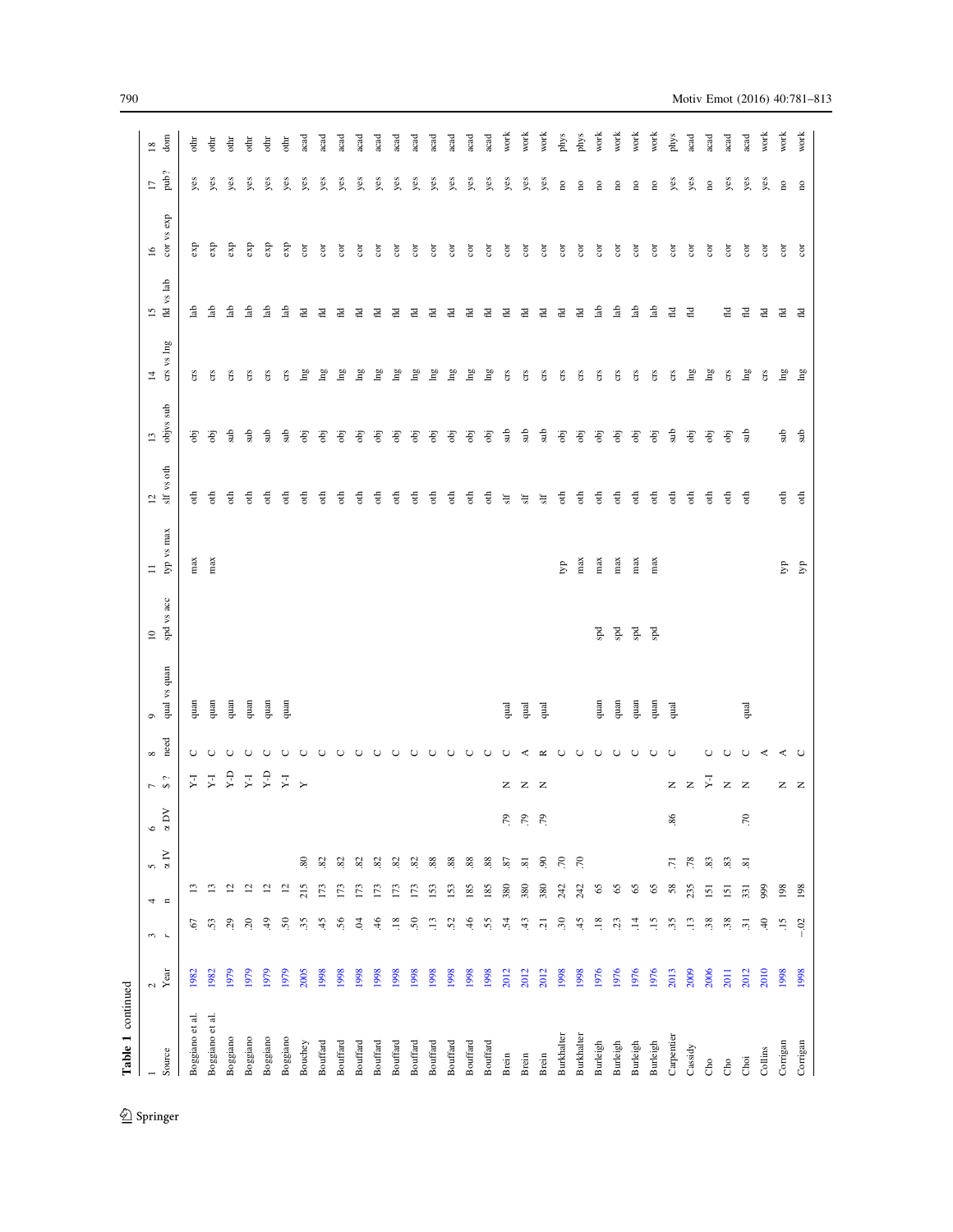| Table 1 continued |                         |                          |                             |                |                 |                       |          |              |                 |            |                            |                |                      |                |                |                |               |
|-------------------|-------------------------|--------------------------|-----------------------------|----------------|-----------------|-----------------------|----------|--------------|-----------------|------------|----------------------------|----------------|----------------------|----------------|----------------|----------------|---------------|
|                   | $\frac{2}{\text{Year}}$ | $\epsilon$               | $\overline{ }$              | 5              | 6               | $\sim$ $\omega$       | $\infty$ | $\circ$      | $\overline{10}$ | $\equiv$   | $\overline{c}$             | $\mathbf{r}$   | 4                    | 15             | $\tilde{a}$    | $\overline{1}$ | $18$          |
| Source            |                         | $\overline{\phantom{a}}$ | $\blacksquare$              | $_\infty$ N    | $\propto$ DV    | $\sim$                | need     | qual vs quan | vs acc<br>gg    | typ vs max | slf vs oth                 | objvs sub      | $\ln g$<br>γS<br>crs | fld vs lab     | exp<br>γS<br>ğ | pub?           | dom           |
| Dinger            | 2013                    | £                        | 524                         | 85             | $\mathcal{S}^2$ |                       | $\cup$   |              |                 |            | $_{\rm{th}}$               | ъġ             | $\rm{cs}$            | $\overline{H}$ | č              | yes            | acad          |
| Dodd              | 1996                    | .26                      | 197                         | $\overline{r}$ |                 | $Z \nightharpoonup D$ | ⋖        | quan         | acc             | max        | $\epsilon$                 | ਣ੍ਹੇ           | crs                  | lab            | ੋ              | yes            | $_{\rm othr}$ |
| Dysvik            | 2011                    | $\ddot{.}6$              | $\overline{190}$            | $\dot{a}$      | $\rm ^{80}$     |                       | ≺        | qual         |                 |            | $\mathop{\rm df}\nolimits$ | $\frac{1}{2}$  | $\rm{cs}$            | $\Xi$          | cor            | yes            | work          |
| Dysvik            | 2011                    | L.                       | 103                         | 93             | 86              |                       | ∢        | qual         |                 |            | $\circ$ th                 | tus            | crs                  | $\overline{d}$ | č              | yes            | work          |
| Eisenberger       | 1999                    | $\ddot{c}$               | 324                         |                | $\sqrt{87}$     |                       | ≺        | qual         |                 | byp        | $\epsilon$                 | $\frac{ab}{2}$ | gu                   | $\mathbf{H}$   | cor            | yes            | work          |
| Elmadag           | 2007                    | .28                      | 220                         | 89             | 93              |                       | ≺        | qual         |                 |            | $\mathsf{st}$              | tus            | $\rm{cs}$            | $\Xi$          | č              | $\mathbf{c}$   | work          |
| Felton            | 2013                    | $\vec{a}$                | 300                         | 86.            | $\overline{74}$ | $\mathbf{z}$          | ⋖        |              |                 |            | $\ddot{=}$                 | $\frac{4}{3}$  | crs                  | $\mathbb H$    | cor            | yes            | phys          |
| Felton            | 2013                    | $\ddot{ }$               | 300                         | $\overline{8}$ | $\overline{74}$ | $\mathbf{z}$          |          |              |                 |            | $\frac{1}{2}$              | sub            | $\rm{cs}$            | $\Xi$          | č              | yes            | phys          |
| Felton            | 2013                    | $\ddot{5}$               | 300                         | $.73$          | $\overline{74}$ | $\mathbb{Z}$          | ≃        |              |                 |            | $\operatorname{sf}$        | $\frac{1}{2}$  | $\rm{cs}$            | $\Xi$          | $\overline{c}$ | yes            | phys          |
| Forbes            | 1978                    | $\ddot{ }$               | $\sqrt{2}$                  |                |                 | L-Z                   |          | quan         | acc             |            | $_{\rm oth}$               | -ig            | lng                  | lab            | ξ              | yes            | othr          |
| Forbes            | 1978                    | $-27$                    | $\boldsymbol{S}$            |                |                 | Υ-D                   |          | quan         | aα              |            | $_{\rm oth}$               | öbj            | lng                  | lab            | $\overline{c}$ | yes            | othr          |
| Fortier           | 1995                    | $\rm g$                  | 263                         |                |                 |                       |          |              |                 |            | $_{\rm oth}$               | ъġ             | lng                  | $\mathbb H$    | č              | yes            | acad          |
| Fortier           | 1995                    | $\ddot{5}$               | 263                         |                |                 |                       | ⋖        |              |                 |            | $\frac{1}{2}$              | obj            | lng                  | E              | č              | yes            | acad          |
| Fortier           | 1995                    | 9                        | 263                         |                |                 |                       | ≺        |              |                 |            | $\circ$ th                 | ōbj            | gu                   | $\Xi$          | č              | yes            | acad          |
| Fortier           | 1995                    | $\ddot{.}$               | 263                         |                |                 |                       | ≺        |              |                 |            | $_{\rm oth}$               | ்த்            | lng                  | E              | cot            | yes            | acad          |
| Fortier           | 1995                    | $\sim$                   | 263                         |                |                 |                       | ⋖        |              |                 |            | $_{\rm oth}$               | obj            | lng                  | $\Xi$          | $_{\rm cor}$   | yes            | acad          |
| Fortier           | 1995                    | S.                       | 263                         |                |                 |                       | ≺        |              |                 |            | $_{\rm oth}$               | obj            | lng                  | $\Xi$          | $\overline{c}$ | yes            | acad          |
| Fortier           | 1995                    | S.                       | 263                         |                |                 |                       | ≺        |              |                 |            | $\circ$ th                 | öbj            | lng                  | $\Xi$          | č              | yes            | acad          |
| Fortier           | 1995                    | S.                       | 263                         |                |                 |                       | ≺        |              |                 |            | $_{\rm oth}$               | මි             | gu                   | $\Xi$          | ξ              | yes            | acad          |
| Fortier           | 1995                    | Ġ,                       | 263                         |                |                 |                       | $\circ$  |              |                 |            | $_{\rm c}$                 | මි             | lng                  | $\Xi$          | ξ              | yes            | acad          |
| Fortier           | 1995                    | 38                       | 263                         |                |                 |                       | $\circ$  |              |                 |            | $_{\rm oth}$               | මි             | lng                  | $\Xi$          | č              | yes            | acad          |
| Fortier           | 1995                    | $\hat{\mathcal{F}}$      | 263                         |                |                 |                       | O        |              |                 |            | $_{\rm oth}$               | ōbj            | lng                  | $\Xi$          | č              | yes            | acad          |
| Fortier           | 1995                    | $\dot{a}$                | 263                         |                |                 |                       | O        |              |                 |            | $_{\rm oth}$               | ъij            | lng                  | $\Xi$          | ξ              | yes            | acad          |
| Fortier           | 1995                    | $\ddot{3}$               | 263                         |                |                 |                       | O        |              |                 |            | oth                        | ö              | lng                  | E              | cot            | yes            | acad          |
| Fortier           | 1995                    | $\ddot{ }$               | 263                         |                |                 |                       | U        |              |                 |            | $_{\rm oth}$               | obj            | lng                  | $\Xi$          | $\rm{c}\sigma$ | yes            | acad          |
| Fortier           | 1995                    | $\ddot{s}$               | 263                         |                |                 |                       | $\cup$   |              |                 |            | $_{\rm oth}$               | obj            | $\ln g$              | $\Xi$          | $_{\rm cor}$   | yes            | acad          |
| Fortier           | 1995                    | $\ddot{s}$               | 263                         |                |                 |                       | $\circ$  |              |                 |            | $_{\rm c}$                 | obj            | lng                  | $\Xi$          | $_{\rm cor}$   | yes            | acad          |
| Freedman          | 1985                    | $\ddot{5}$               | $\mathcal{F}_{\mathcal{A}}$ | 2              |                 |                       | ≺        | quan         | acc             |            | $_{\rm oth}$               | obj            | crs                  | 1ab            | cor            | yes            | othr          |
| Freedman          | 1985                    | $\ddot{ }$               | $\overline{7}$              | $\hat{A}$      |                 |                       | ≺        | quan         | aα              |            | $_{\rm 5}$                 | öbj            | $\rm{cs}$            | lab            | č              | yes            | othr          |
| Freedman          | 1985                    | ž                        | $\sharp$                    | $80\,$         |                 |                       | O        | quan         | $\rm acc$       |            | $\epsilon$                 | ъġ             | 6                    | lab            | cor            | yes            | othr          |
| Freedman          | 1985                    | 32                       | $\overline{r}$              | $80\,$         |                 |                       | $\circ$  | quan         | aα              |            | $_{\rm c}$                 | கு             | $\mathbf{c}$         | lab            | č              | yes            | othr          |
| $\rm Gao$         | 2008                    | $\ddot{36}$              | 307                         | 75             |                 |                       | O        | quan         | Бę              | max        | $\epsilon$                 | ਾਂਗ            | £                    | $\mathbb{E}$   | š              | yes            | phys          |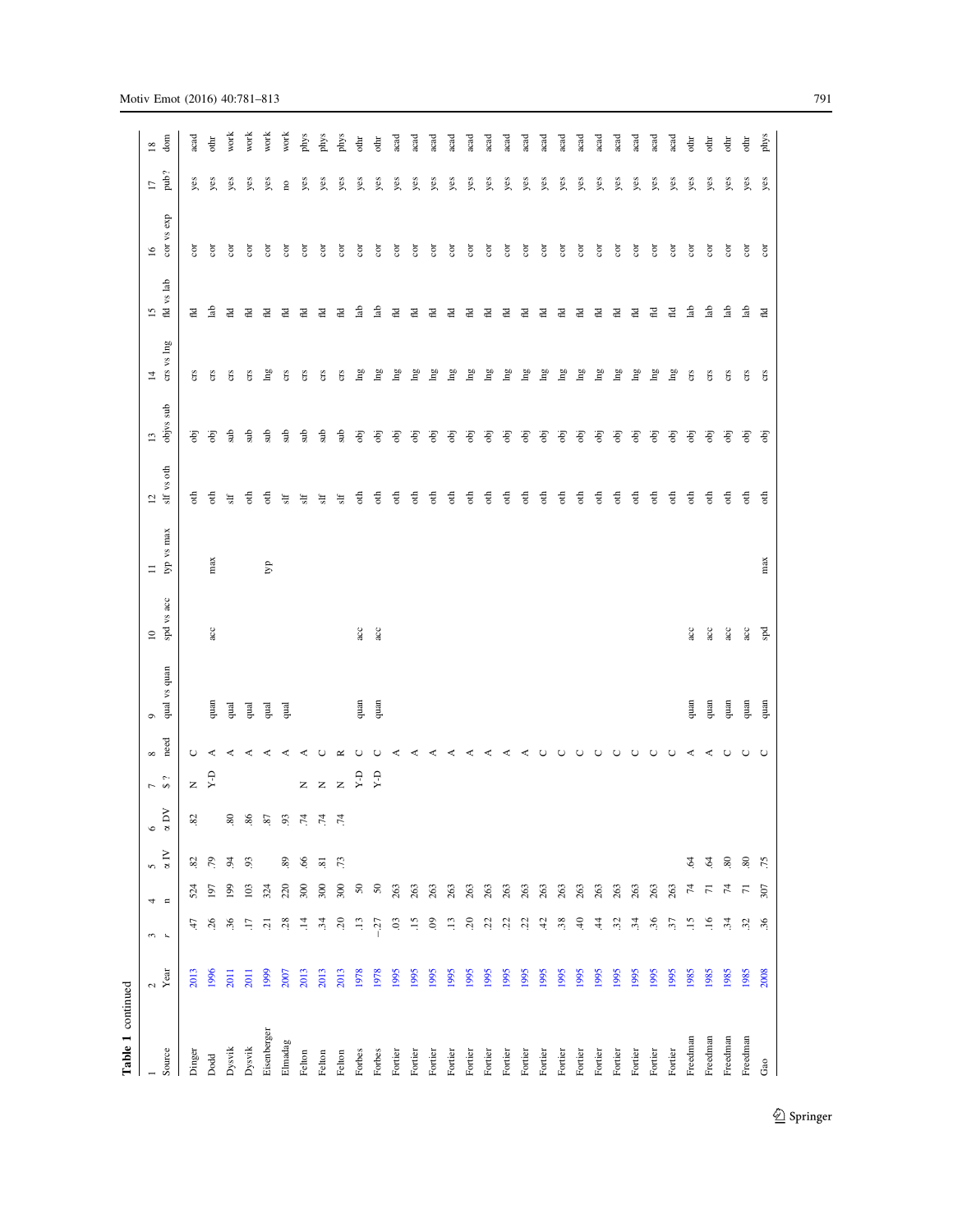| Table 1 continued                                    |                   |                       |                |                                                                   |                                   |                 |           |              |                 |            |                 |               |                |                        |                     |        |      |
|------------------------------------------------------|-------------------|-----------------------|----------------|-------------------------------------------------------------------|-----------------------------------|-----------------|-----------|--------------|-----------------|------------|-----------------|---------------|----------------|------------------------|---------------------|--------|------|
|                                                      | $\frac{2}{Y}$ ear | $m - r$               | 4              | $\frac{5}{8}$ N                                                   | $\begin{array}{c} 6 \\ \alpha$ DV | $\sim$ $\omega$ | $\infty$  | $\circ$      | $\overline{10}$ | $\equiv$   | $\overline{12}$ | 13            | $\overline{4}$ | 15                     | $\overline{16}$     | $\Box$ | $18$ |
| Source                                               |                   |                       | $\blacksquare$ |                                                                   |                                   | ç.              | need      | qual vs quan | acc<br>spd vs:  | typ vs max | slf vs oth      | objvs sub     | crs vs Ing     | vs lab<br>$_{\rm fid}$ | exp<br>$\rm cor$ vs | pub?   | dom  |
| Gardner                                              | 2013              | S                     | 192            | L.                                                                | 94                                |                 | ⋖         | quan         |                 |            | Ħ               | dus           | la≌            |                        | ğ                   | yes    | phys |
| $Gillet$                                             | 2009              | $\mathfrak{L}$        | 8              | E                                                                 |                                   |                 | ⋖         | quan         |                 | max        | $\epsilon$      | -ළ            | lng            |                        | ξ                   | yes    | phys |
| Gillet                                               | 2009              | $\overline{13}$       | 8              | E                                                                 |                                   | Z Z Z Z Z Z Z Z | ⋖         | quan         |                 | max        | $\epsilon$      | -ළි           | crs            | Ξ                      | <b>SC</b>           | yes    | phys |
| Gillet                                               | 2009              | 38                    | 8              |                                                                   |                                   |                 | ◡         | quan         |                 | max        | $\epsilon$      | ்த            | erl            | 곧                      | 5                   | yes    | phys |
| Gillet                                               | 2009              | $\overline{28}$       | 8              |                                                                   |                                   |                 | O         | quan         |                 | max        | $_{\rm oth}$    | -ළි           | g              | 로                      | š                   | yes    | phys |
| Gillet                                               | 2009              | $\mathcal{L}$         | 8              |                                                                   |                                   |                 | ≃         | quan         |                 | max        | $_{\rm 5}$      | 9ġ            | lng            | 로                      | g                   | yes    | phys |
| $Gillet$                                             | 2009              | $\mathcal{S}$         | 8              | $\begin{array}{ccc}\nE & E & E & E \\ E & E & E & E\n\end{array}$ |                                   |                 |           | quan         |                 | max        | $\epsilon$      | චි            | crs            | 곧                      | g                   | yes    | phys |
| $Gillet$                                             | 2010              | $\mathbf{e}$          | $\overline{a}$ |                                                                   |                                   |                 | ⋖         | quan         |                 | max        | $_{\rm c}$      | ōbj           | g              | 곧                      | č                   | yes    | phys |
| $\operatorname*{Goudas}% \mathbb{G}(\mathbb{Z}_{+})$ | 1995              | $\mathcal{Q}$         | ੩              | $\overline{5}$                                                    |                                   | Υ-D             |           |              |                 | typ        | $_{\rm 5}$      | ōbj           | erl            | 곧                      | č                   | yes    | acad |
| Greguras                                             | $2009a$ , b       | $\overline{a}$        | 163            | .66                                                               | 87                                |                 | ⋖         |              |                 | typ        | $_{\rm c}$      | <sub>5</sub>  | la≌            | E                      | g                   | yes    | work |
| Greguras                                             | $2009a$ , b       | S.                    | 163            | $\ddot{\theta}$ .                                                 | $87$ $\,$                         |                 | O         |              |                 | tур        | $_{\rm oth}$    | dis           | lng            | 곧                      | g                   | yes    | work |
| Greguras                                             | $2009a$ , b       | $\widetilde{\infty}$  | 163            | 85                                                                |                                   |                 | ≃         |              |                 | typ        | $\circ$ th      | $\frac{1}{2}$ | lng            | 곧                      | č                   | yes    | work |
| Grolnick                                             | 1991              | $32$                  | 456            |                                                                   |                                   |                 | ◡         |              |                 |            | $_{\rm oth}$    | ъij           | lng            | $\Xi$                  | š                   | yes    | acad |
| Grolnick                                             | 1994              | $\mathcal{S}$         | 302            |                                                                   |                                   |                 |           |              |                 |            | $_{\rm oth}$    | ъij           | $\ln g$        | $\Xi$                  | š                   | yes    | acad |
| Hackman                                              | 1971              | .26                   | 208            | F.                                                                | 92                                |                 | ⋖         |              |                 | ĮК         | $_{\rm oth}$    | dus           | $\ln$          | $\Xi$                  | g                   | yes    | work |
| Hackman                                              | 1971              | $\ddot{ }$            | 208            | F.                                                                |                                   |                 | ⋖         | qual         |                 | İУP        | $_{\rm oth}$    | dus           | lng            | $\Xi$                  | č                   | yes    | work |
| Hackman                                              | 1971              | $\overline{13}$       | 208            | F.                                                                |                                   | z z z z z       | ⋖         | quan         |                 | ĮЙ         | $_{\rm oth}$    | dus           | $\ln g$        | $\Xi$                  | g                   | yes    | work |
| Halvari                                              | 2009              | $\ddot{c}$            | $\Xi$          | æ                                                                 |                                   |                 | ⋖         |              |                 |            | $^{\rm{sf}}$    | $\frac{1}{2}$ | crs            | $\Xi$                  | č                   | yes    | phys |
| Halvari                                              | 2009              | $\ddot{5}$            | $\Xi$          | L\$                                                               |                                   |                 |           |              |                 |            | $^{\rm 51}$     | $\frac{1}{2}$ | crs            | $\Xi$                  | š                   | yes    | phys |
| Hanze                                                | 2007              | $\ddot{.}$            | 137            | $\mathcal{S}$                                                     | $\overline{51}$                   |                 | ⋖         |              |                 | max        | $_{\rm oth}$    | ōbj           | crs            | $\Xi$                  | č                   | yes    | acad |
| Hanze                                                | 2007              | $\overline{16}$       | 137            | $\mathcal{C}$                                                     | $\overline{51}$                   |                 | ∢         |              |                 | max        | $_{\rm oth}$    | ōbj           | crs            | $\Xi$                  | č                   | yes    | acad |
| Hanze                                                | 2007              | $-0.03$               | 137            | $\mathcal{L}$                                                     |                                   |                 | ⋖         |              |                 | max        | $_{\rm oth}$    | ōbj           | lng            | $\Xi$                  | č                   | yes    | acad |
| Hanze                                                | 2007              | Ŕ                     | 137            | $\mathcal{C}$                                                     | 5 5 5 5                           |                 | ⋖         |              |                 | max        | $_{\rm oth}$    | obj           | lng            | 곧                      | š                   | yes    | acad |
| Hanze                                                | 2007              | $20$                  | 137            | $\mathbf{S}^2$                                                    |                                   |                 |           |              |                 | max        | $_{\rm oth}$    | ē             | crs            | 곧                      | š                   | yes    | acad |
| Hanze                                                | 2007              | .28                   | 137            | 82                                                                |                                   |                 | ◡         |              |                 | max        | $_{\rm oth}$    | ōbj           | crs            | $\Xi$                  | COL                 | yes    | acad |
| Hanze                                                | 2007              | $\ddot{ }$            | 137            | 82                                                                | .56                               |                 | ◡         |              |                 | max        | $_{\rm oth}$    | චි            | lng            | 곧                      | g                   | yes    | acad |
| Hanze                                                | 2007              | $28$                  | 137            | 82                                                                | .56                               |                 | ◡         |              |                 | max        | $_{\rm oth}$    | -ළි           | lng            | 곧                      | 5                   | yes    | acad |
| Hanze                                                | 2007              | $\ddot{5}$            | 137            | $\mathfrak{L}$                                                    | $-5$ , $-5$                       |                 | $\approx$ |              |                 | max        | $_{\rm oth}$    | චි            | crs            | 곧                      | š                   | yes    | acad |
| Hanze                                                | 2007              | $\ddot{5}$            | 137            | $\mathcal{L}$                                                     |                                   |                 | ≃         |              |                 | max        | $_{\rm oth}$    | -ig           | crs            | E                      | č                   | yes    | acad |
| Hanze                                                | 2007              | $\overline{.18}$      | 137            | $\mathcal{L}$                                                     | .56                               |                 | ≃         |              |                 | max        | $_{\rm oth}$    | චි            | ра             | $\Xi$                  | š                   | yes    | acad |
| Hanze                                                | 2007              | $\infty$              | 137            | $\overline{73}$                                                   | $\circ$<br>نى                     |                 | $\propto$ |              |                 | max        | $_{\rm oth}$    | -ළි           | lng            | $\Xi$                  | g                   | yes    | acad |
| Harackiewicz                                         | 1984              | $\tilde{\mathcal{C}}$ | 96             |                                                                   | $\overline{1.0}$                  | z z             |           | quan         |                 |            | $_{\rm oth}$    | -ළි           | $\rm{cs}$      | lab                    | exp                 | yes    | othr |
| Harris                                               | 1993              | $\ddot{5}$            | 8              | 86                                                                |                                   |                 | O         | quan         | acc             |            | $\frac{1}{2}$   | චි            | 6              | lab                    | g                   | yes    | othr |

 $\underline{\textcircled{\tiny 2}}$  Springer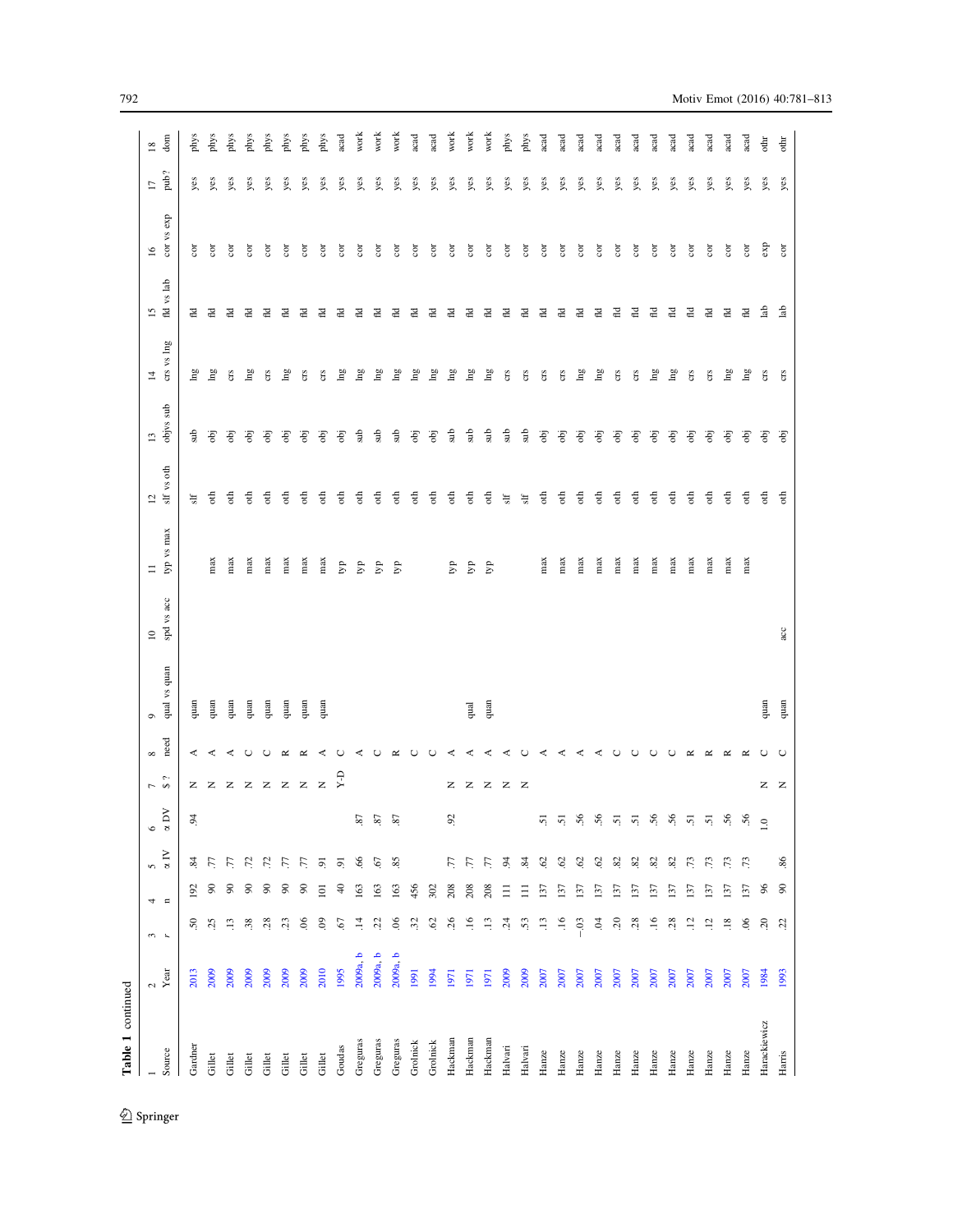| Table 1 continued                 |                               |                 |                     |                          |                          |                       |                      |                         |                               |                        |                                    |                 |                              |                               |                            |                        |                        |
|-----------------------------------|-------------------------------|-----------------|---------------------|--------------------------|--------------------------|-----------------------|----------------------|-------------------------|-------------------------------|------------------------|------------------------------------|-----------------|------------------------------|-------------------------------|----------------------------|------------------------|------------------------|
| Source                            | $_{\rm Year}$<br>$\mathbf{C}$ | $m - 1$         | $\blacksquare$<br>4 | $_\infty$ N<br>5         | $\alpha$ DV<br>$\bullet$ | $\frac{6}{5}$         | need<br>${}^{\circ}$ | qual vs quan<br>$\circ$ | spd vs acc<br>$\overline{10}$ | typ vs max<br>$\equiv$ | $\rm sif$ vs oth<br>$\overline{c}$ | objvs sub<br>13 | crs vs Ing<br>$\overline{4}$ | fld vs lab<br>$\overline{15}$ | cor vs exp<br>$\tilde{16}$ | pub?<br>$\overline{1}$ | dom<br>$\overline{18}$ |
|                                   |                               |                 |                     |                          |                          |                       |                      |                         |                               |                        |                                    |                 |                              |                               |                            |                        |                        |
| Harris                            | 1993                          | $\overline{28}$ | ଛ                   | 86                       |                          |                       | U                    | quan                    | $\rm acc$                     |                        | $\frac{1}{2}$                      |                 | $\rm{cs}$                    | lab                           | č                          | yes                    | othr                   |
| Harris                            | 1993                          | S.              | 8                   | -87                      |                          | z z z                 | ◡                    | quan                    | $\rm acc$                     |                        | $_{\rm oth}$                       | ap ap ap        | crs                          | $\frac{1}{2}$                 | g                          | yes                    | othr                   |
| $\rm{Harris}$                     | 1993                          | $\overline{31}$ | 8                   | $\mathbf{S}$             |                          |                       | $\circ$              | quan                    | $rac{c}{c}$                   |                        | $\epsilon$                         |                 | $\rm{cs}$                    | $\frac{1}{10}$                | ğ                          | yes                    | othr                   |
| Hohn                              | 2001                          | $\ddot{15}$     | 357                 | $\mathcal{S}$            |                          |                       | O                    |                         |                               |                        |                                    |                 | crs                          | 곧                             | ξ                          | $\overline{a}$         | acad                   |
| Hohn                              | 2001                          | 8               | 349                 | $65$                     |                          |                       | U                    |                         |                               |                        |                                    |                 | g                            | 곧                             | ğ                          | $\overline{a}$         | acad                   |
| Hohn                              | <b>2001</b>                   | $\ddot{36}$     | 310                 | $\overline{6}$           |                          |                       | ◡                    |                         |                               |                        |                                    |                 | £.                           | 곧                             | š                          | $\mathbf{e}$           | acad                   |
| Hohn                              | <b>2001</b>                   | $\ddot{3}$      | 308                 | $\mathcal{S}$            |                          |                       | U                    |                         |                               |                        |                                    |                 | g                            | 곧                             | ğ                          | $\epsilon$             | acad                   |
| Hohn                              | <b>2001</b>                   | $\ddot{3}$      | 302                 | ত্                       |                          |                       | $\circ$              |                         |                               |                        |                                    |                 | 6                            | 곧                             | č                          | $\frac{1}{2}$          | acad                   |
| Hohn                              | 2001                          | e.              | 281                 | $\mathcal{Q}$            |                          |                       | U                    |                         |                               |                        |                                    |                 | G                            | 곧                             | ξ                          | $\frac{1}{2}$          | acad                   |
| $\rm{Jelstad}$                    | 2007                          | $\ddot{36}$     | 252                 | ≅                        | $\ddot{z}$               |                       | ≺                    |                         |                               |                        | $\frac{1}{2}$                      | $\sin$          | 6                            | 곧                             | ğ                          | $\frac{1}{2}$          | work                   |
| ${\bf Jelstad}$                   | 2007                          | €.              | 252                 | S.                       | 74                       |                       | ್                    |                         |                               |                        | $\frac{1}{2}$                      | $\frac{1}{2}$   | G                            | 곧                             | ğ                          | $\epsilon$             | work                   |
| ${\bf Jelstad}$                   | 2007                          | $\ddot{5}$      | 252                 | F.                       |                          |                       |                      |                         |                               |                        | $s$ lf                             | $\frac{1}{2}$   | GS                           | 곧                             | 5                          | $\frac{1}{2}$          | work                   |
| Jeon                              | 2008                          | Ę               | 248                 | $\overline{\mathcal{S}}$ |                          |                       |                      |                         |                               |                        | $\epsilon$                         | ਣ੍ਹੇ            | lng                          | 로                             | ξ                          | $\frac{1}{2}$          | acad                   |
| Jeon                              | 2008                          | Ř               | 231                 | $\overline{5}$           |                          |                       | $R$ $R$ $R$ $\leq$   |                         |                               |                        | $_{\rm ct}$                        | ්චි             | gu                           | 곧                             | č                          | $\frac{1}{2}$          | acad                   |
| Jones                             | 2003                          | $-23$           | 117                 | $\mathcal{S}$            |                          |                       |                      | quan                    |                               | max                    | $\epsilon$                         | -පි             | lng                          | lab                           | ξ                          | $\epsilon$             | work                   |
| Jones                             | 2003                          | $-0$            | 117                 | $\mathcal{S}$            |                          |                       | ပ                    | quan                    |                               | max                    | $\epsilon$                         | ੱਤ              | lng                          | 1a                            | č                          | $\mathbf{a}$           | work                   |
| Jones                             | 2003                          | $\ddot{c}$      | 117                 | ¥.                       |                          |                       | $\circ$              | quan                    |                               | max                    | $\epsilon$                         | -ළි             | lng                          | lab                           | cor                        | $\overline{a}$         | work                   |
| Jones                             | 2003                          | $\overline{a}$  | 117                 | $\overline{s}$           |                          |                       | $\simeq$             | quan                    |                               | max                    | $\epsilon$                         | ē               | lng                          | lab                           | cor                        | $\frac{1}{2}$          | work                   |
| Kalbers                           | 2008                          | $\ddot{ }$      | 334                 | $80\,$                   | $82\,$                   |                       | ≺                    |                         |                               |                        | $\rm{df}$                          | $\frac{4}{3}$   | crs                          | $\Xi$                         | č                          | yes                    | work                   |
| Karatepe                          | 2009                          | .16             | 157                 | $69$                     | $\overline{r}$           |                       | $\circ$              |                         |                               |                        | $\overline{\rm sf}$                | $\frac{1}{2}$   | $\rm{cs}$                    | $\Xi$                         | ξ                          | yes                    | work                   |
| Kuvaas                            | 2009                          | $\ddotsc$       | 779                 | $\ddot{\theta}$          | $\sigma$                 | ZZ                    | ≺                    |                         |                               |                        | $^{\rm 51}$                        | $\frac{1}{2}$   | $\rm_{cs}$                   | 곧                             | cor                        | yes                    | work                   |
| Kuvaas                            | 2009                          | $\ddot{5}$      | 779                 | $\ddot{\theta}$          | $79$                     |                       | $\approx$            |                         |                               |                        | $\ddot{H}$                         | tus             | $_{\rm cs}$                  | 곧                             | ξ                          | yes                    | work                   |
| Kwok                              | 1995                          | 35              | 125                 | $80\,$                   | $93$                     |                       | $\cup$               | quan                    | acc                           | max                    | $\epsilon$                         | ē               | crs                          | 곧                             | č                          | yes                    | acad                   |
| Kwok                              | 1995                          | 35              | 125                 | $80\,$                   | $93$                     |                       | $\circ$              | quan                    | acc<br>acc                    | max                    | $_{\rm oth}$                       | ē               | 6                            | $\Xi$                         | ξ                          | yes                    | acad                   |
| $_{\rm Kwok}$                     | 1995                          | Ë.              | 128                 | 80                       | $93$                     |                       | U                    | quan                    |                               | max                    | $_{\rm ct}$                        | ē               | crs                          | Я                             | δg                         | yes                    | acad                   |
| $\mathop{\text{Lam}}$             | <b>2000</b>                   | $-02$           | 360                 | 83                       | $92$                     |                       | ⋖                    |                         |                               | $\rm{P}$               | $_{\rm oth}$                       | $\frac{1}{2}$   | lng                          | 곧                             | ξ                          | yes                    | work                   |
| $\mathop{\text{Lam}}$             | 2000                          | $\rm g$         | 360                 | $83$                     | $\overline{90}$          |                       |                      |                         |                               | $\mathbf{p}$           | $_{\rm oth}$                       | $\sin$          | lng                          | 곧                             | ξ                          | yes                    | work                   |
| Langdon                           | 2010                          | $-0.5$          | 120                 | $\overline{\mathcal{F}}$ |                          |                       | $4$ $4$ $0$          |                         |                               | max                    | $_{\rm oth}$                       | sub             | CFS                          | $\Xi$                         | ξ                          | $\mathbf{e}$           | phys                   |
| Langdon                           | 2010                          | $\overline{4}$  | 120                 | $\hat{A}$                |                          |                       |                      |                         |                               | max                    | $\epsilon$                         | $\frac{1}{2}$   | $\cos$                       | 곧                             | ξ                          | $\mathbf{a}$           | phys                   |
| Langdon                           | 2010                          | $\ddot{5}$      | 120                 | si.                      |                          |                       | $\mathbf{\alpha}$    |                         |                               | max                    | $_{\rm ct}$                        | dus             | g                            | 곧                             | č                          | $\mathbf{a}$           | phys                   |
| Leroy                             | 2015                          | £               | 118                 | $\tilde{\mathcal{S}}$    | $\boldsymbol{86}$        | $\mathsf{z}$          |                      |                         |                               |                        | $\epsilon$                         | dus             | lng                          | Ξ                             | cor                        | yes                    | work                   |
| $\Box$                            | 2009                          | 59              | 8                   | ā                        |                          |                       | O                    | quan                    | acc                           |                        | $\epsilon$                         | -ig             | 6                            | $\frac{1}{2}$                 | еxр                        | yes                    | $_{\rm othr}$          |
| Li et al.                         | 2005                          | $\ddot{35}$     | 85                  |                          | $88\,$                   |                       | ≺                    |                         |                               |                        | $s$ lf                             | dus             | 6                            | 곧                             | č                          | yes                    | work                   |
| $\mathop{\rm Li}\nolimits$ et al. | 2005                          | $\ddot{3}$      | $\mathcal{S}$       |                          | $89\,$                   |                       | ≺                    |                         |                               |                        | $\epsilon$                         | $\frac{1}{2}$   | 3                            | Я                             | cor                        | yes                    | work                   |
| $\Xi$                             | 2012                          | $\overline{13}$ | 248                 | $\overline{5}$           | 93                       | $\boldsymbol{\Sigma}$ | ⋖                    | qual                    |                               |                        | $\epsilon$                         | $\frac{1}{2}$   | g                            | 日                             | č                          | yes                    | work                   |

Motiv Emot (2016) 40:781–813 793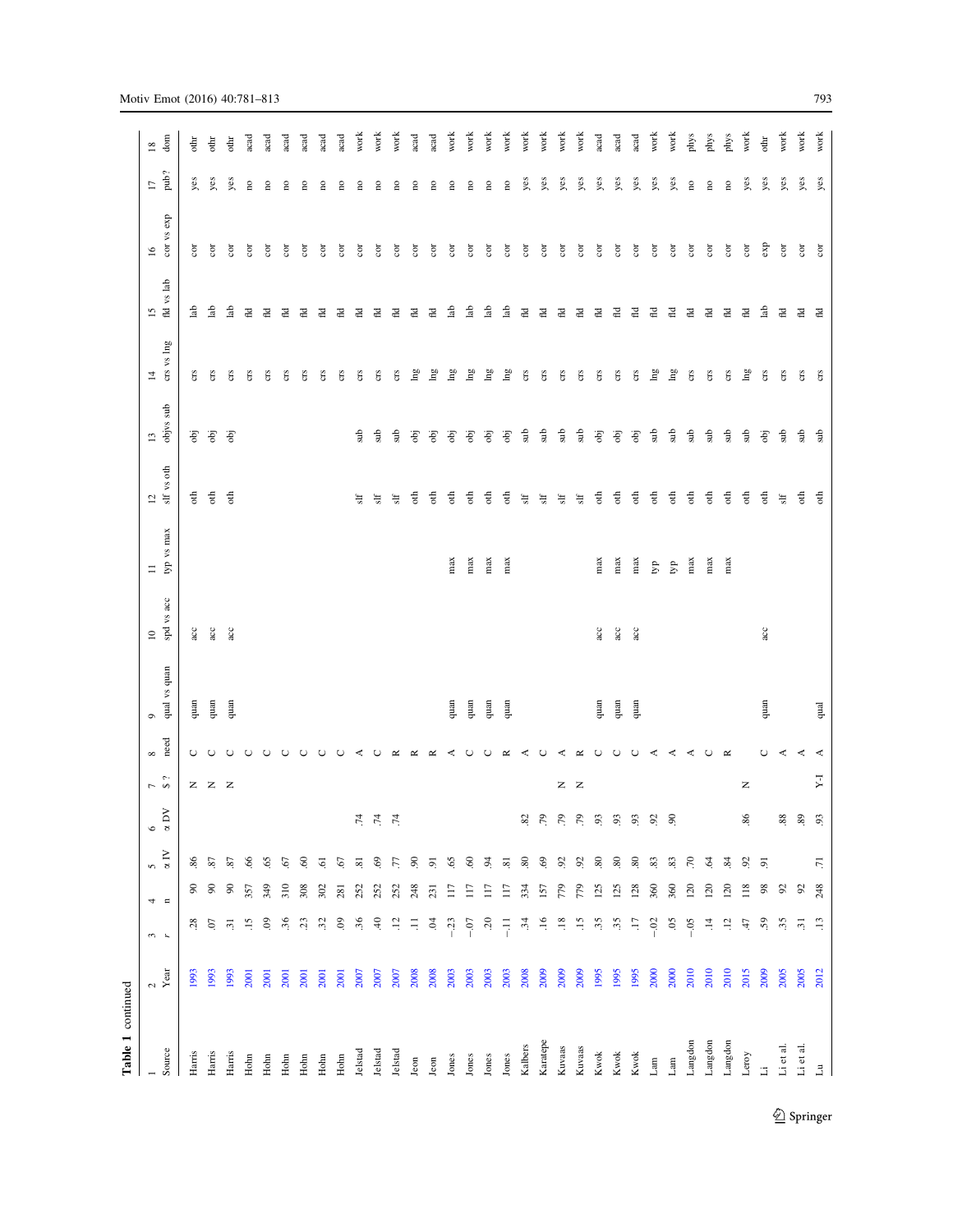| Table 1 continued |                         |                       |         |                     |                |                 |          |              |                 |              |                       |               |                |                            |                 |              |               |
|-------------------|-------------------------|-----------------------|---------|---------------------|----------------|-----------------|----------|--------------|-----------------|--------------|-----------------------|---------------|----------------|----------------------------|-----------------|--------------|---------------|
|                   | $\frac{2}{\text{Year}}$ | 3                     |         | 5                   | 6              | $\sim$ $\omega$ | $\infty$ | $\bullet$    | $\overline{10}$ | $\equiv$     | $12$ s<br>of vs oth   | $\mathbf{13}$ | $\overline{4}$ | $\frac{15}{10}$ vs lab     | $\overline{16}$ | $\Box$       | $18\,$        |
| Source            |                         | $\overline{a}$        | $\pm$ = | $_\infty$ N         | $\propto$ DV   | $\sim$          | need     | qual vs quan | spd vs acc      | typ vs max   |                       | objvs sub     | crs vs lng     |                            | exp<br>cor vs   | pub?         | dom           |
| McEnrue           | 1984                    | $\ddot{=}$            | 340     | 33                  | 92             |                 |          |              |                 |              | $_{\rm{th}}$          | dns           | £.             |                            | ğ               | yes          | work          |
| Meigher           | 2001                    | 48                    | 115     | 68                  |                |                 | $\cup$   |              |                 |              | $_{\rm oth}$          | öbj           | lng            | <u>곧 곧</u>                 | cor             | $\epsilon$   | acad          |
| Mouratidis        | 2008                    | $\tilde{\mathcal{L}}$ | 27      | 80                  |                |                 | $\cup$   |              | Бq              | max          | $_{\rm oth}$          | -පි           | g              | 곧                          | exp             | yes          | phys          |
| Mouratidis        | 2008                    | $\ddot{z}$            | 227     | $\boldsymbol{80}$   |                |                 | $\cup$   |              | Бą              | max          | $_{\rm oth}$          | -ළි           | £.             | F                          | exp             | yes          | phys          |
| Mouratidis        | 2008                    | $\overline{c}$        | 227     | $\overline{80}$     |                |                 | $\cup$   |              | <b>Spd</b>      | max          | $_{\rm oth}$          | -ළි           | g              | 곧                          | exp             | yes          | phys          |
| Mouratidis        | 2008                    | S.                    | 227     | 85                  |                |                 | O        |              | $_{\rm spd}$    | max          | $_{\rm oth}$          | චි            | 9              | ₹Е                         | exp             | yes          | phys          |
| Mouratidis        | 2008                    | $\mathcal{L}$         | 227     | 85                  |                |                 | ◡        |              | Pg              | max          | $_{\rm oth}$          | -පි           | g              | $\overline{a}$             | exp             | yes          | phys          |
| Mouratidis        | 2008                    | $\overline{c}$        | 227     | 85                  |                |                 | ◡        |              | gd              | max          | $_{\rm oth}$          | ōbj           | g              | $\overline{a}$             | exp             | yes          | phys          |
| Mouratidis        | 2008                    | $\overline{c}$ .      | 198     | $\sqrt{8}$          |                |                 | Ο        |              |                 | max          | $_{\rm oth}$          | obj           | eri            | $\Xi$                      | č               | yes          | phys          |
| Mouratidis        | 2008                    | 32                    | 198     | $\sqrt{8}$          | 86             |                 | O        |              |                 | max          | $\epsilon$            | ōБj           | erl            | $\Xi$                      | č               | yes          | phys          |
| Phillips          | 1997                    | Ę                     | 151     | $\ddot{z}$          |                | Δ-λ             | ⋖        | qual         |                 | max          | $\epsilon$            | $\frac{1}{2}$ | g              | $\frac{1}{2}$              | exp             | $\mathbf{e}$ | $_{\rm othr}$ |
| Pohl              | 2012                    | $\overline{c}$        | 222     | ă                   |                |                 | ⋖        |              |                 |              | $\exists$             | $\frac{1}{2}$ | GS             | $\Xi$                      | č               | yes          | work          |
| Pulfrey et al.    | 2013                    | $\tilde{e}$           | 89      | $\boldsymbol{80}$   |                | Z Z Z Z Z Z Z Z | ⋖        | quan         |                 | max          | $\epsilon$            | මි            | g              | $\Xi$                      | š               | yes          | otb           |
| Roche             | 2013                    | $\tilde{\mathcal{L}}$ | 418     | 65                  |                |                 | ⋖        |              |                 |              | $\exists$             | $\frac{1}{2}$ | gα             | $\Xi$                      | ā               | yes          | work          |
| Roche             | 2013                    | 32                    | 418     | $\mathfrak{S}$      |                |                 | ⋖        |              |                 |              | $\overline{\text{H}}$ | dus           | lng            | Ξ                          | š               | yes          | work          |
| Roche             | 2013                    | $\ddot{c}$            | 418     | $\mathcal{L}$       |                |                 | O        |              |                 |              | $\frac{1}{2}$         | dus           | lng            | $_{\rm fl}$                | δg              | yes          | work          |
| Roche             | 2013                    | $\ddot{ }$            | 418     | $\mathcal{L}$       |                |                 | O        |              |                 |              | $\frac{1}{2}$         | tis           | lng            | $\mathbb H$                | š               | yes          | work          |
| Roche             | 2013                    | $\ddot{3}$            | 418     | $.78\,$             |                |                 | ≃        |              |                 |              | $\frac{1}{2}$         | dus           | lng            | $\Xi$                      | δg              | yes          | work          |
| Roche             | 2013                    | 57                    | 418     | .78                 | $\overline{5}$ |                 | ≃        |              |                 |              | $^{\rm 51}$           | $\frac{1}{2}$ | gu             | $\Xi$                      | 5               | yes          | work          |
| Sachs             | 2001                    | 48                    | 78      | $\ddot{z}$          |                |                 |          | qual         |                 | $_{\rm{yp}}$ | $\epsilon$            | $\frac{1}{2}$ | crs            | $\Xi$                      | č               | yes          | acad          |
| Senko             | 2003                    | $\ddot{\mathcal{E}}$  | $50\,$  | $\mathcal{E}$       |                | $Y-D$           | O        | quan         | ng<br>Ba        | max          | $_{\rm oth}$          | obj           | GS             | $\frac{1}{2}$              | exp             | yes          | $_{\rm othr}$ |
| Senko             | 2003                    | $\ddot{\mathrm{c}}$   | g       |                     |                | Y-D             | ◡        | quan         |                 | max          | $_{\rm oth}$          | ōБ            | crs            | $\frac{1}{2}$              | exp             | yes          | othr          |
| Senko             | 2003                    | $\Xi$                 | 166     | $\ddot{\theta}$     |                |                 |          | quan         |                 |              | $_{\rm oth}$          | -ළි           | lng            | $\Xi$                      | ċ               | $\mathbf{a}$ | acad          |
| Senko             | 2003                    | $\overline{13}$       | 166     | $\overline{6}$      |                |                 |          | quan         |                 |              | $_{\rm c}$            | -ළි           | gu             | $\Xi$                      | š               | $\mathbf{e}$ | acad          |
| Senko             | 2003                    | $\overline{76}$       | 166     |                     |                |                 |          | quan         |                 |              | $_{\rm oth}$          | -ළි           | lng            | $\Xi$                      | č               | g            | acad          |
| Senko             | 2003                    | 55                    | 166     |                     |                |                 | U        | quan         |                 |              | $_{\rm oth}$          | ōbj           | lng            | $\mathbb H$                | č               | $\mathbf{c}$ | acad          |
| Senko             | 2003                    | Si                    | 207     | $\frac{8}{2}$       |                |                 |          | quan         |                 | max          | $_{\rm oth}$          | -ළි           | £.             | $\frac{1}{2}$              | exp             | $\mathbf{e}$ | acad          |
| Senko             | 2003                    | $30$                  | 207     | $\ddot{\mathbf{8}}$ |                |                 |          | quan         |                 | max          | $\epsilon$            | -ළි           | g              | lab                        | exp             | $\mathbf{c}$ | acad          |
| Sheldon           | 2013                    | $\ddot{ }$            | 8       | 67                  |                | z z             |          | quan         |                 | max          | $_{\rm oth}$          | -ළි           | £.             | $\Xi$                      | exp             | yes          | phys          |
| Sheldon           | 2013                    | 8                     | 8       | $\dot{a}$           |                |                 |          | quan         |                 | max          | $_{\rm dt}$           | -ළි           | g              | 곱                          | exp             | yes          | phys          |
| Sink              | 1993                    | $\mathcal{S}$         | 58      | 80                  |                |                 |          |              |                 | max          | $\epsilon$            | -ළි           | lng            | Ξ                          | š               | yes          | acad          |
| Sink              | 1993                    | 59                    | 58      | 80                  |                |                 |          |              |                 | max          | $_{\rm ct}$           | -ළ            | lng            | 곧                          | š               | yes          | acad          |
| Sink              | 1993                    | $\dot{4}$             | 58      | 80                  |                |                 |          |              |                 | max          | $_{\rm oth}$          | -ළි           | lng            | $\ddot{H}$                 | š               | yes          | acad          |
| Sink              | 1993                    | 45                    | $58\,$  | $\boldsymbol{80}$   |                |                 |          |              |                 | max          | $_{\rm oth}$          | -ළි           | lng            | $\mathop{\rm fd}\nolimits$ | č               | yes          | acad          |
| Sink              | 1993                    | 46                    | 58      | $\boldsymbol{80}$   |                |                 |          |              |                 | max          | $\epsilon$            | ਣੀ            | <b>Par</b>     | $\mathbb{R}$               | ğ               | yes          | acad          |

 $\underline{\textcircled{\tiny 2}}$  Springer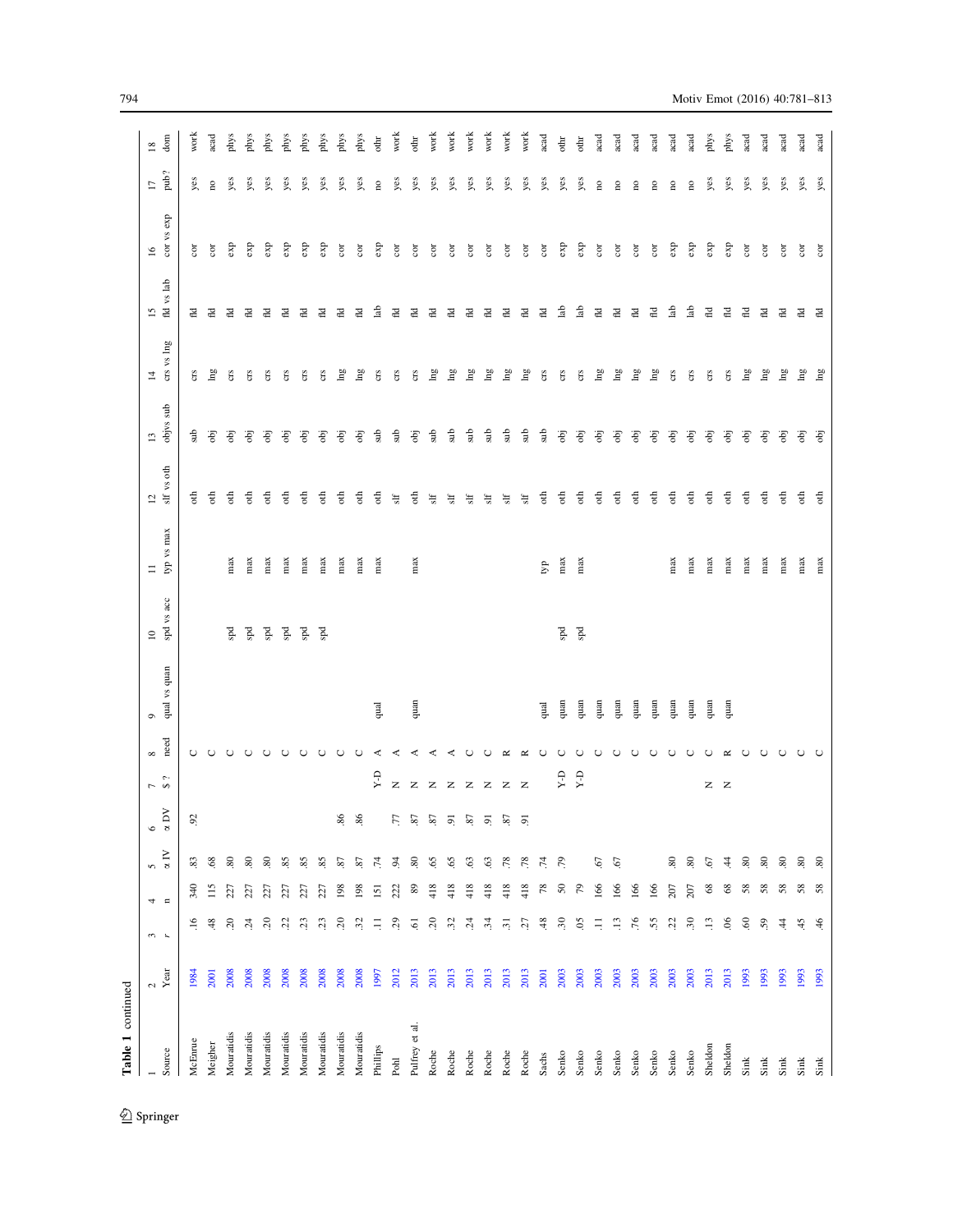| Table 1 continued              |                      |                |                      |                           |                         |                           |                      |                         |                                    |                              |                                    |                           |                                 |                               |                                   |                        |                        |
|--------------------------------|----------------------|----------------|----------------------|---------------------------|-------------------------|---------------------------|----------------------|-------------------------|------------------------------------|------------------------------|------------------------------------|---------------------------|---------------------------------|-------------------------------|-----------------------------------|------------------------|------------------------|
| Source                         | Year<br>$\mathbf{C}$ | $m - 1$        | $\rightarrow$ $\sim$ | $_\infty$ rv<br>5         | $\propto$ DV<br>$\circ$ | $\sim$<br>$\sim$ $\omega$ | need<br>${}^{\circ}$ | qual vs quan<br>$\circ$ | acc<br>vs<br>Бq<br>$\overline{10}$ | vs max<br><b>B</b><br>$\Box$ | $\rm sif$ vs oth<br>$\overline{c}$ | objvs sub<br>$\mathbf{L}$ | vs Ing<br>crs<br>$\overline{4}$ | fld vs lab<br>$\overline{15}$ | exp<br>γS<br>ğ<br>$\overline{16}$ | pub?<br>$\overline{1}$ | dom<br>$\overline{18}$ |
| Sink                           | 1993                 | đ.             | 58                   | 8g                        |                         |                           |                      |                         |                                    | max                          | $_{\rm dt}$                        | ਨੂੰ                       | ≗ٌ¤                             | 곧                             | č                                 | уes                    | acad                   |
| Sink                           | 1993                 | ż,             | 58                   | $80$                      |                         |                           |                      |                         |                                    | max                          | $_{\rm oth}$                       | ਨੂੰ                       | Ξů                              | F                             | ğ                                 | yes                    | acad                   |
| $\mathbf{Sink}$                | 1993                 | S.             | 58                   | $80\,$                    |                         |                           | ◡                    |                         |                                    | max                          | $_{\rm ct}$                        | -පි                       | gα                              | 곧                             | ğ                                 | yes                    | acad                   |
| Spray                          | 2006                 | 8              | 147                  | .78                       |                         |                           | $\circ$              | quan                    | acc                                | max                          | $_{\rm ct}$                        | -පි                       | erl                             |                               | ξ                                 | уes                    | phys                   |
| Spurlock                       | 2002                 | S              | 1435                 | $\mathcal{L}$             |                         |                           | ≺                    | quan                    |                                    | max                          | $\epsilon$                         | ъġ                        | gul                             | 곧                             | ξ                                 | $\epsilon$             | acad                   |
| Spurlock                       | 2002                 | $\ddot{.}$     | 1435                 | $\mathfrak{L}$            |                         |                           | ≺                    | quan                    |                                    | max                          | $_{\rm ct}$                        | -පි                       | lng                             | 곧                             | ξ                                 | $\epsilon$             | acad                   |
| Spurlock                       | 2002                 | $\ddot{5}$     | 1435                 | $\tilde{\mathcal{L}}$     |                         |                           | $\cup$               | quan                    |                                    | max                          | $\epsilon$                         | -පි                       | gu                              | 곧                             | ğ                                 | $\epsilon$             | acad                   |
| Spurlock                       | 2002                 | ۹.             | 1435                 | 8                         |                         |                           | $\approx$            | quan                    |                                    | max                          | $\epsilon$                         | -පි                       | lng                             | 곧                             | g                                 | $\epsilon$             | acad                   |
| $_{\mbox{\scriptsize{Stark}}}$ | 1983                 | S.             | 113                  | 8j                        |                         |                           | U                    |                         |                                    | $_{\rm{pp}}$                 | $\frac{1}{2}$                      |                           | lng                             | 곧                             | g                                 | g                      | work                   |
| $_{\rm Stark}$                 | 1983                 | $-5$           | 113                  | হ                         |                         |                           | ◡                    | quan                    |                                    | tуp                          | $\frac{1}{2}$                      | ъij                       | lng                             | 곧                             | š                                 | $\epsilon$             | work                   |
| ${\bf Stark}$                  | 1983                 | $-0.05$        | $\frac{13}{2}$       | જ્                        |                         |                           | ပ                    | quan                    |                                    | tуp                          | $_{\rm oth}$                       | öbj                       | lng                             | 곧                             | č                                 | g                      | work                   |
| Strain                         | 1999                 | $\vec{=}$      | 468                  | ż                         | $\dot{\theta}$          |                           | ⋖                    |                         |                                    | tуp                          | $\frac{1}{2}$                      | $\frac{4}{3}$             | g                               | 곧                             | š                                 | yes                    | work                   |
| Strain                         | 1999                 | Ю,             | 468                  | æ.                        |                         |                           | ⋖                    | quan                    |                                    | tур                          | $_{\rm oth}$                       | -පි                       | lng                             | 곧                             | g                                 | yes                    | work                   |
| Stringer                       | 2006                 | $\ddot{3}$     | 155                  | SL.                       |                         | ΣI                        |                      | quan                    | acc                                | max                          | $_{\rm oth}$                       | ъġ                        | g                               | 곧                             | 5                                 | yes                    | acad                   |
| Stringer                       | 2006                 | 46             | 155                  | $\tilde{\mathcal{L}}$     |                         | $\Sigma$                  |                      | quan                    | aα                                 | max                          | $\epsilon$                         | -පි                       | crs                             | Ξ                             | <b>S</b>                          | yes                    | acad                   |
| Stringer                       | 2006                 | $\dot{A}$      | 155                  | SL.                       |                         | ΣŢ                        |                      | quan                    | acc                                | max                          | $\epsilon$                         | ਾਂਗ                       | lng                             | 곧                             | 5                                 | yes                    | acad                   |
| Stringer                       | 2006                 | 53             | 155                  | P.                        |                         | $\Sigma$                  |                      | quan                    | aα                                 | max                          | $\epsilon$                         | මි                        | lng                             | 곧                             | š                                 | yes                    | acad                   |
| Thorpe                         | 2007                 | $\dot{z}$      | 115                  | $\widetilde{\mathcal{S}}$ | $.70$                   |                           |                      |                         |                                    |                              | $^{\rm 51}$                        | ds<br>sub                 | £.                              | $\Xi$                         | č                                 | yes                    | work                   |
| Trusty                         | 1995                 | E.             | $100\,$              | $\overline{5}$            |                         | $Y-D$                     | ⋖                    | quan                    | pd                                 | max                          | $\epsilon$                         | ම්                        | g                               | lab                           | exp                               | yes                    | othr                   |
| Tsigilis                       | 2005                 | 45             | $\overline{4}$       | æ.                        |                         | $\mathbb Z$               |                      | quan                    | рą                                 | max                          | $_{\rm ct}$                        | öbj                       | $\rm{cs}$                       | $\Xi$                         | č                                 | yes                    | phys                   |
| Tyagi                          | 1985                 | 45             | Ř                    | 58                        |                         |                           |                      | quan                    |                                    | <b>typ</b>                   | $^{\rm 51}$                        | obj                       | GS                              | $\Xi$                         | š                                 | yes                    | work                   |
| Van den Broeck                 | 2014                 | $\ddot{z}$     | 451                  | $\tilde{\mathcal{L}}$     | $\mathbf{S}2$           | $\mathbf{z}$              | ⋖                    |                         |                                    |                              | $\overline{\rm sf}$                | $\frac{1}{2}$             | £.                              | $\Xi$                         | 5                                 | yes                    | work                   |
| Van den Broeck                 | 2014                 | $\ddot{ }$     | 451                  | $\tilde{\mathcal{L}}$     | $\rm s$                 | $\mathbb{Z}$              | ⋖                    |                         |                                    |                              | $\mathsf{st}$                      | $\frac{1}{2}$             | GS                              | 곧                             | ξ                                 | yes                    | work                   |
| Van den Broeck                 | 2014                 | .26            | 451                  | $\mathcal{F}$             | $82\,$                  | $\mathbb{Z}$              | $\approx$            |                         |                                    |                              | $^{\rm{sf}}$                       | tus                       | GS                              | 곧                             | <b>S</b>                          | yes                    | work                   |
| Van den Broeck                 | 2014                 | $\ddot{c}$     | 451                  | 83                        | $\mathbf{S}2$           | $\mathbb{Z}$              | O                    |                         |                                    |                              | $\frac{1}{2}$                      | dus                       | £.                              | 곧                             | č                                 | yes                    | work                   |
| Van Rossum                     | 1990                 | đ.             | 38                   | S.                        | $66$                    |                           |                      | quan                    |                                    | max                          | $\epsilon$                         | ъġ                        |                                 | 곧                             | š                                 | yes                    | phys                   |
| Van Yperen                     | 2006                 | 53             | 279                  | $\mathcal{S}$             | $77\,$                  | ΣY                        |                      |                         |                                    |                              | $_{\rm ct}$                        | obj                       | lng                             | 곧                             | 5                                 | yes                    | acad                   |
| Vansteenkiste                  | 2005                 | 51             | 130                  | 80                        |                         |                           | ⋖                    | qual                    | acc                                |                              | $\epsilon$                         | $\frac{1}{2}$             | crs                             | 곧                             | exp                               | yes                    | acad                   |
| Vansteenkiste                  | 2005                 | Ю-             | $\frac{30}{2}$       | $\mathbf{8}$              |                         |                           | ⋖                    | quan                    | acc                                |                              | $_{\rm oth}$                       | obj                       | $\rm{cs}$                       | 곧                             | exp                               | yes                    | acad                   |
| Vansteenkiste                  | 2005                 | 45             | 130                  | $80$                      |                         |                           | ⋖                    | qual                    | acc                                |                              | $\epsilon$                         | $\frac{4}{3}$             | वै                              | 곧                             | exp                               | yes                    | acad                   |
| Vansteenkiste                  | 2005                 | $-14$          | 130                  | $80$                      |                         |                           | ⋖                    | quan                    | acc                                |                              | $_{\rm c}$                         | obj                       | erl                             | 곧                             | exp                               | yes                    | acad                   |
| Vansteenkiste                  | 2005                 | $\ddot{\rm 5}$ | 113                  | F.                        |                         |                           | ⋖                    | qual                    | acc                                |                              | $\frac{1}{2}$                      | dus                       | £.                              | $\Xi$                         | exp                               | yes                    | acad                   |
| Vansteenkiste                  | 2005                 | ō              | 113                  | F.                        |                         |                           | ⋖                    | quan                    | $rac{c}{c}$                        |                              | $_{\rm oth}$                       | ē                         | g                               | 곧                             | exp                               | yes                    | acad                   |
| Vansteenkiste                  | <b>2005</b>          | $\ddot{5}$     | 113                  | Ľ.                        |                         |                           | ⋖                    | qual                    | acc                                |                              | $_{\rm oth}$                       | $\frac{1}{2}$             | lng                             | 곧                             | $_{\rm exp}$                      | yes                    | acad                   |
| Vansteenkiste                  | 2005                 | $\infty$       | 113                  | E                         |                         |                           | ⋖                    | quan                    | acc                                |                              | $\frac{1}{2}$                      | ö                         | lng                             | 곧                             | exp                               | yes                    | acad                   |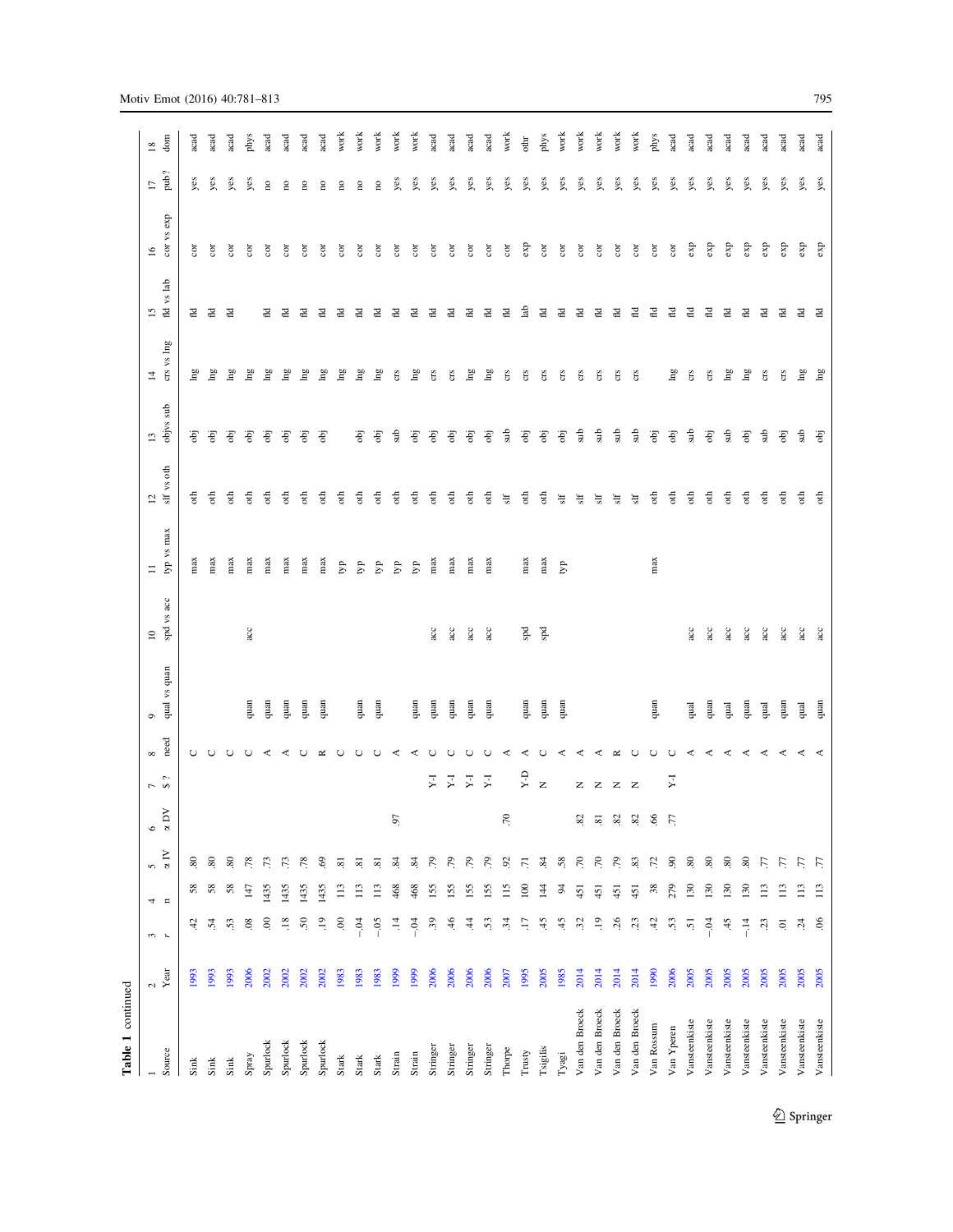| ř |  |
|---|--|
| ⋍ |  |
|   |  |
|   |  |

ਦ੍ਰ

|                                                                                                                                                                                            | Year |                |      | $\frac{N}{\alpha}$  | $\frac{8}{8}$ |     | need | qual vs quan                                                                                                                                                                                                                                                                                                      | spd vs acc | typ vs max | slf vs oth<br>$\overline{C}$ | objys sub | crs vs Ing | fid vs lab | COT VS EXP<br>٥ | pub? | dom<br>∞ |
|--------------------------------------------------------------------------------------------------------------------------------------------------------------------------------------------|------|----------------|------|---------------------|---------------|-----|------|-------------------------------------------------------------------------------------------------------------------------------------------------------------------------------------------------------------------------------------------------------------------------------------------------------------------|------------|------------|------------------------------|-----------|------------|------------|-----------------|------|----------|
| Vansteenkiste                                                                                                                                                                              | 2005 |                | ᆓ    | 89                  |               |     |      | $\overline{a}$                                                                                                                                                                                                                                                                                                    | acc        |            | $\frac{1}{2}$                | sub       | CIS        |            | exp             | yes  | acad     |
| Vansteenkiste                                                                                                                                                                              | 2005 | ₹              | 80   | 89                  |               |     |      | quan                                                                                                                                                                                                                                                                                                              | acc        |            | 등                            |           | CIS        |            | exp             | yes  | acad     |
| Wang                                                                                                                                                                                       | 2012 | $\frac{26}{5}$ | 341  | 5,                  |               | z   |      |                                                                                                                                                                                                                                                                                                                   |            |            | 뮹                            |           | G          |            | <b>COL</b>      | yes  | acad     |
| Waters                                                                                                                                                                                     | 1974 | S.             | త    |                     |               |     |      |                                                                                                                                                                                                                                                                                                                   |            |            | ΕŚ                           | aus       | G          |            | cor             | yes  | work     |
| Weiner                                                                                                                                                                                     | 1978 | $\ddot{c}$     | ∞    |                     |               | Δ-Z |      | quan                                                                                                                                                                                                                                                                                                              |            |            | $\frac{1}{2}$                | 공         | G          | ಕ್ತಿ       | exp             | yes  | dhr      |
| You                                                                                                                                                                                        | 2015 | $\frac{13}{2}$ | 6227 | 5,                  |               |     |      | quan                                                                                                                                                                                                                                                                                                              |            | max        | $\frac{1}{2}$                |           | G          |            | č               | yes  | acad     |
| Υou                                                                                                                                                                                        | 2015 | $\ddot{3}$     | 6227 | $\ddot{\mathrm{S}}$ |               |     |      | quan                                                                                                                                                                                                                                                                                                              |            | max        | $\frac{1}{6}$                | ōÄ        | G          |            | cor             | yes  | acad     |
| You                                                                                                                                                                                        | 2015 | 32             | 6227 | ā                   |               |     | ں    | quan                                                                                                                                                                                                                                                                                                              |            | max        | $\frac{1}{2}$                | ð         | CIS        | a₫         | COL             | yes  | acad     |
| = was an incentive provided $(Y = yes, N = no)$ and<br>= source; $2$ = publication year; $3$ = need satisface                                                                              |      |                |      |                     |               |     |      | tion-performance correlation; $4 =$ sample size $5 =$ reliability of need satisfaction measure; $6 =$ reliability of performance measure;<br>what was the salience $(1 = \text{indirectity performance}$ salient, $D = \text{directly performance}$ salient) $\theta = \text{nsychological needs}$ ; autonomy (A) |            |            |                              |           |            |            |                 |      |          |
| competence $(C)$ , and relatedness (R); $Q =$ quality (qual) vs. quantity (quan); 10 = speeded performance (spd) vs. accuracy performance (acc); 11 = typical performance (typ) vs. maxima |      |                |      |                     |               |     |      |                                                                                                                                                                                                                                                                                                                   |            |            |                              |           |            |            |                 |      |          |

competence  $(C)$ , and relatedness  $(R)$ ; 9 = quality (qual) vs. quantity (quan);  $Q =$  speeded performance (spd) vs. accuracy performance (acc);11 = typical performance (typ) vs. maximal (max) performance; 12 = self- (slf) vs. other- (oth) report criteria; 13 = objective (obj) vs. subjective (sub) criteria; 14 = cross-sectional (crs) vs. longitudinal (lng) research design; 15 = field (fld) vs. laboratory (lab) location; 16 = correlational (cor) vs. experimental (exp) manipulation; 17 = published (yes) vs unpublished (no); 18 = domain of research: academic (acad), work

 $\text{max}$  performance, 12 = self- (slf) vs. other- (oth) report criteria; 13 = objective (obj) vs. subjective (sub) criteria; 14 = cross-sectional (crs) vs. longitudinal (lng) research design; 15 = field (fld) vs. laboratory (lab) location; 16 = correlational (cor) vs. experimental (exp) manipulation; 17 = published (yes) vs unpublished (no); 18 = domain of research: academic (acad), work

(work), physical (phys), or other (othr)

(work), physical (phys),

or other (othr)

incentives did: the between-study correlation reported in Table 5 (variable # 8) showed a strong relationship, such that mean overall need satisfaction was higher in studies where an incentive was present and the incentive was indirectly salient to performance,  $r = -.45$ . Again, it was not the presence of the incentive, but their salience that was related to need satisfaction.

Hypothesis 6 (that in the presence of incentives, the predictive validity of need satisfaction is attenuated for directly-salient incentives and augmented for indirectlysalient incentives) received support. As reported in Table 2, when incentives present are indirectly salient to performance ( $k = 8$ ,  $N = 1145$ ,  $\rho = .45$ ; 95 % CI = .35-.55), need satisfaction is a significantly stronger predictor than when incentives present are directly salient to performance ( $k = 8$ ,  $N = 679$ ,  $\rho = .22$ ; 95 % CI = .12-.32). Consistent with our rationale laid out in the introduction, there was not a significant difference between incentives being provided  $(k = 16, N = 1893, \rho = .38; 95\%$ CI = .29–.47) or not ( $k = 36$ ,  $N = 14,483$ ,  $\rho = .36$ ; 95 %  $CI = .32-.40$ , indicating that the mere presence or absence of incentives had no significant impact on the predictive validity of need satisfaction.

We also conducted several ancillary analyses of potentially relevant theoretical factors. Given the potential oversimplification of the performance construct, we also explored several other frameworks for performance (see Table 2); task vs. contextual, speed vs. accuracy, and typical vs. maximal. Although we did not propose any formal hypotheses, our post hoc analyses demonstrated a significant difference between typical and maximal performance, such that the relationship between need satisfaction and performance was stronger for maximal performance tasks  $(k = 33, N = 11,741, \rho = .32; 95\%$  $CI = .28-.36$ ) than typical performance tasks ( $k = 13$ ,  $N = 2581$ ,  $\rho = .19$ ; 95 % CI = .11-.27). No other significant differences were found.

As shown in Table 3, the importance of need satisfaction did not vary significantly across domains, as the confidence intervals for school ( $k = 38$ ,  $N = 16,249$ ,  $\rho = .34$ ; 95 % CI = .30-.38), work  $(k = 33, N = 9013, p = .31;$ 95 % CI = .25–.37), and physical domains  $(k = 20,$  $N = 3852$ ,  $\rho = .40$ ; 95 % CI = .35-.45) all overlapped one another. Nor did results vary significantly among different age groups, including children ( $k = 12$ ,  $N = 2746$ ,  $p = .32; 95\% \text{ CI} = .25-.39), \text{ adolescents} (k = 30,$  $N = 14,343, \rho = .35; 95\% \text{ CI} = .29-.41, \text{ college stu-}$ dents  $(k = 28, N = 3574, p = .38; 95\% .32-.44)$ , and adults ( $k = 34$ ,  $N = 9091$ ,  $\rho = .31$ ; 95 % CI = .25-.37). Also shown in Table 3, the nature of the task also did not appear to have an impact on the predictive validity of need satisfaction, as evidenced by overlapping confidence intervals for objective criteria ( $k = 66$ ,  $N = 18,094$ ,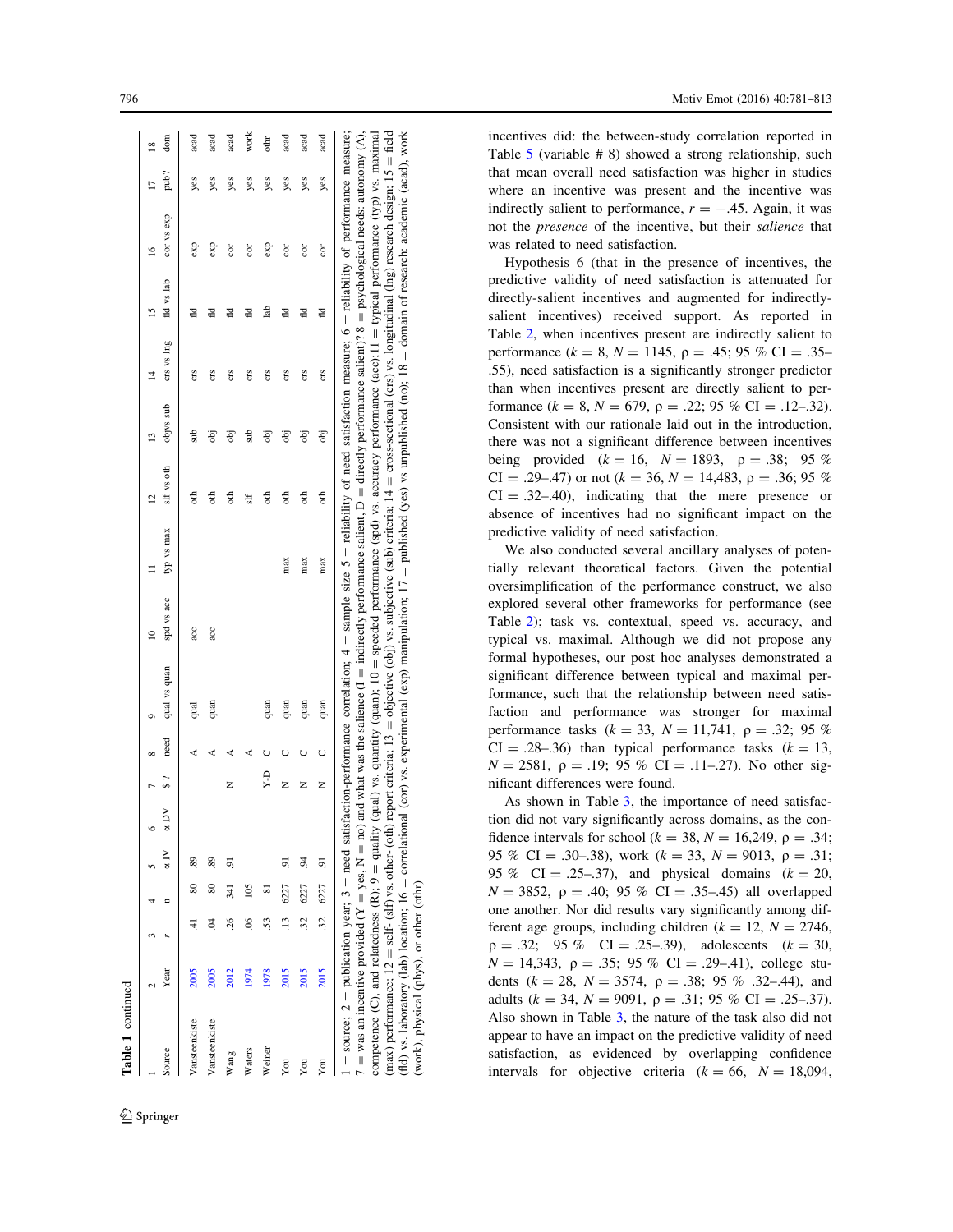|                    | $\boldsymbol{N}$ | $\boldsymbol{k}$ | $r_{\rm obs}$ | $SD_r$ | $\rho$ | SD <sub>o</sub> | 80 % CrI |     | $%$ err |     | File Drawer | Mean $\alpha$ |          | 95 % CI |      |
|--------------------|------------------|------------------|---------------|--------|--------|-----------------|----------|-----|---------|-----|-------------|---------------|----------|---------|------|
|                    |                  |                  |               |        |        |                 | .10      | .90 |         | .10 | .05         | $r_{xx}$      | $r_{yy}$ | .025    | .975 |
| Overall            | 30.648           | 108              | .27           | .12    | .34    | .14             | .15      | .52 | 20.49   | 184 | 475         | .79           | .84      | .31     | .37  |
| Autonomy           | 11,937           | 46               | .22           | .13    | .28    | .16             | .08      | .48 | 19.80   | 55  | 156         | .78           | .83      | .23     | .33  |
| Competence         | 20,924           | 70               | .30           | .12    | .37    | .15             | .18      | .57 | 19.18   | 140 | 350         | .78           | .83      | .34     | .40  |
| Relatedness        | 6180             | 19               | .20           | .11    | .25    | .13             | .08      | .41 | 23.21   | 19  | 57          | .80           | .81      | .19     | .31  |
| Performance type   |                  |                  |               |        |        |                 |          |     |         |     |             |               |          |         |      |
| Quality            | 3311             | 15               | .33           | .13    | .40    | .16             | .20      | .60 | 19.48   | 35  | 84          | .81           | .84      | .32     | .48  |
| Quantity           | 13,290           | 44               | .25           | .11    | .30    | .13             | .14      | .47 | 21.92   | 66  | 176         | .78           | .88      | .26     | .34  |
| Task               | 29,376           | 105              | .27           | .12    | .34    | .15             | .15      | .52 | 19.98   | 179 | 462         | .79           | .84      | .31     | .37  |
| Contextual         | 1091             | 3                | .27           | .00    | .33    | .00             | .33      | .33 | 100.00  | 5   | 13          | .80           | .83      | .33     | .33  |
| Speed              | 1127             | 8                | .31           | .10    | .34    | .11             | .21      | .48 | 38.90   | 17  | 42          | .79           |          | .26     | .42  |
| Accuracy           | 1349             | 12               | .23           | .14    | .27    | .16             | .07      | .47 | 30.28   | 16  | 43          | .81           | .93      | .18     | .36  |
| Typical            | 2581             | 13               | .16           | .12    | .19    | .14             | .02      | .37 | 24.85   | 8   | 29          | .77           | .91      | .11     | .27  |
| Max                | 11,741           | 33               | .25           | .09    | .32    | .10             | .19      | .46 | 33.16   | 50  | 132         | .77           | .77      | .28     | .36  |
| Incentive present? |                  |                  |               |        |        |                 |          |     |         |     |             |               |          |         |      |
| Yes                | 1893             | 16               | .31           | .15    | .38    | .18             | .15      | .62 | 24.11   | 34  | 83          | .80           | .85      | .29     | .47  |
| Salience: indirect | 1145             | 8                | .37           | .12    | .45    | .15             | .26      | .64 | 28.34   | 22  | 51          | .81           | .85      | .35     | .55  |
| Salience: direct   | 679              | 8                | .19           | .12    | .22    | .13             | .05      | .39 | 44.41   | 7   | 22          | .79           |          | .12     | .32  |
| N <sub>0</sub>     | 14,483           | 36               | .30           | .10    | .36    | .11             | .22      | .50 | 23.47   | 72  | 180         | .80           | .85      | .32     | .40  |

Table 2 Meta-analysis of need satisfaction and performance

 $N =$  number of participants/subjects;  $k =$  number of independent samples;  $r_{obs} =$  observed correlation after removing sampling error;  $SD<sub>obs</sub>$  = standard deviation after removing sampling error;  $\rho$  = corrected population correlation; SD<sub> $\rho$ </sub> = corrected population standard deviation; 80 % CrI = the lower and upper range of the 80 % credibility interval of the true population correlation; %  $\sigma^2$  error = percentage of variance in the corrected population correlation accounted for by statistical artifacts (error); Filedrawer = number of unpublished/unavailable studies at  $p = .10$  or .05 needed to pull the corrected population correlation below that value; Mean  $\alpha$  = mean Cronbach's alpha reliability estimate;  $r_{xx}$  = mean reliability of the independent variable;  $r_{yy}$  = mean reliability of the dependent variable; 95 % CI = the lower and upper range of the 95 % confidence interval of the true population correlation

 $p = .33$ ; 95 % CI = .29–.37), subjective criteria ( $k = 42$ ,  $N = 11,211$ ,  $\rho = .34$ ; 95 % CI = .30-.38), self-report  $(k = 21, N = 6068, p = .41; 95\% \text{ CI} = .35-.47),$  and non-self report  $(k = 84, N = 22,538, \rho = .31; 95\%$  $CI = .28 - .34$ ) criteria.

Finally, we conducted several exploratory analyses of methodological factors. There were no significant differences as a function of a study's temporal separation of measurement of the IV and DV in Table 4 (i.e., crosslagged, lagged, or recursive sampling). Similarly, the time lag (in days) between measures reported in Table 5 showed no relationship to observed effect size  $(r = -.05)$  or to average levels of need satisfaction  $(r = .00)$ . Study location (i.e., lab versus field studies), research methodology (i.e., correlational vs. experimental), and publication status (i.e., published vs. unpublished) showed no significant differences in Table 4. The observed effect size was unrelated in Table 5 to study response rate  $(r = .12)$ , percent female ( $r = .08$ ), or year of publication ( $r = .12$ ). It was, however, positively related to percent white  $(r = .35).$ 

#### **Discussion**

The current research has been needed for some time. For over 40 years, SDT and its six component theories have held that satisfaction of basic psychological needs is critical to optimal function across life domains. Yet, although SDT is considered one of the major theories of human motivation, the importance of need satisfaction for performance has infrequently been the main focus of primary studies. In part, this was because previous research drew conflicting conclusions with regards to incentives, need satisfaction, and performance. But also, it was because an adequate response to critics of need satisfaction in the workplace was too infrequently articulated. Further, there was a lack of cumulated evidence and supporting theory to demonstrate need satisfaction-performance links. It was unclear (and never directly examined) whether the joint role of incentives and need satisfaction were antagonistic with both each other and with performance. Aggregation was needed because primary data are often not well suited to explore critical moderating factors, such as incentive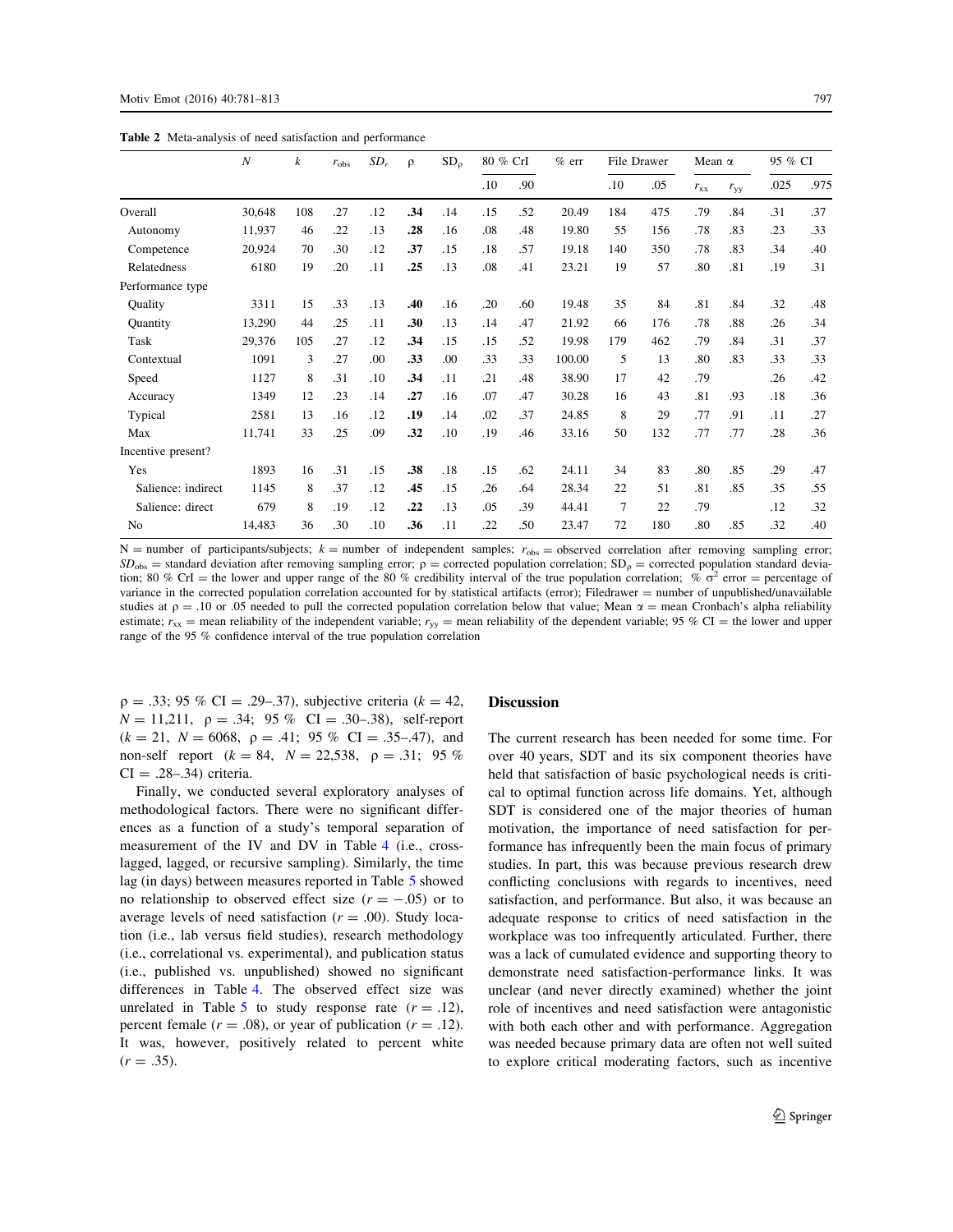|                 | $\boldsymbol{N}$ | $\boldsymbol{k}$ | $r_{\rm obs}$ | $SD_r$ | $\rho$ | SD <sub>o</sub> | 80 % CrI |     | $%$ err | File Drawer |     | Mean $\alpha$ |          | 95 % CI |      |
|-----------------|------------------|------------------|---------------|--------|--------|-----------------|----------|-----|---------|-------------|-----|---------------|----------|---------|------|
|                 |                  |                  |               |        |        |                 | .10      | .90 |         | .10         | .05 | $r_{xx}$      | $r_{yy}$ | .025    | .975 |
| Context         |                  |                  |               |        |        |                 |          |     |         |             |     |               |          |         |      |
| School          | 16,249           | 38               | .27           | .11    | .34    | .13             | .18      | .50 | 21.43   | 65          | 167 | .79           | .83      | .30     | .38  |
| Work            | 9013             | 33               | .25           | .14    | .31    | .17             | .10      | .52 | 16.54   | 50          | 132 | .80           | .84      | .25     | .37  |
| Physical        | 3852             | 20               | .32           | .10    | .40    | .12             | .25      | .56 | 32.53   | 44          | 108 | .77           | .84      | .35     | .45  |
| Age             |                  |                  |               |        |        |                 |          |     |         |             |     |               |          |         |      |
| Child           | 2746             | 12               | .26           | .10    | .32    | .12             | .16      | .47 | 31.18   | 19          | 50  | .75           | .87      | .25     | .39  |
| Adolescent      | 14,343           | 30               | .27           | .12    | .35    | .14             | .16      | .54 | 15.80   | 51          | 132 | .79           | .81      | .29     | .41  |
| College         | 3574             | 28               | .32           | .13    | .38    | .15             | .19      | .57 | 31.23   | 62          | 151 | .80           | .87      | .32     | .44  |
| Underclassmen   | 936              | $\tau$           | .25           | .08    | .29    | .09             | .18      | .40 | 54.62   | 11          | 28  | .76           | .95      | .22     | .36  |
| Upperclassmen   | 437              | 4                | .27           | .10    | .31    | .11             | .17      | .45 | 47.31   | 7           | 18  | .81           | .95      | .20     | .42  |
| Adult           | 9091             | 34               | .25           | .14    | .31    | .17             | .10      | .52 | 16.62   | 51          | 136 | .80           | .84      | .25     | .37  |
| Criteria        |                  |                  |               |        |        |                 |          |     |         |             |     |               |          |         |      |
| Objective       | 18,094           | 66               | .26           | .13    | .33    | .16             | .13      | .52 | 19.83   | 106         | 277 | .80           | .82      | .29     | .37  |
| Subjective      | 11,211           | 42               | .28           | .12    | .34    | .15             | .15      | .53 | 19.50   | 76          | 193 | .80           | .85      | .30     | .38  |
| Self-report     | 6068             | 21               | .32           | .11    | .41    | .13             | .24      | .57 | 25.57   | 46          | 113 | .79           | .81      | .35     | .47  |
| Non-self report | 22,538           | 84               | .26           | .12    | .31    | .14             | .13      | .49 | 20.95   | 134         | 353 | .80           | .87      | .28     | .34  |

Table 3 Moderators of need satisfaction and performance

 $N =$  number of participants/subjects;  $k =$  number of independent samples;  $r_{obs} =$  observed correlation after removing sampling error;  $SD_{obs}$  = standard deviation after removing sampling error;  $\rho$  = corrected population correlation; SD<sub>p</sub> = corrected population standard deviation; 80 % CrI = the lower and upper range of the 80 % credibility interval of the true population correlation; %  $\sigma^2$  error = percentage of variance in the corrected population correlation accounted for by statistical artifacts (error); Filedrawer = number of unpublished/unavailable studies at  $\rho = .10$  or .05 needed to pull the corrected population correlation below that value; Mean  $\alpha$  = mean Cronbach's alpha reliability estimate;  $r_{xx}$  = mean reliability of the independent variable;  $r_{yy}$  = mean reliability of the dependent variable; 95 % CI = the lower and upper range of the 95 % confidence interval of the true population correlation

salience and criterion type. In cases like this, where cumulation is needed, theory is lacking, and existing findings contradictory, meta-analysis is an ideal solution (Schmidt and Hunter 2001). To address this gap, the current meta-analysis examined the relationships among not just incentives and need satisfaction, but also performance.

It was not surprising to find that the true population correlation with performance is solidly positive for all three psychological needs: those who perceive their needs are met tend to outperform those who do not. This finding was most robust, as expected, for the need for competence. This finding is in line with dozens of studies demonstrating that individuals with higher self-efficacy tend to be higher performers (Stajkovic and Luthans 1998). Effects for autonomy are consistent with the Job Characteristics Model (Hackman and Oldham 1976), which specifies autonomy as a core job dimension that serves to enhance motivation through an improved sense of responsibility. We were somewhat surprised by the predictive utility for autonomy and for relatedness needs. Although relatedness needs showed a positive relationship to performance, their impact was comparatively more modest,  $\rho = .25$ . It is unlikely this is a measurement issue, given the relatively high mean alpha of the IV and relatively precise metaanalytic estimate. Perhaps this aligns with the criticisms of

some (e.g., Locke and Latham 1990) that individuals must perform their job, regardless of whether they find their peers, managers, or subordinates supportive.

Our findings from a fresh perspective advance the debate surrounding incentives and need satisfaction. Incentivization per se has little omnibus effect on overall need satisfaction. Instead, as expected, the impact of incentives in practical contexts is dictated by how salient the incentives are: incentives undermine need satisfaction when they are directly tied to performance and vice versa. These results are consistent with predictions made by selfdetermination theory. They are also consistent with the pattern for intrinsic motivation and incentives found by Cerasoli et al. (2014) and Deci et al. (1999). However, we did not expect the results to be as robust. Perhaps our study-level finding that incentive salience predicts need satisfaction at  $r = -.45$  is stronger than the incentive-intrinsic motivation link observed by Cerasoli et al. and Deci et al. because need satisfaction is a more proximal outcome of incentives and mediates the relationship between incentives and intrinsic motivation.

Thus, at a minimum, our data enables a preliminary response to skeptics who summarily dismiss the importance of need satisfaction in applied contexts. The general critique against SDT in performance contexts has stood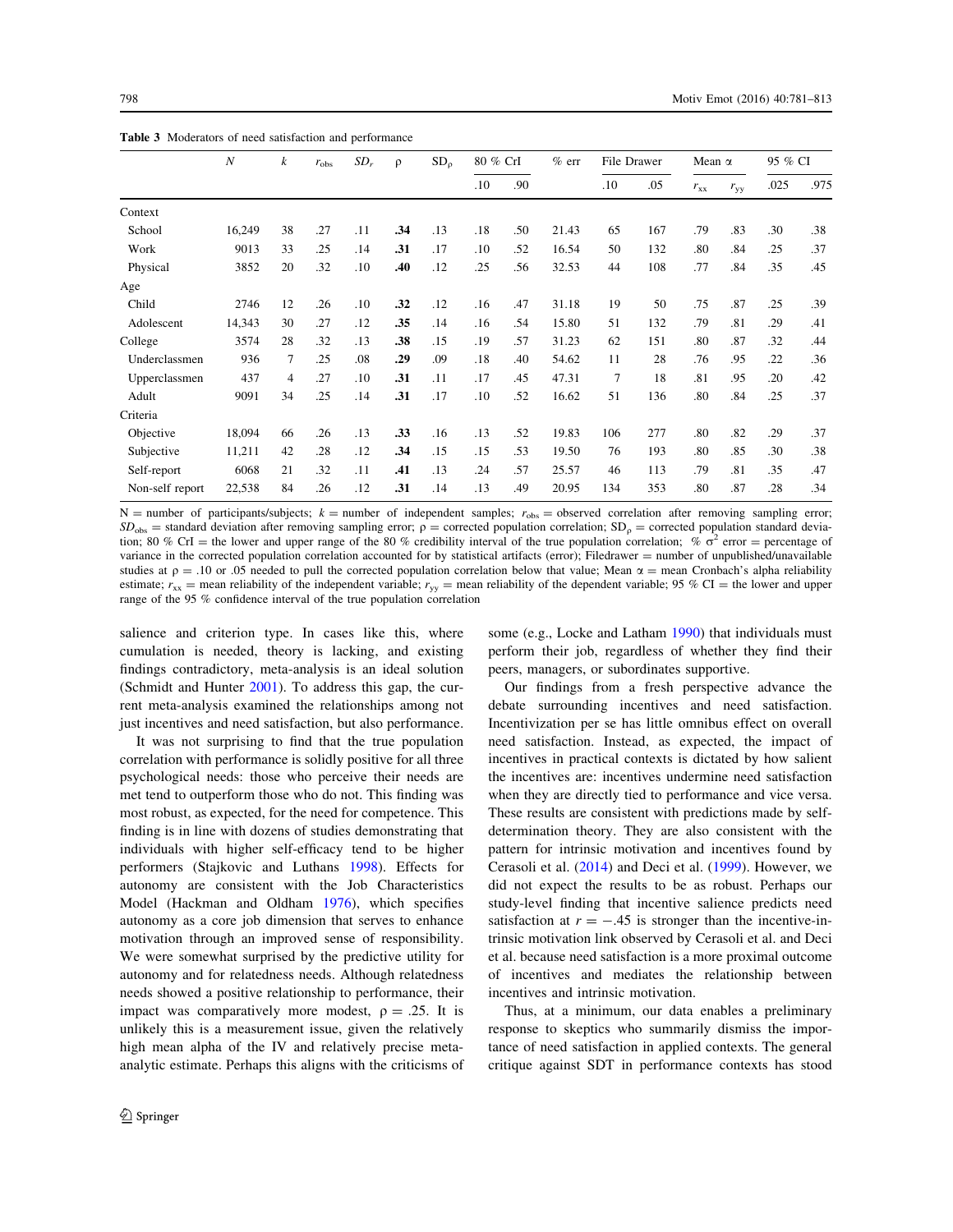Table 4 Methodological moderators of need satisfaction and performance

|                     | $\overline{N}$ | k  | $r_{\rm obs}$ | $SD_r$ | $\rho$ | SD <sub>o</sub> | 80 % CrI |     | $%$ err |     | File Drawer | Mean $\alpha$ |          | 95 % CI |      |
|---------------------|----------------|----|---------------|--------|--------|-----------------|----------|-----|---------|-----|-------------|---------------|----------|---------|------|
|                     |                |    |               |        |        |                 | .10      | .90 |         | .10 | .05         | $r_{xx}$      | $r_{yy}$ | .025    | .975 |
| Temporal separation |                |    |               |        |        |                 |          |     |         |     |             |               |          |         |      |
| Cross-sectional     | 20,034         | 66 | .29           | .10    | .35    | .12             | .20      | .50 | 27.28   | 125 | 317         | .79           | .84      | .32     | .38  |
| Lagged              | 11,398         | 46 | .24           | .15    | .29    | .18             | .06      | .53 | 15.10   | 64  | 175         | .78           | .85      | .24     | .34  |
| Recursive           | 3310           | 15 | .20           | .21    | .25    | .26             | $-.08$   | .57 | 9.82    | 15  | 45          | .82           | .78      | .12     | .38  |
| Study location      |                |    |               |        |        |                 |          |     |         |     |             |               |          |         |      |
| Field               | 28,588         | 88 | .28           | .12    | .34    | .14             | .16      | .52 | 19.09   | 158 | 405         | .79           | .84      | .31     | .37  |
| Lab                 | 1581           | 18 | .23           | .13    | .26    | .15             | .07      | .46 | 37.00   | 23  | 65          | .79           | 1.00     | .19     | .33  |
| Methodology         |                |    |               |        |        |                 |          |     |         |     |             |               |          |         |      |
| Correlational       | 28,757         | 89 | .28           | .12    | .34    | .14             | .15      | .52 | 18.13   | 160 | 409         | .79           | .84      | .31     | .37  |
| Experimental        | 1710           | 19 | .26           | .10    | .32    | .12             | .16      | .47 | 52.53   | 30  | 80          | .75           | .87      | .26     | .38  |
| Publication status  |                |    |               |        |        |                 |          |     |         |     |             |               |          |         |      |
| Published           | 25,618         | 87 | .29           | .12    | .35    | .14             | .17      | .53 | 20.92   | 165 | 418         | .80           | .84      | .32     | .38  |
| Unpublished         | 5299           | 21 | .22           | .12    | .28    | .14             | .09      | .46 | 22.82   | 25  | 71          | .75           | .83      | .21     | .35  |

 $N =$  number of participants/subjects;  $k =$  number of independent samples;  $r_{obs} =$  observed correlation after removing sampling error;  $SD_{obs}$  = standard deviation after removing sampling error;  $\rho$  = corrected population correlation;  $SD_{\rho}$  = corrected population standard deviation; 80 % CrI = the lower and upper range of the 80 % credibility interval of the true population correlation; %  $\sigma^2$  error = percentage of variance in the corrected population correlation accounted for by statistical artifacts (error); Filedrawer = number of unpublished/unavailable studies at  $\rho = .10$  or .05 needed to pull the corrected population correlation below that value; Mean  $\alpha$  = mean Cronbach's alpha reliability estimate;  $r_{xx}$  = mean reliability of the independent variable;  $r_{yy}$  = mean reliability of the dependent variable; 95 % CI = the lower and upper range of the 95 % confidence interval of the true population correlation

unanswered for over 25 years: assuming foundational characteristics of performance such as control and incentives thwart need satisfaction, what can be the applied value to organizations (cf., Donovan 2001; Locke and Latham 1990)? We have argued that incentives are not inherently inimical to need satisfaction: it's how they're used. As above, we show that the mere presence of incentives has very little effect on need satisfaction. Instead, drilling down deeper, our data show that incentives that are less directly linked to performance actually boost need satisfaction.

Previous research has established that incentives themselves predict performance (Jenkins et al. 1998), and our research extends this by showing that need satisfaction and incentives play a joint role in performance contexts. Our current findings show that the mere presence of incentives has little to no impact on the degree to which need satisfaction predicts performance. The real strength in our findings is that the salience of the incentive is much more impactful. Need satisfaction matters least to performance for direct incentives and most for indirectly salient incentives. Given the magnitude of their joint effects, the combined roles of incentives and need satisfaction cannot be ignored in performance contexts.

It merits discussion that our hypothesis surrounding performance quality vs. quantity was not significant. We hypothesized that need satisfaction would be more strongly

related to performance quality, as such types of tasks tend to require more of the personal investment and work engagement (Rich 2006) that drives performance. While the relationship was indeed stronger for quality ( $\rho = .40$ ) than quantity ( $\rho = .30$ ) type tasks, the confidence intervals overlapped, indicating that the difference may not be meaningful. This difference was however similar to Cerasoli et al.'s  $(2014)$  findings for quality ( $\rho = .35$ ) and quantity ( $\rho = .26$ ) and are consistent with those of McGraw (1978) and predictions by Vansteenkiste et al. (2004). Thus, although our effect is smaller than anticipated, it is likely that there is a greater effect of need satisfaction for quality than for quantity.

Given our mixed support for Hypothesis 4, we explored additional dimensions of performance. As can been seen in Table 2, the relationship between need satisfaction and performance was significantly stronger for maximal than typical performance. In hindsight, this is not surprising given that maximal performance reflects how one is performing when exerting as much effort as possible (e.g., Sackett et al. 1988). It is no surprise then, that competence, autonomy, and relatedness are more strongly related to performance when one is highly motivated to do well, compared to an average or day-to-day level of performance.

Finally, we note that we have followed the calls of previous research to use the POMP method (Cerasoli et al.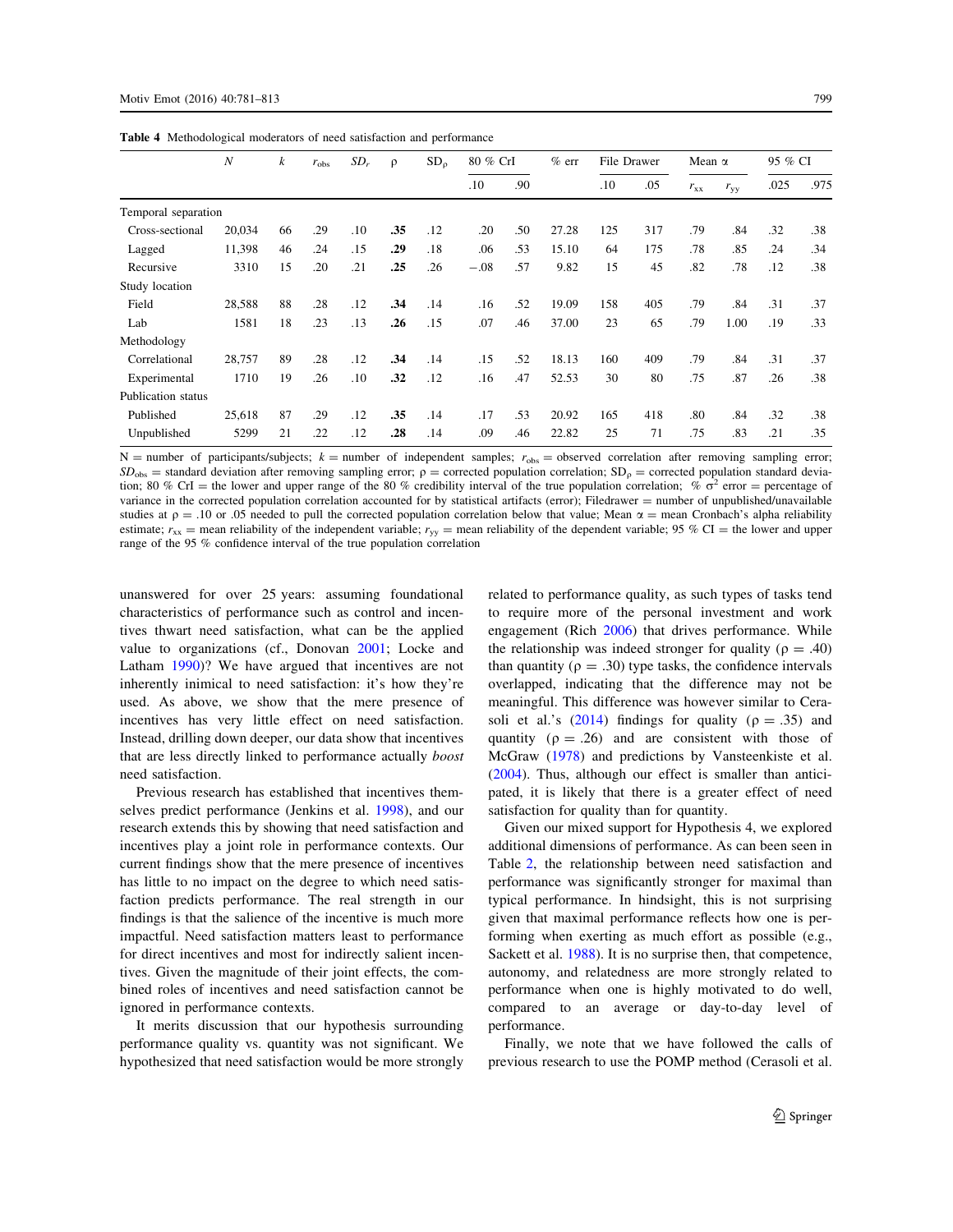| Table 5                  | Meta-analytic between study means and correlations<br>Variable | Mean                      | S                                                                                             |                             | $\mathbf{c}$                                                                                                                                                                                                                                                                                                          | 3                                                                                                                             | 4                                                                                                                                                                                                                                                                                                                                                                                                                                   | 5                                                                             | $\circ$               |
|--------------------------|----------------------------------------------------------------|---------------------------|-----------------------------------------------------------------------------------------------|-----------------------------|-----------------------------------------------------------------------------------------------------------------------------------------------------------------------------------------------------------------------------------------------------------------------------------------------------------------------|-------------------------------------------------------------------------------------------------------------------------------|-------------------------------------------------------------------------------------------------------------------------------------------------------------------------------------------------------------------------------------------------------------------------------------------------------------------------------------------------------------------------------------------------------------------------------------|-------------------------------------------------------------------------------|-----------------------|
|                          | $NS \rightarrow$ Performance                                   | 28                        |                                                                                               |                             |                                                                                                                                                                                                                                                                                                                       | 38                                                                                                                            |                                                                                                                                                                                                                                                                                                                                                                                                                                     |                                                                               |                       |
| $\overline{\mathcal{L}}$ | NS: Overall POMP                                               | 68                        |                                                                                               |                             |                                                                                                                                                                                                                                                                                                                       |                                                                                                                               |                                                                                                                                                                                                                                                                                                                                                                                                                                     |                                                                               | 5 P 3                 |
| $\dot{\phantom{1}}$      | NS: Autonomy POMP                                              | $\mathcal{S}$             |                                                                                               |                             | 57                                                                                                                                                                                                                                                                                                                    |                                                                                                                               |                                                                                                                                                                                                                                                                                                                                                                                                                                     |                                                                               |                       |
| 4.                       | NS: Competence POMP                                            | $\mathcal{S}$             |                                                                                               |                             | S.                                                                                                                                                                                                                                                                                                                    | 92                                                                                                                            |                                                                                                                                                                                                                                                                                                                                                                                                                                     |                                                                               |                       |
| 'n                       | NS: Relatedness POMP                                           | 66                        | $\ddot{15}$                                                                                   |                             |                                                                                                                                                                                                                                                                                                                       | $\widetilde{\mathcal{S}}$                                                                                                     |                                                                                                                                                                                                                                                                                                                                                                                                                                     |                                                                               |                       |
| 6r                       | Performance POMP                                               | $\frac{68}{5}$            | $\ddot{15}$                                                                                   | ຣຸ                          | 5, 8, 8,                                                                                                                                                                                                                                                                                                              | $\ddot{c}$                                                                                                                    |                                                                                                                                                                                                                                                                                                                                                                                                                                     | 56                                                                            |                       |
|                          | Incentive present?                                             | $\tilde{\mathcal{E}}$     | 46                                                                                            | Ξ.                          |                                                                                                                                                                                                                                                                                                                       |                                                                                                                               |                                                                                                                                                                                                                                                                                                                                                                                                                                     |                                                                               |                       |
| $\infty$                 | Indirect vs. Direct                                            | 57                        | 51                                                                                            | ઼ઁ                          | $-45$                                                                                                                                                                                                                                                                                                                 | $-16$                                                                                                                         |                                                                                                                                                                                                                                                                                                                                                                                                                                     |                                                                               | $3\frac{3}{2}$        |
| $\circ$                  | Quality vs. Quantity                                           | $\overline{76}$           | 43                                                                                            | ៊ុ                          | 류                                                                                                                                                                                                                                                                                                                     | $-13$                                                                                                                         |                                                                                                                                                                                                                                                                                                                                                                                                                                     |                                                                               | $-20$                 |
| $\overline{c}$           | Task vs. Contextual                                            | $\ddot{\mathrm{c}}$       | H                                                                                             | ៑<br>⊂                      | $-19.87 +$                                                                                                                                                                                                                                                                                                            |                                                                                                                               |                                                                                                                                                                                                                                                                                                                                                                                                                                     | $-0.9$                                                                        |                       |
| $\equiv$                 | Speed vs. Accuracy                                             | 58.72                     | 51                                                                                            |                             |                                                                                                                                                                                                                                                                                                                       |                                                                                                                               |                                                                                                                                                                                                                                                                                                                                                                                                                                     |                                                                               | $-0.9$                |
| $\overline{5}$           | Typical vs. Max                                                |                           | 45                                                                                            |                             |                                                                                                                                                                                                                                                                                                                       | $-53.79$<br>$-3.59$                                                                                                           |                                                                                                                                                                                                                                                                                                                                                                                                                                     | $\dot{a}$                                                                     | $rac{1}{2}$           |
| $\Xi$                    | Self vs. Other Criteria                                        | $\overline{\infty}$       | र्न                                                                                           |                             |                                                                                                                                                                                                                                                                                                                       |                                                                                                                               |                                                                                                                                                                                                                                                                                                                                                                                                                                     | $-0.8$                                                                        | ġ                     |
| $\overline{14}$          | Objective vs. Subjective                                       | $\ddot{3}$                | 49                                                                                            |                             |                                                                                                                                                                                                                                                                                                                       |                                                                                                                               | $\begin{array}{l} \mathfrak{B} \ \mathfrak{G} \ \mathfrak{G} \ \mathfrak{G} \ \mathfrak{G} \ \mathfrak{G} \ \mathfrak{G} \ \mathfrak{G} \ \mathfrak{G} \ \mathfrak{G} \ \mathfrak{G} \ \mathfrak{G} \ \mathfrak{G} \ \mathfrak{G} \ \mathfrak{G} \ \mathfrak{G} \ \mathfrak{G} \ \mathfrak{G} \ \mathfrak{G} \ \mathfrak{G} \ \mathfrak{G} \ \mathfrak{G} \ \mathfrak{G} \ \mathfrak{G} \ \mathfrak{G} \ \mathfrak{G} \ \mathfrak{$ | $\ddot{c}$                                                                    | $\ddot{\mathrm{e}}$   |
| $\overline{15}$          | Cross. vs. Long.                                               | 65                        |                                                                                               |                             |                                                                                                                                                                                                                                                                                                                       |                                                                                                                               |                                                                                                                                                                                                                                                                                                                                                                                                                                     |                                                                               |                       |
| 16                       | NS measured first?                                             | $\ddot{5}$                | 9, 4, 8                                                                                       |                             | $\begin{array}{c} 22 & 25 & 25 & 25 \\ -1 & 25 & 25 & -1 \\ -1 & 25 & 25 & -1 \\ 25 & 25 & 25 & -1 \\ 25 & 25 & 25 & -1 \\ 25 & 25 & 25 & -1 \\ 25 & 25 & 25 & -1 \\ 25 & 25 & 25 & -1 \\ 25 & 25 & 25 & -1 \\ 25 & 25 & 25 & 25 \\ 25 & 25 & 25 & 25 \\ 25 & 25 & 25 & 25 \\ 25 & 25 & 25 & 25 \\ 25 & 25 & 25 & 25$ |                                                                                                                               |                                                                                                                                                                                                                                                                                                                                                                                                                                     |                                                                               |                       |
| 17.                      | Field vs. Lab                                                  | Ġ.                        |                                                                                               |                             |                                                                                                                                                                                                                                                                                                                       |                                                                                                                               |                                                                                                                                                                                                                                                                                                                                                                                                                                     |                                                                               |                       |
| $\overline{18}$          | Corr. vs. Experimental                                         | $\ddot{18}$               | 38                                                                                            | $\ddot{\mathrm{c}}$         |                                                                                                                                                                                                                                                                                                                       |                                                                                                                               |                                                                                                                                                                                                                                                                                                                                                                                                                                     |                                                                               |                       |
| $\overline{19}$ .        | Published?                                                     | $\infty$                  |                                                                                               |                             |                                                                                                                                                                                                                                                                                                                       |                                                                                                                               |                                                                                                                                                                                                                                                                                                                                                                                                                                     |                                                                               |                       |
| $\overline{c}$           | Work?                                                          | $\omega$                  | $4$ $4$ $4$ $3$ $3$ $5$ $5$ $1$ $8$ $3$ $3$<br>$4$ $3$ $5$ $5$ $1$ $1$ $8$ $3$<br>$1$ $3$ $3$ | $\frac{5}{1}$ $\frac{2}{1}$ |                                                                                                                                                                                                                                                                                                                       | $\begin{array}{cccc}\n73 & 73 & 8 & 5 & 7 & 7 & 8 \\ 73 & 73 & 6 & 7 & 7 & 7 & 8 \\  & & 73 & 7 & 7 & 8 & 7 & 7\n\end{array}$ |                                                                                                                                                                                                                                                                                                                                                                                                                                     | $-10$<br>$-10$<br>$-10$<br>$-10$<br>$-10$<br>$-10$<br>$-10$<br>$-10$<br>$-10$ |                       |
| 21.                      | Academic?                                                      | $\ddot{35}$               |                                                                                               | $\ddot{1}$                  | $\ddot{\circ}$ $\ddot{\circ}$                                                                                                                                                                                                                                                                                         |                                                                                                                               |                                                                                                                                                                                                                                                                                                                                                                                                                                     |                                                                               |                       |
| 22.                      | Physical?                                                      |                           |                                                                                               | ਤ੍                          |                                                                                                                                                                                                                                                                                                                       |                                                                                                                               |                                                                                                                                                                                                                                                                                                                                                                                                                                     |                                                                               | $-28$                 |
| 23.                      | Sample size                                                    | 19<br>275.39              |                                                                                               | $-03$                       | $80 - 30$                                                                                                                                                                                                                                                                                                             |                                                                                                                               |                                                                                                                                                                                                                                                                                                                                                                                                                                     | $\vec{=}$                                                                     | ĽČ.                   |
| $\overline{c}$           | IV Reliability                                                 | $\mathcal{E}$             |                                                                                               | 글                           | $\ddot{\mathrm{e}}$                                                                                                                                                                                                                                                                                                   | $\tilde{c}$                                                                                                                   |                                                                                                                                                                                                                                                                                                                                                                                                                                     |                                                                               | $\tilde{\mathcal{S}}$ |
| 25.<br>26.               | DV reliability                                                 | $\ddot{\mathrm{s}}$       |                                                                                               | $-13$                       | $-29$                                                                                                                                                                                                                                                                                                                 | $-17$                                                                                                                         |                                                                                                                                                                                                                                                                                                                                                                                                                                     | $-0.5$                                                                        | $-18$                 |
|                          | Publication year                                               | $2002$<br>$20.13$<br>$68$ |                                                                                               | $\ddot{=}$                  | S.                                                                                                                                                                                                                                                                                                                    | 60                                                                                                                            |                                                                                                                                                                                                                                                                                                                                                                                                                                     | $\ddot{=}$                                                                    | $-0.5$                |
| 27.                      | Mean age                                                       |                           |                                                                                               | $-22$                       | Š,                                                                                                                                                                                                                                                                                                                    | $\ddot{\varepsilon}$                                                                                                          |                                                                                                                                                                                                                                                                                                                                                                                                                                     | ą                                                                             | S.                    |
| 28.                      | Percent white                                                  |                           |                                                                                               | $\ddot{3}$                  | S                                                                                                                                                                                                                                                                                                                     |                                                                                                                               |                                                                                                                                                                                                                                                                                                                                                                                                                                     | $-0.08$                                                                       | $\ddot{=}$            |
| 29.                      | Percent female                                                 | Ģ                         |                                                                                               | $\ddot{\circ}$              | $\ddot{1}$                                                                                                                                                                                                                                                                                                            | $60 - 70$                                                                                                                     |                                                                                                                                                                                                                                                                                                                                                                                                                                     |                                                                               | $\frac{13}{2}$        |
| 50                       | Time lag in days                                               | 62.44                     | 224.56                                                                                        |                             | $\mathbf{S}$                                                                                                                                                                                                                                                                                                          | $-33$                                                                                                                         | $-0.5$<br>70.                                                                                                                                                                                                                                                                                                                                                                                                                       | $8^{\circ}$ .<br>$-38^{\circ}$                                                | $-0.6$                |
| $\overline{31}$ .        | Response rate                                                  | 66                        | $\ddot{1}$                                                                                    | $\ddot{5}$                  | $-3$                                                                                                                                                                                                                                                                                                                  |                                                                                                                               |                                                                                                                                                                                                                                                                                                                                                                                                                                     |                                                                               |                       |

 $\underline{\textcircled{\tiny 2}}$  Springer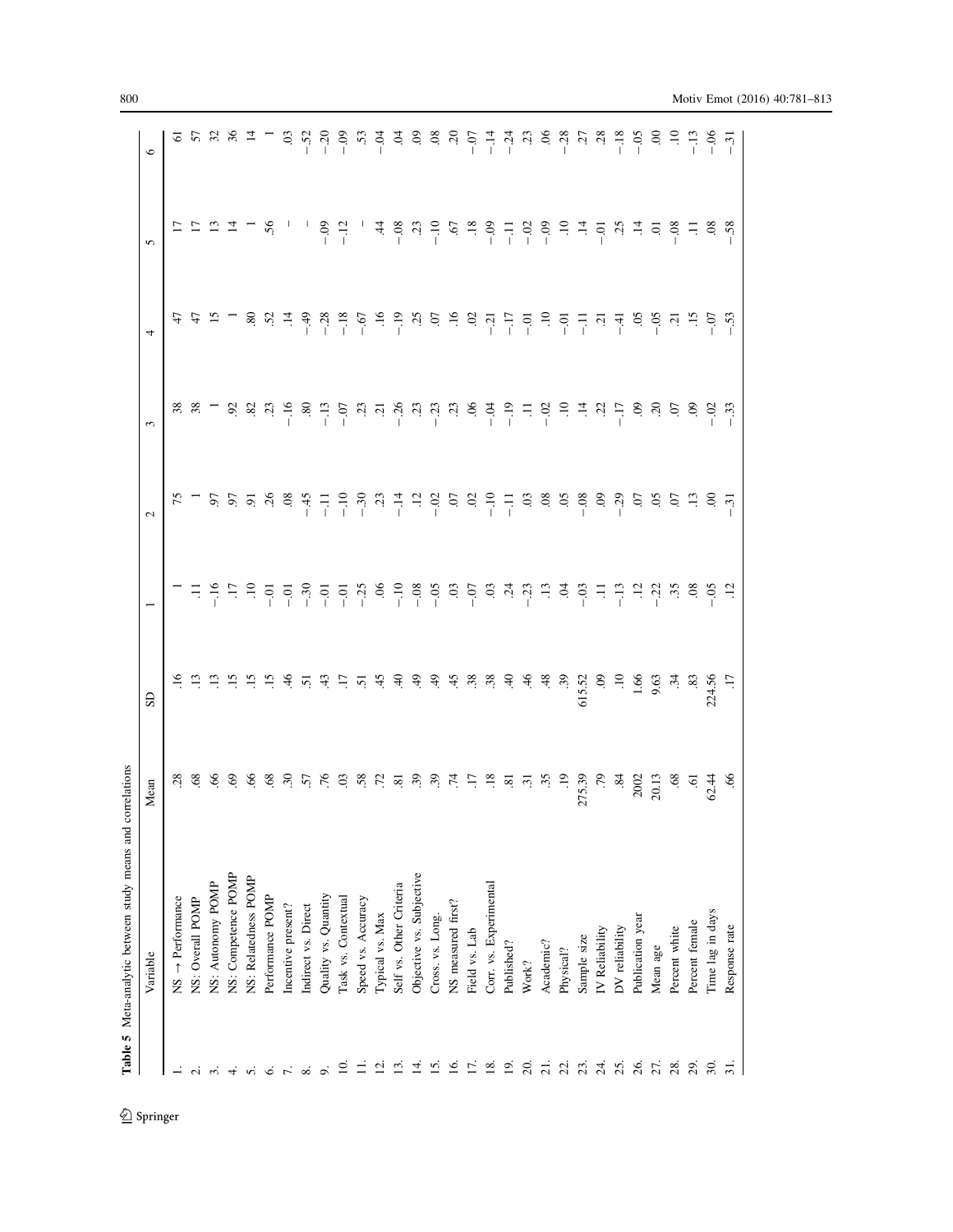| ι      |
|--------|
| ٩<br>- |

|                   | Variable                     |                                                                                                                                                                                                                                                                                                                                                                                                                                                                                           | ${}^{\circ}$                                                                                                                                                                                                                                                                                                                                                                                                                                | $\circ$                                                                                                                                                                                                                                                                                                                                                                                    | $\overline{10}$ | $\equiv$                                                                                                                                                                                                                                                                                                                                                                                                                         | 12                                        | 13                                                                                                                                                                                                  | $\overline{1}$                                                                                                                                                                                                                                                      | 15                                                                         |
|-------------------|------------------------------|-------------------------------------------------------------------------------------------------------------------------------------------------------------------------------------------------------------------------------------------------------------------------------------------------------------------------------------------------------------------------------------------------------------------------------------------------------------------------------------------|---------------------------------------------------------------------------------------------------------------------------------------------------------------------------------------------------------------------------------------------------------------------------------------------------------------------------------------------------------------------------------------------------------------------------------------------|--------------------------------------------------------------------------------------------------------------------------------------------------------------------------------------------------------------------------------------------------------------------------------------------------------------------------------------------------------------------------------------------|-----------------|----------------------------------------------------------------------------------------------------------------------------------------------------------------------------------------------------------------------------------------------------------------------------------------------------------------------------------------------------------------------------------------------------------------------------------|-------------------------------------------|-----------------------------------------------------------------------------------------------------------------------------------------------------------------------------------------------------|---------------------------------------------------------------------------------------------------------------------------------------------------------------------------------------------------------------------------------------------------------------------|----------------------------------------------------------------------------|
|                   | $NS \rightarrow$ Performance |                                                                                                                                                                                                                                                                                                                                                                                                                                                                                           |                                                                                                                                                                                                                                                                                                                                                                                                                                             |                                                                                                                                                                                                                                                                                                                                                                                            |                 |                                                                                                                                                                                                                                                                                                                                                                                                                                  |                                           |                                                                                                                                                                                                     |                                                                                                                                                                                                                                                                     |                                                                            |
|                   | NS: Overall POMP             |                                                                                                                                                                                                                                                                                                                                                                                                                                                                                           |                                                                                                                                                                                                                                                                                                                                                                                                                                             |                                                                                                                                                                                                                                                                                                                                                                                            |                 | ≌                                                                                                                                                                                                                                                                                                                                                                                                                                |                                           |                                                                                                                                                                                                     |                                                                                                                                                                                                                                                                     |                                                                            |
|                   | NS: Autonomy POMP            |                                                                                                                                                                                                                                                                                                                                                                                                                                                                                           |                                                                                                                                                                                                                                                                                                                                                                                                                                             |                                                                                                                                                                                                                                                                                                                                                                                            |                 |                                                                                                                                                                                                                                                                                                                                                                                                                                  |                                           |                                                                                                                                                                                                     |                                                                                                                                                                                                                                                                     |                                                                            |
|                   | NS: Competence POMP          | <b>ទ</b> ន ន <del>ង</del>                                                                                                                                                                                                                                                                                                                                                                                                                                                                 |                                                                                                                                                                                                                                                                                                                                                                                                                                             |                                                                                                                                                                                                                                                                                                                                                                                            |                 | $\infty$                                                                                                                                                                                                                                                                                                                                                                                                                         | $\frac{4}{3}$ $\frac{1}{4}$ $\frac{1}{8}$ |                                                                                                                                                                                                     |                                                                                                                                                                                                                                                                     |                                                                            |
|                   | NS: Relatedness POMP         |                                                                                                                                                                                                                                                                                                                                                                                                                                                                                           |                                                                                                                                                                                                                                                                                                                                                                                                                                             |                                                                                                                                                                                                                                                                                                                                                                                            |                 |                                                                                                                                                                                                                                                                                                                                                                                                                                  |                                           |                                                                                                                                                                                                     | $100$<br>$78$<br>$47$<br>$17$                                                                                                                                                                                                                                       | $\overline{5}$ $\overline{5}$ $\overline{8}$ $\overline{4}$ $\overline{5}$ |
|                   | Performance POMP             |                                                                                                                                                                                                                                                                                                                                                                                                                                                                                           |                                                                                                                                                                                                                                                                                                                                                                                                                                             |                                                                                                                                                                                                                                                                                                                                                                                            |                 | $\infty$                                                                                                                                                                                                                                                                                                                                                                                                                         |                                           |                                                                                                                                                                                                     |                                                                                                                                                                                                                                                                     | 57                                                                         |
|                   | Incentive present?           |                                                                                                                                                                                                                                                                                                                                                                                                                                                                                           | $\overline{4}$                                                                                                                                                                                                                                                                                                                                                                                                                              | 5 3 5 5 4 5 6 5 6 7                                                                                                                                                                                                                                                                                                                                                                        | $28787778778$   |                                                                                                                                                                                                                                                                                                                                                                                                                                  |                                           | $\frac{1}{2}$ $\frac{1}{4}$ $\frac{1}{5}$ $\frac{1}{5}$ $\frac{1}{5}$ $\frac{1}{5}$ $\frac{1}{5}$ $\frac{1}{5}$ $\frac{1}{5}$ $\frac{1}{5}$ $\frac{1}{5}$ $\frac{1}{5}$ $\frac{1}{5}$ $\frac{1}{5}$ | 5074                                                                                                                                                                                                                                                                | 48                                                                         |
|                   | Indirect vs. Direct          |                                                                                                                                                                                                                                                                                                                                                                                                                                                                                           | $-3i$                                                                                                                                                                                                                                                                                                                                                                                                                                       |                                                                                                                                                                                                                                                                                                                                                                                            |                 |                                                                                                                                                                                                                                                                                                                                                                                                                                  | $\infty$                                  |                                                                                                                                                                                                     |                                                                                                                                                                                                                                                                     | 13                                                                         |
|                   | Quality vs. Quantity         |                                                                                                                                                                                                                                                                                                                                                                                                                                                                                           |                                                                                                                                                                                                                                                                                                                                                                                                                                             |                                                                                                                                                                                                                                                                                                                                                                                            |                 |                                                                                                                                                                                                                                                                                                                                                                                                                                  | $\mathfrak{S}$                            |                                                                                                                                                                                                     |                                                                                                                                                                                                                                                                     | 47                                                                         |
| $\bar{0}$         | Task vs. Contextual          |                                                                                                                                                                                                                                                                                                                                                                                                                                                                                           |                                                                                                                                                                                                                                                                                                                                                                                                                                             |                                                                                                                                                                                                                                                                                                                                                                                            | $\overline{a}$  |                                                                                                                                                                                                                                                                                                                                                                                                                                  | $\ddot{4}$                                |                                                                                                                                                                                                     | 100                                                                                                                                                                                                                                                                 |                                                                            |
|                   | Speed vs. Accuracy           |                                                                                                                                                                                                                                                                                                                                                                                                                                                                                           |                                                                                                                                                                                                                                                                                                                                                                                                                                             |                                                                                                                                                                                                                                                                                                                                                                                            |                 |                                                                                                                                                                                                                                                                                                                                                                                                                                  | $\overline{5}$                            |                                                                                                                                                                                                     | $\overline{17}$                                                                                                                                                                                                                                                     |                                                                            |
| $\overline{c}$    | Typical vs. Max              |                                                                                                                                                                                                                                                                                                                                                                                                                                                                                           | $\begin{array}{cccccccccccccc} \mathfrak{R} & \mathfrak{R} & \mathfrak{R} & \mathfrak{R} & \mathfrak{R} & \mathfrak{R} & \mathfrak{R} & \mathfrak{R} & \mathfrak{R} & \mathfrak{R} & \mathfrak{R} & \mathfrak{R} & \mathfrak{R} & \mathfrak{R} & \mathfrak{R} & \mathfrak{R} & \mathfrak{R} & \mathfrak{R} & \mathfrak{R} & \mathfrak{R} & \mathfrak{R} & \mathfrak{R} & \mathfrak{R} & \mathfrak{R} & \mathfrak{R} & \mathfrak{R} & \math$ | $\begin{array}{ccccccccc} \gamma_1^2 & \zeta_2^2 & \zeta_1 & \zeta_2 & \zeta_1 & \zeta_2 & \zeta_2 & \zeta_1 & \zeta_2 & \zeta_2 & \zeta_2 & \zeta_2 & \zeta_2 & \zeta_2 & \zeta_2 & \zeta_2 & \zeta_2 & \zeta_2 & \zeta_2 & \zeta_2 & \zeta_2 & \zeta_2 & \zeta_2 & \zeta_2 & \zeta_2 & \zeta_2 & \zeta_2 & \zeta_2 & \zeta_2 & \zeta_2 & \zeta_2 & \zeta_2 & \zeta_2 & \zeta_2 & \zeta_$ |                 |                                                                                                                                                                                                                                                                                                                                                                                                                                  | $\Box$                                    |                                                                                                                                                                                                     | $42$ \$                                                                                                                                                                                                                                                             |                                                                            |
| 13                | Self vs. Other Criteria      |                                                                                                                                                                                                                                                                                                                                                                                                                                                                                           |                                                                                                                                                                                                                                                                                                                                                                                                                                             |                                                                                                                                                                                                                                                                                                                                                                                            |                 | $\mathbf{I}$                                                                                                                                                                                                                                                                                                                                                                                                                     |                                           | $\overline{a}$                                                                                                                                                                                      |                                                                                                                                                                                                                                                                     |                                                                            |
| 4.                | Objective vs. Subjective     |                                                                                                                                                                                                                                                                                                                                                                                                                                                                                           |                                                                                                                                                                                                                                                                                                                                                                                                                                             |                                                                                                                                                                                                                                                                                                                                                                                            |                 |                                                                                                                                                                                                                                                                                                                                                                                                                                  |                                           |                                                                                                                                                                                                     |                                                                                                                                                                                                                                                                     |                                                                            |
| 5                 | Cross. vs. Long.             |                                                                                                                                                                                                                                                                                                                                                                                                                                                                                           |                                                                                                                                                                                                                                                                                                                                                                                                                                             |                                                                                                                                                                                                                                                                                                                                                                                            |                 |                                                                                                                                                                                                                                                                                                                                                                                                                                  |                                           |                                                                                                                                                                                                     |                                                                                                                                                                                                                                                                     |                                                                            |
| 9.                | NS measured first?           |                                                                                                                                                                                                                                                                                                                                                                                                                                                                                           |                                                                                                                                                                                                                                                                                                                                                                                                                                             |                                                                                                                                                                                                                                                                                                                                                                                            |                 | $\begin{array}{cccccccccc} \n  \  \, \mathbf{a} & \mathbf{a} & \mathbf{b} & \mathbf{c} & \mathbf{c} & \mathbf{c} & \mathbf{c} & \mathbf{c} & \mathbf{c} & \mathbf{c} & \mathbf{c} & \mathbf{c} & \mathbf{c} & \mathbf{c} & \mathbf{c} & \mathbf{c} & \mathbf{c} & \mathbf{c} & \mathbf{c} & \mathbf{c} & \mathbf{c} & \mathbf{c} & \mathbf{c} & \mathbf{c} & \mathbf{c} & \mathbf{c} & \mathbf{c} & \mathbf{c} & \mathbf{c} & \$ |                                           | $-5$<br>$-3$<br>$-3$<br>$-3$<br>$-5$<br>$-5$<br>$-5$<br>$-5$<br>$-5$<br>$-5$<br>$-5$<br>$-5$<br>$-5$<br>$-5$<br>$-5$<br>$-5$<br>$-5$<br>$-5$<br>$-5$<br>$-5$                                        | $-1$<br>$-1$ , $-2$ , $-3$ , $-5$ , $-5$ , $-5$ , $-5$ , $-5$ , $-5$ , $-5$ , $-5$ , $-5$ , $-5$ , $-5$ , $-5$ , $-5$ , $-5$ , $-5$ , $-5$ , $-5$ , $-5$ , $-5$ , $-5$ , $-5$ , $-5$ , $-5$ , $-5$ , $-5$ , $-5$ , $-5$ , $-5$ , $-5$ , $-5$ , $-5$ , $-5$ , $-5$ , |                                                                            |
| L.                | Field vs. Lab                |                                                                                                                                                                                                                                                                                                                                                                                                                                                                                           |                                                                                                                                                                                                                                                                                                                                                                                                                                             |                                                                                                                                                                                                                                                                                                                                                                                            |                 |                                                                                                                                                                                                                                                                                                                                                                                                                                  |                                           |                                                                                                                                                                                                     |                                                                                                                                                                                                                                                                     |                                                                            |
| $\frac{8}{18}$    | Corr. vs. Experimental       |                                                                                                                                                                                                                                                                                                                                                                                                                                                                                           |                                                                                                                                                                                                                                                                                                                                                                                                                                             |                                                                                                                                                                                                                                                                                                                                                                                            |                 |                                                                                                                                                                                                                                                                                                                                                                                                                                  |                                           |                                                                                                                                                                                                     |                                                                                                                                                                                                                                                                     |                                                                            |
| $\overline{0}$    | Published?                   |                                                                                                                                                                                                                                                                                                                                                                                                                                                                                           |                                                                                                                                                                                                                                                                                                                                                                                                                                             |                                                                                                                                                                                                                                                                                                                                                                                            |                 |                                                                                                                                                                                                                                                                                                                                                                                                                                  |                                           |                                                                                                                                                                                                     |                                                                                                                                                                                                                                                                     |                                                                            |
| 20.               | Work?                        |                                                                                                                                                                                                                                                                                                                                                                                                                                                                                           |                                                                                                                                                                                                                                                                                                                                                                                                                                             |                                                                                                                                                                                                                                                                                                                                                                                            |                 |                                                                                                                                                                                                                                                                                                                                                                                                                                  |                                           |                                                                                                                                                                                                     |                                                                                                                                                                                                                                                                     |                                                                            |
| 21.               | Academic?                    |                                                                                                                                                                                                                                                                                                                                                                                                                                                                                           |                                                                                                                                                                                                                                                                                                                                                                                                                                             |                                                                                                                                                                                                                                                                                                                                                                                            |                 |                                                                                                                                                                                                                                                                                                                                                                                                                                  |                                           |                                                                                                                                                                                                     |                                                                                                                                                                                                                                                                     |                                                                            |
| 22.               | Physical?                    |                                                                                                                                                                                                                                                                                                                                                                                                                                                                                           |                                                                                                                                                                                                                                                                                                                                                                                                                                             |                                                                                                                                                                                                                                                                                                                                                                                            |                 |                                                                                                                                                                                                                                                                                                                                                                                                                                  |                                           |                                                                                                                                                                                                     |                                                                                                                                                                                                                                                                     |                                                                            |
| 23.               | Sample size                  |                                                                                                                                                                                                                                                                                                                                                                                                                                                                                           |                                                                                                                                                                                                                                                                                                                                                                                                                                             |                                                                                                                                                                                                                                                                                                                                                                                            |                 |                                                                                                                                                                                                                                                                                                                                                                                                                                  |                                           |                                                                                                                                                                                                     |                                                                                                                                                                                                                                                                     |                                                                            |
| 24.               | IV Reliability               |                                                                                                                                                                                                                                                                                                                                                                                                                                                                                           |                                                                                                                                                                                                                                                                                                                                                                                                                                             |                                                                                                                                                                                                                                                                                                                                                                                            |                 |                                                                                                                                                                                                                                                                                                                                                                                                                                  |                                           | Ŕ                                                                                                                                                                                                   | $\ddot{\circ}$                                                                                                                                                                                                                                                      |                                                                            |
| 25.               | DV reliability               |                                                                                                                                                                                                                                                                                                                                                                                                                                                                                           | $\frac{1}{\sqrt{2}}$                                                                                                                                                                                                                                                                                                                                                                                                                        |                                                                                                                                                                                                                                                                                                                                                                                            |                 |                                                                                                                                                                                                                                                                                                                                                                                                                                  | $-5.53$<br>$-5.53$<br>$-5.53$             | $\ddot{\delta}$                                                                                                                                                                                     | 득                                                                                                                                                                                                                                                                   |                                                                            |
| 26.               | Publication year             |                                                                                                                                                                                                                                                                                                                                                                                                                                                                                           |                                                                                                                                                                                                                                                                                                                                                                                                                                             |                                                                                                                                                                                                                                                                                                                                                                                            |                 |                                                                                                                                                                                                                                                                                                                                                                                                                                  |                                           |                                                                                                                                                                                                     |                                                                                                                                                                                                                                                                     |                                                                            |
| 27.               | Mean age                     |                                                                                                                                                                                                                                                                                                                                                                                                                                                                                           | $0L$<br>$99 -$                                                                                                                                                                                                                                                                                                                                                                                                                              |                                                                                                                                                                                                                                                                                                                                                                                            |                 |                                                                                                                                                                                                                                                                                                                                                                                                                                  |                                           | $-33$                                                                                                                                                                                               | $\frac{5}{1}$                                                                                                                                                                                                                                                       |                                                                            |
| 28.               | Percent white                |                                                                                                                                                                                                                                                                                                                                                                                                                                                                                           |                                                                                                                                                                                                                                                                                                                                                                                                                                             |                                                                                                                                                                                                                                                                                                                                                                                            |                 | $-0.3$                                                                                                                                                                                                                                                                                                                                                                                                                           | $\frac{66}{5}$                            | $-0.07$                                                                                                                                                                                             |                                                                                                                                                                                                                                                                     |                                                                            |
| 29.               | Percent female               |                                                                                                                                                                                                                                                                                                                                                                                                                                                                                           | 9, 8, 7                                                                                                                                                                                                                                                                                                                                                                                                                                     | $\Xi$                                                                                                                                                                                                                                                                                                                                                                                      |                 |                                                                                                                                                                                                                                                                                                                                                                                                                                  | $\ddot{\circ}$                            | S.                                                                                                                                                                                                  |                                                                                                                                                                                                                                                                     |                                                                            |
| 30.               | Time lag in days             | $\begin{array}{l} \mathcal{S}_{1} \ \ \stackrel{1}{\mathcal{C}} \ \ \stackrel{1}{\mathcal{C}} \ \ \stackrel{1}{\mathcal{C}} \ \ \stackrel{1}{\mathcal{C}} \ \ \stackrel{1}{\mathcal{C}} \ \ \stackrel{1}{\mathcal{C}} \ \ \stackrel{1}{\mathcal{C}} \ \ \stackrel{1}{\mathcal{C}} \ \ \stackrel{1}{\mathcal{C}} \ \ \stackrel{1}{\mathcal{C}} \ \ \stackrel{1}{\mathcal{C}} \ \ \stackrel{1}{\mathcal{C}} \ \ \stackrel{1}{\mathcal{C}} \ \ \stackrel{1}{\mathcal{C}} \ \ \stackrel{1}{\$ |                                                                                                                                                                                                                                                                                                                                                                                                                                             | 6.9                                                                                                                                                                                                                                                                                                                                                                                        |                 |                                                                                                                                                                                                                                                                                                                                                                                                                                  | $-0.9$                                    | $\pm 3$                                                                                                                                                                                             | $-22$<br>$-3$<br>$-1$<br>$-1$<br>$-1$                                                                                                                                                                                                                               |                                                                            |
| $\overline{31}$ . | Response rate                | 60                                                                                                                                                                                                                                                                                                                                                                                                                                                                                        |                                                                                                                                                                                                                                                                                                                                                                                                                                             |                                                                                                                                                                                                                                                                                                                                                                                            |                 | $\frac{1}{2}$                                                                                                                                                                                                                                                                                                                                                                                                                    |                                           |                                                                                                                                                                                                     |                                                                                                                                                                                                                                                                     |                                                                            |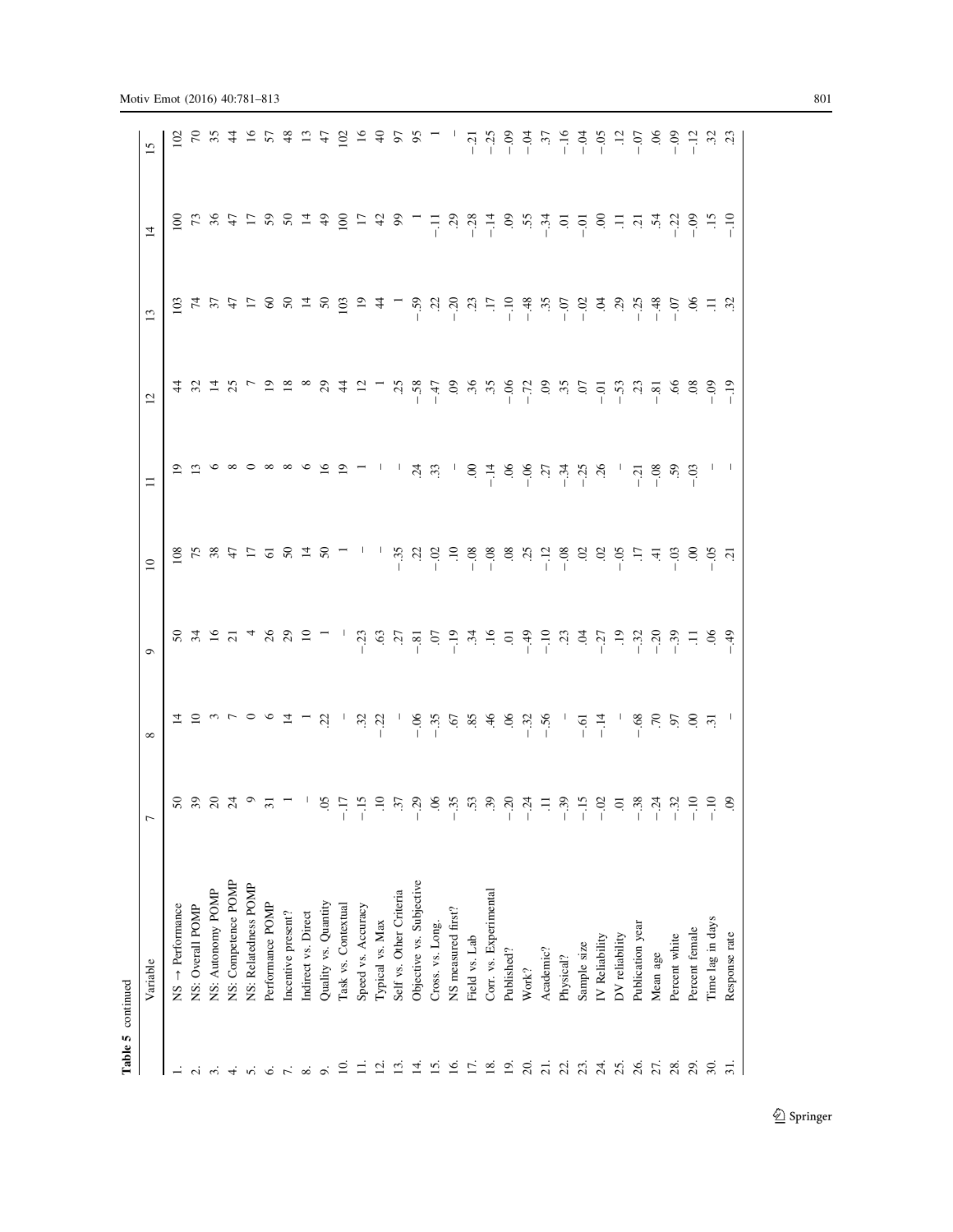| 7       |  |
|---------|--|
| ų<br>7  |  |
| a.<br>à |  |
| 5<br>۰  |  |
|         |  |

 $\underline{\textcircled{\tiny 2}}$  Springer

|                          | Variable                     | $\overline{16}$ | $\overline{17}$ | 18                                                                                                                                                      | $\mathbf{D}$                                                                          | $\Omega$                                    | $\overline{c}$                                                     | 22                                                                                                                                                                                                                              | 23 |
|--------------------------|------------------------------|-----------------|-----------------|---------------------------------------------------------------------------------------------------------------------------------------------------------|---------------------------------------------------------------------------------------|---------------------------------------------|--------------------------------------------------------------------|---------------------------------------------------------------------------------------------------------------------------------------------------------------------------------------------------------------------------------|----|
|                          | $NS \rightarrow$ Performance |                 |                 |                                                                                                                                                         |                                                                                       |                                             |                                                                    |                                                                                                                                                                                                                                 |    |
|                          | NS: Overall POMP             |                 |                 |                                                                                                                                                         |                                                                                       |                                             |                                                                    |                                                                                                                                                                                                                                 |    |
|                          | NS: Autonomy POMP            | $\frac{8}{11}$  |                 | 8 5 5 8 7 5 6 7 6 9 6 7 7 8 9 9 9 9 9 9 0 -                                                                                                             |                                                                                       | 8 5 6 8 7 7 8 9 7 8 9 9 9 9 9 9 9 9 9 9 9 1 | $\frac{88}{18}$ $\frac{845}{45}$ $\frac{264}{45}$ $\frac{484}{45}$ | $\frac{8}{2}$ $\frac{8}{2}$ $\frac{4}{2}$ $\frac{1}{2}$ $\frac{6}{2}$ $\frac{4}{2}$ $\frac{1}{2}$ $\frac{6}{2}$ $\frac{4}{2}$ $\frac{3}{2}$ $\frac{4}{2}$ $\frac{6}{2}$ $\frac{4}{2}$ $\frac{6}{2}$ $\frac{6}{2}$ $\frac{3}{2}$ |    |
|                          | NS: Competence POMP          | $\approx$       |                 |                                                                                                                                                         |                                                                                       |                                             |                                                                    |                                                                                                                                                                                                                                 |    |
|                          | NS: Relatedness POMP         | $\infty$        |                 |                                                                                                                                                         |                                                                                       |                                             |                                                                    |                                                                                                                                                                                                                                 |    |
|                          | Performance POMP             |                 |                 |                                                                                                                                                         |                                                                                       |                                             |                                                                    |                                                                                                                                                                                                                                 |    |
|                          | Incentive present?           | 20              |                 |                                                                                                                                                         |                                                                                       |                                             |                                                                    |                                                                                                                                                                                                                                 |    |
|                          | Indirect vs. direct          |                 |                 |                                                                                                                                                         |                                                                                       |                                             |                                                                    |                                                                                                                                                                                                                                 |    |
|                          | Quality vs. Quantity         |                 |                 |                                                                                                                                                         |                                                                                       |                                             |                                                                    |                                                                                                                                                                                                                                 |    |
|                          | Task vs. Contextual          | 38              |                 |                                                                                                                                                         |                                                                                       |                                             |                                                                    |                                                                                                                                                                                                                                 |    |
|                          | Speed vs. Accuracy           | $\sim$          |                 |                                                                                                                                                         |                                                                                       |                                             | $^{19}$                                                            |                                                                                                                                                                                                                                 |    |
| $\overline{\mathcal{C}}$ | Typical vs. Max              | $\overline{15}$ |                 |                                                                                                                                                         |                                                                                       |                                             |                                                                    |                                                                                                                                                                                                                                 |    |
| ≌                        | Self vs. Other Criteria      | $387$           |                 |                                                                                                                                                         |                                                                                       |                                             |                                                                    |                                                                                                                                                                                                                                 |    |
| ュ                        | Objective vs. Subjective     |                 |                 |                                                                                                                                                         |                                                                                       |                                             |                                                                    |                                                                                                                                                                                                                                 |    |
| ≌                        | Cross. vs. Long.             |                 |                 |                                                                                                                                                         |                                                                                       |                                             |                                                                    |                                                                                                                                                                                                                                 |    |
| ٵ                        | NS measured first?           | $\overline{a}$  |                 |                                                                                                                                                         |                                                                                       |                                             |                                                                    |                                                                                                                                                                                                                                 |    |
| n                        | Field vs. Lab                |                 |                 |                                                                                                                                                         |                                                                                       |                                             |                                                                    |                                                                                                                                                                                                                                 |    |
| $\overline{8}$           | Corr. vs. Experimental       |                 |                 |                                                                                                                                                         |                                                                                       |                                             | 4 5 5 5 % 5 6 5 6 7                                                | 4992288228                                                                                                                                                                                                                      |    |
| $\overline{0}$           | Published?                   |                 |                 |                                                                                                                                                         |                                                                                       |                                             |                                                                    |                                                                                                                                                                                                                                 |    |
| $\approx$                | Work?                        |                 |                 |                                                                                                                                                         |                                                                                       |                                             |                                                                    |                                                                                                                                                                                                                                 |    |
|                          | Academic?                    |                 |                 |                                                                                                                                                         |                                                                                       |                                             |                                                                    |                                                                                                                                                                                                                                 |    |
| 22.                      | Physical?                    |                 |                 | $\frac{9}{1}$<br>$\frac{3}{1}$<br>$\frac{4}{1}$<br>$\frac{9}{1}$<br>$\frac{14}{1}$<br>$\frac{5}{1}$<br>$\frac{15}{1}$<br>$\frac{5}{1}$<br>$\frac{8}{1}$ | $\frac{1}{1}$ 3 $\frac{3}{1}$ $\frac{3}{1}$ $\frac{3}{1}$ $\frac{3}{1}$ $\frac{3}{1}$ |                                             | $-3.8$ $-3.8$ $-3.8$ $-1.8$ $-3.8$                                 | $\overline{a}$                                                                                                                                                                                                                  |    |
| 23.                      | Sample size                  |                 |                 |                                                                                                                                                         |                                                                                       |                                             |                                                                    |                                                                                                                                                                                                                                 |    |
| 24.                      | IV Reliability               |                 |                 |                                                                                                                                                         |                                                                                       |                                             |                                                                    |                                                                                                                                                                                                                                 |    |
| 25.                      | DV Reliability               |                 |                 |                                                                                                                                                         |                                                                                       |                                             |                                                                    |                                                                                                                                                                                                                                 |    |
| 26.                      | Publication year             |                 |                 |                                                                                                                                                         | $\frac{a}{b}$ $\frac{c}{c}$ $\frac{c}{c}$ $\frac{d}{c}$                               |                                             |                                                                    |                                                                                                                                                                                                                                 |    |
| 27.                      | Mean age                     |                 |                 | $-17.30$<br>$-17.30$                                                                                                                                    |                                                                                       |                                             |                                                                    |                                                                                                                                                                                                                                 |    |
| 28.                      | Percent white                |                 |                 |                                                                                                                                                         |                                                                                       |                                             |                                                                    |                                                                                                                                                                                                                                 |    |
| 29.                      | Percent female               | $-5.8$          |                 |                                                                                                                                                         | 3.8                                                                                   |                                             | $-35$                                                              |                                                                                                                                                                                                                                 |    |
| 30.                      | Time lag in days             | ੜ੍ਹ ਲੰ          | $-11$<br>35     | $-12$                                                                                                                                                   | $-0.01$                                                                               |                                             | ಇ ನಿ                                                               | $-66$<br>$-13$<br>$-33$<br>$-32$<br>$-17$<br>$-17$<br>$-17$                                                                                                                                                                     |    |
|                          | Response rate                |                 |                 | $\frac{1}{2}$                                                                                                                                           |                                                                                       |                                             |                                                                    |                                                                                                                                                                                                                                 |    |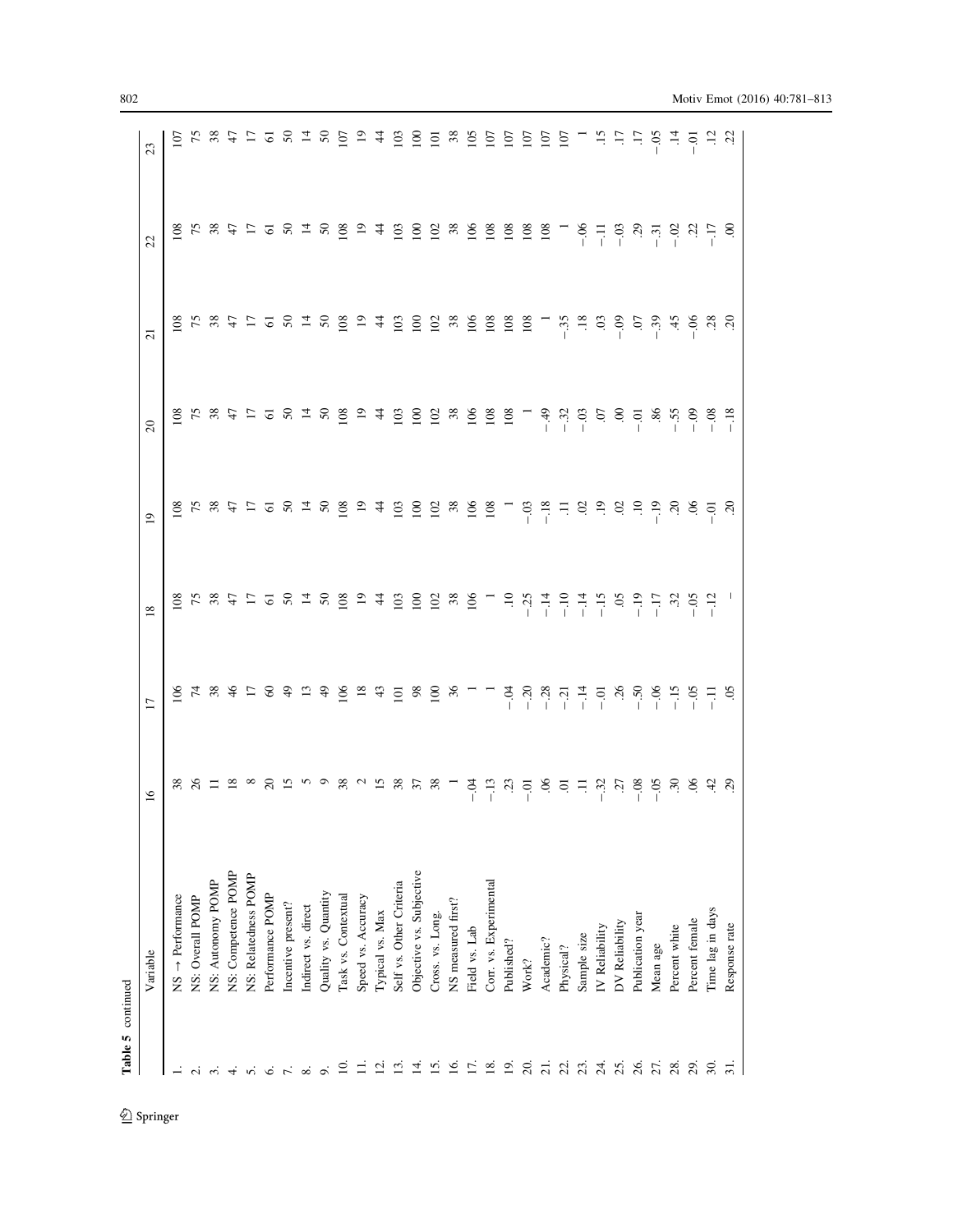| ś |  |
|---|--|
| ı |  |
| ∍ |  |

|                   | Variable                                                                                                                                                          | $\overline{z}$      | 25                          | $\delta$                                                                                      | 27                   | 28                                                                                                                                                                                                                                                                                 | 29                         | $\mathcal{S}$   | 3              |
|-------------------|-------------------------------------------------------------------------------------------------------------------------------------------------------------------|---------------------|-----------------------------|-----------------------------------------------------------------------------------------------|----------------------|------------------------------------------------------------------------------------------------------------------------------------------------------------------------------------------------------------------------------------------------------------------------------------|----------------------------|-----------------|----------------|
|                   | $NS \rightarrow$ Performance                                                                                                                                      | ಜ                   | 39                          | 108                                                                                           | ی                    |                                                                                                                                                                                                                                                                                    |                            |                 |                |
| $\dot{\sim}$      | NS: Overall POMP                                                                                                                                                  | ଞ                   | 33                          |                                                                                               | 43                   | 2                                                                                                                                                                                                                                                                                  | 8                          | $50\,$          |                |
| 3.                | NS: Autonomy POMP                                                                                                                                                 |                     |                             |                                                                                               |                      |                                                                                                                                                                                                                                                                                    |                            | $\frac{8}{3}$   |                |
| ₹                 | NS: Competence POMP                                                                                                                                               |                     |                             | 47                                                                                            |                      |                                                                                                                                                                                                                                                                                    | ş                          |                 |                |
| 'n                | NS: Relatedness POMP                                                                                                                                              | 그                   |                             | $\overline{17}$                                                                               |                      |                                                                                                                                                                                                                                                                                    |                            | 5               |                |
| Ġ                 | Performance POMP                                                                                                                                                  | $\boldsymbol{S}$    | ಸ                           | $\Omega$                                                                                      |                      |                                                                                                                                                                                                                                                                                    |                            | ধ               |                |
|                   | Incentive present?                                                                                                                                                | 39                  | $\Omega$                    | $50\,$                                                                                        | 35                   |                                                                                                                                                                                                                                                                                    | 彑                          | $\mathfrak{D}$  |                |
| $\infty$          | Indirect vs. Direct                                                                                                                                               | ≘                   |                             | $\overline{4}$                                                                                |                      |                                                                                                                                                                                                                                                                                    |                            |                 |                |
| o.                | Quality vs. Quantity                                                                                                                                              | $\frac{8}{5}$       | 4                           | $50\,$                                                                                        | 57                   |                                                                                                                                                                                                                                                                                    |                            | $\mathfrak{L}$  |                |
| $\Xi$             | Task vs. Contextual                                                                                                                                               | ఐ                   | $\overline{39}$             | 108                                                                                           | <u>ଚ</u>             |                                                                                                                                                                                                                                                                                    | 86                         |                 |                |
| $\equiv$          | Speed vs. Accuracy                                                                                                                                                | 15                  |                             | $\overline{5}$                                                                                | $\vec{a}$            |                                                                                                                                                                                                                                                                                    | ≌                          |                 |                |
| $\overline{5}$    | Typical vs. Max                                                                                                                                                   | $\mathfrak{Z}$      | $\Xi$                       | A                                                                                             |                      |                                                                                                                                                                                                                                                                                    | 35                         |                 |                |
| $\Xi$             | Self vs. Other Criteria                                                                                                                                           | 80                  | 38                          | $\Xi$                                                                                         | 5                    | $\mathfrak{L}$                                                                                                                                                                                                                                                                     | 85                         | $\circ$         |                |
| $\overline{4}$    | Objective vs. Subjective                                                                                                                                          | $\frac{5}{2}$       | 38                          | $\overline{100}$                                                                              | 58                   | $\overline{c}$                                                                                                                                                                                                                                                                     | $\infty$                   | 8               |                |
| $\overline{15}$   | Cross. vs. Long.                                                                                                                                                  | F                   | $\mathcal{L}$               | 102                                                                                           | 56                   | $\overline{c}$                                                                                                                                                                                                                                                                     | 82                         | 8               |                |
| 16                | NS measured first?                                                                                                                                                | $\tilde{\omega}$    | $\Xi$                       | 38                                                                                            | $\mathbb{S}$         | $\Xi$                                                                                                                                                                                                                                                                              | $\boldsymbol{\mathcal{E}}$ | $\overline{31}$ |                |
| 17.               | Field vs. Lab                                                                                                                                                     | $\overline{\infty}$ | $\mathcal{E}$               | $\frac{8}{100}$                                                                               | $\infty$             | $\mathfrak{L}$                                                                                                                                                                                                                                                                     | $\mathfrak{A}$             | 68              | र्द्ध          |
| $\frac{8}{18}$    | Corr. vs. Experimental                                                                                                                                            | ఔ                   | $\mathcal{E}$               | 108                                                                                           | 6                    | $\mathbb{Z}$                                                                                                                                                                                                                                                                       | 86                         | 97              | रू             |
| $\overline{19}$   | Published?                                                                                                                                                        | 83                  | $\mathcal{S}$               | $\frac{8}{2}$                                                                                 | $\ddot{\circ}$       | $\mathbb{S}$                                                                                                                                                                                                                                                                       | 86                         | $\sigma$        | रू             |
| $\overline{20}$   | Work?                                                                                                                                                             | ఔ                   | $\mathcal{E}$               | $\approx$                                                                                     | $\tilde{\mathbf{c}}$ | $\mathbb{Z}$                                                                                                                                                                                                                                                                       | 86                         | $\sigma$        | रू             |
| 21.               | Academic?                                                                                                                                                         | 83                  | $\mathfrak{g}$              | $\approx$                                                                                     | $\ddot{\circ}$       | $\mathfrak{L}$                                                                                                                                                                                                                                                                     | 86                         | $\mathcal{L}$   | $\mathcal{L}$  |
| 22.               | Physical?                                                                                                                                                         | 83                  | $\mathcal{S}^{\mathcal{E}}$ | $\approx$                                                                                     | ତି                   | 23                                                                                                                                                                                                                                                                                 | 86                         | $\mathcal{L}$   | रू             |
| 23.               | Sample size                                                                                                                                                       | ఔ                   | $\mathfrak{L}$              | 107                                                                                           | ତ                    | 23                                                                                                                                                                                                                                                                                 | 86                         | $\odot$         | र्द्ध          |
| $\overline{c}$    | IV Reliability                                                                                                                                                    |                     | 35                          | 83                                                                                            | 5                    | $\overline{19}$                                                                                                                                                                                                                                                                    | $\mathcal{E}$              | 24              | 28             |
| 25.               | DV Reliability                                                                                                                                                    |                     |                             | 39                                                                                            | $\mathbb{Z}$         |                                                                                                                                                                                                                                                                                    | 32                         | $\overline{z}$  | $\mathfrak{Z}$ |
| 26.               | Publication year                                                                                                                                                  |                     | $-25$                       |                                                                                               | 6                    |                                                                                                                                                                                                                                                                                    | 86                         | $\approx$       | रू             |
| 27.               | Mean age                                                                                                                                                          | $-10$               | $-03$                       | 8                                                                                             |                      |                                                                                                                                                                                                                                                                                    | 55                         | 38              | g              |
| 28.               | Percent white                                                                                                                                                     | Ξ                   | $-14$                       | $\approx$                                                                                     | $-35$                |                                                                                                                                                                                                                                                                                    | S                          | 5               |                |
| 29.               | Percent female                                                                                                                                                    | 28                  | $\Xi$                       | $\Xi$                                                                                         | $-0$                 | S                                                                                                                                                                                                                                                                                  |                            | 56              | నె             |
| 30.               | Time lag in days                                                                                                                                                  |                     | ર્જ                         | $-18$                                                                                         | S.                   | ٩.                                                                                                                                                                                                                                                                                 | S                          |                 | ಸ              |
| $\overline{31}$ . | Response rate                                                                                                                                                     | $-0.8$              | 35                          | .18                                                                                           | $-17$                | 56                                                                                                                                                                                                                                                                                 | 03                         | S.              |                |
|                   | Numbers below the diagonal are correlation coeffici<br>small k size); for variables with a question mark 0<br>variable placed on a scale from .00 to 1.00; Cross. |                     |                             | $=$ cross-sectional; Long. $=$ longitudinal; a dash $(-)$ indicates insufficient/missing data |                      | ients; numbers above the diagonal are the number of studies for each coefficient (we suggest caution in interpreting coefficients based on<br>= no, 1 = yes; For variables with a "vs." $0 = 1$ st in pair, 1 = 2nd in pair; POMP = percent of maximum possible, the between-study |                            |                 |                |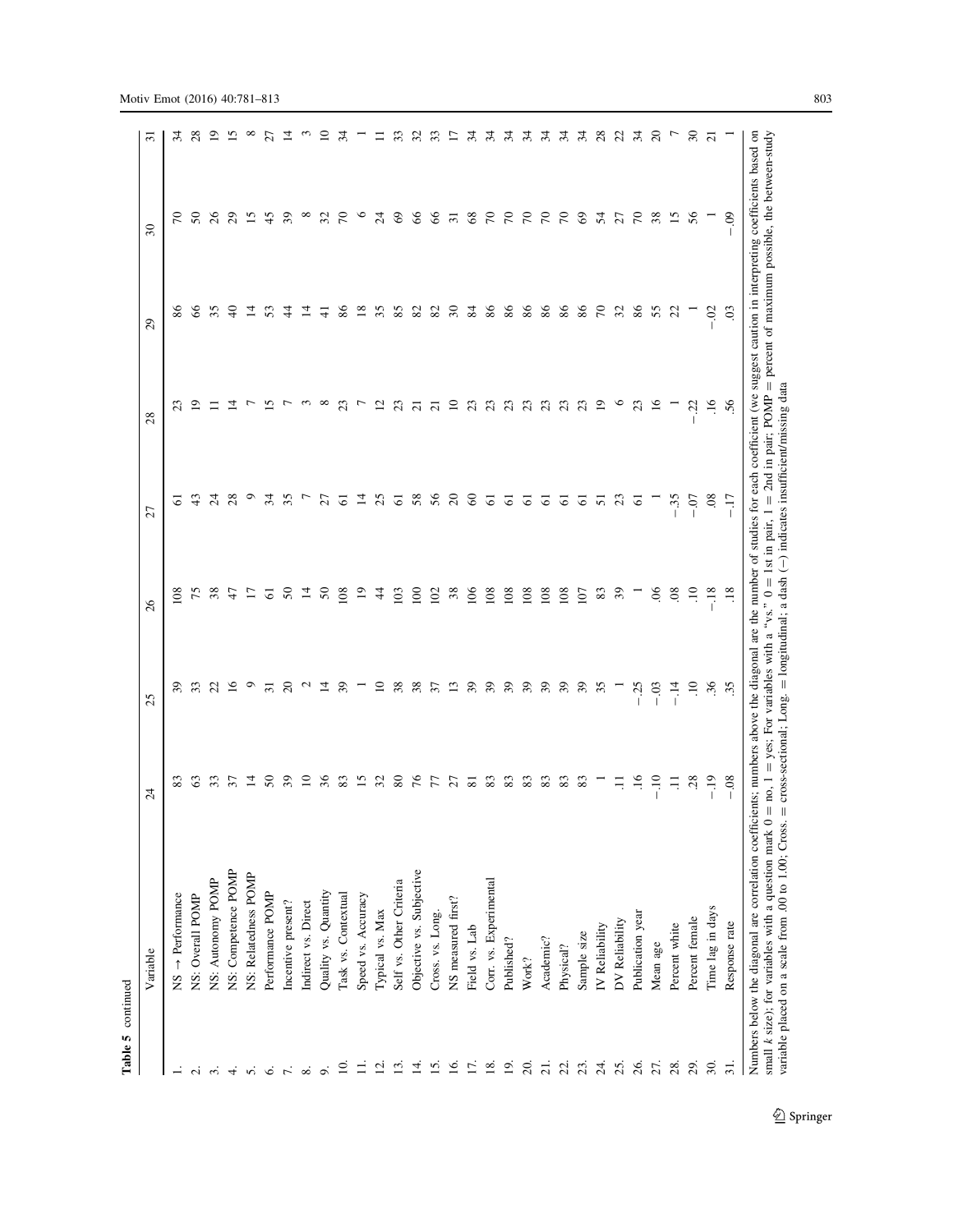2014), which unlocks a wealth of data for subsequent researchers. Although this data goes well beyond the scope of the current research, there are several findings worth noting. In Table 5, we have broken down further by specific need. For the most part, assessing overall need satisfaction makes sense because the effects of all three needs have similar directions and magnitudes of effect; for example, the link between objective vs. subjectively measured criteria and average levels of need satisfaction was similar in direction and magnitude across all three needs  $(r = .23, .25, .23)$ . However, in line with theory, the effect may vary as a function of the need being assessed. For example, as we elaborate upon below, levels of need satisfaction appear related to sample percent White for competence  $(r = .21)$ , but not for autonomy  $(r = .07)$  or relatedness  $(r = -.08)$ . This suggests using the overall composite  $(r = .07)$  may mask certain findings. We suggest future researchers use discretion when deciding whether to use an overall assessment of need satisfaction.

From Table 3 and Table 5, there appears to be the possibility of a curvilinear impact of age on the need satisfaction-performance relationship: need satisfaction matters most to performance for those of college age, and less so for adults and children. This could be due to the fact that college students are more stressed than any other age group (e.g., APA 2015); thus, underscoring the importance of psychological need fulfillment on performance. Consistent with the Job Demands Resources Model, psychological need fulfillment likely acts as a resource fundamental to achieving performance goals (e.g., Schaufeli and Bakker 2004), and this is especially true among those experiencing more stress, burnout, and exhaustion. To explore this possibility, future research should follow the lead of previous scholars (e.g., Van den Broeck et al. 2008) and examine how need satisfaction and psychological stress influence performance, namely among vulnerable populations.

In reference to other demographic factors, Table 5 shows the need satisfaction-performance link to be stronger  $(r = .35)$  and perceived competence to be higher  $(r = .21)$ among samples reporting a higher percent White. While the main tenets of SDT have typically applied across culture and context, future research might examine where there are differential effects of psychological need satisfaction for race. These findings are consistent with research showing that Whites tend to report higher levels of selfefficacy (e.g., Ross and Sastry 1999) and perceived competence (e.g., Pintrich and Schunk 2002) than other demographic groups. However, these results may be confounded by socioeconomic status (Graham 1994). Furthermore, predominantly White samples were associated with studies that offered direct (vs. indirect;  $r = .97$ ) incentives, and utilized tasks assessing accuracy (vs. speed;  $r = .59$ , quality (vs. quantity;  $r = -.39$ ), and maximal

(vs. typical;  $r = .66$ ) performance. We did not find meaningful relationships for gender.

Finally, we examined several methodological factors in our between study analysis, but few demonstrated any meaningful effects. For instance, the observed effect size appeared largely independent of study setting (field vs. lab,  $r = -.07$ ), research methodology (correlational vs. experimental,  $r = .03$ ), time lag between measurements ( $r = -.05$ ), or nature of the criteria (objective vs. subjective,  $r = -.08$ ). This suggests that the relationship between need satisfaction and performance is largely unaffected by contextual variables. However, the effect of need satisfaction on performance was stronger for published vs. non-published research  $(r = .24)$ . Many of these relationships in Table 5 were ancillary to our main focus, but may be important for future research.

#### Implications for theory and research

The current review affirms the hypothesis that satisfaction of basic psychological needs is linked to performance, although there remain unanswered questions. While theoretically supported, it remains to be seen whether our proposed mechanisms for the link between need satisfaction and performance hold up. For example, future researchers should empirically examine whether the relationship between perceived autonomy and performance is mediated by locus of causality, volition, and choice.

We designed this review with the hopes that it would foster future research. Future research might meta-analytically examine the relationships among incentives, need satisfaction, intrinsic motivation, and performance, perhaps through meta-analytic regression or path-modeling. Such research could serve several aims. It would provide additional closure to the incentive debate, demonstrating whether the relationship between incentives and erosion of intrinsic motivation is in fact mediated by thwarted need satisfaction, a core tenet of both self-determination theory (Ryan and Deci 2000) and its component cognitive evaluation theory (Deci 1972). If our findings for incentive salience held, such research might also show that using non-salient incentives boosts performance by bolstering need satisfaction as well as intrinsic motivation.

We also note that performance is a broad, multifaceted construct (Campbell et al. 1993). If performance is to be predicted well, it must be well defined and suited to the predictors at hand (Guion 1998). We hypothesized a more finegrained need-satisfaction - performance relationship by breaking down into quality and quantity. Although our findings were consistent with the expectation that quality would be more strongly predicted by need satisfaction than quantity, the magnitude of the difference was less than expected. However,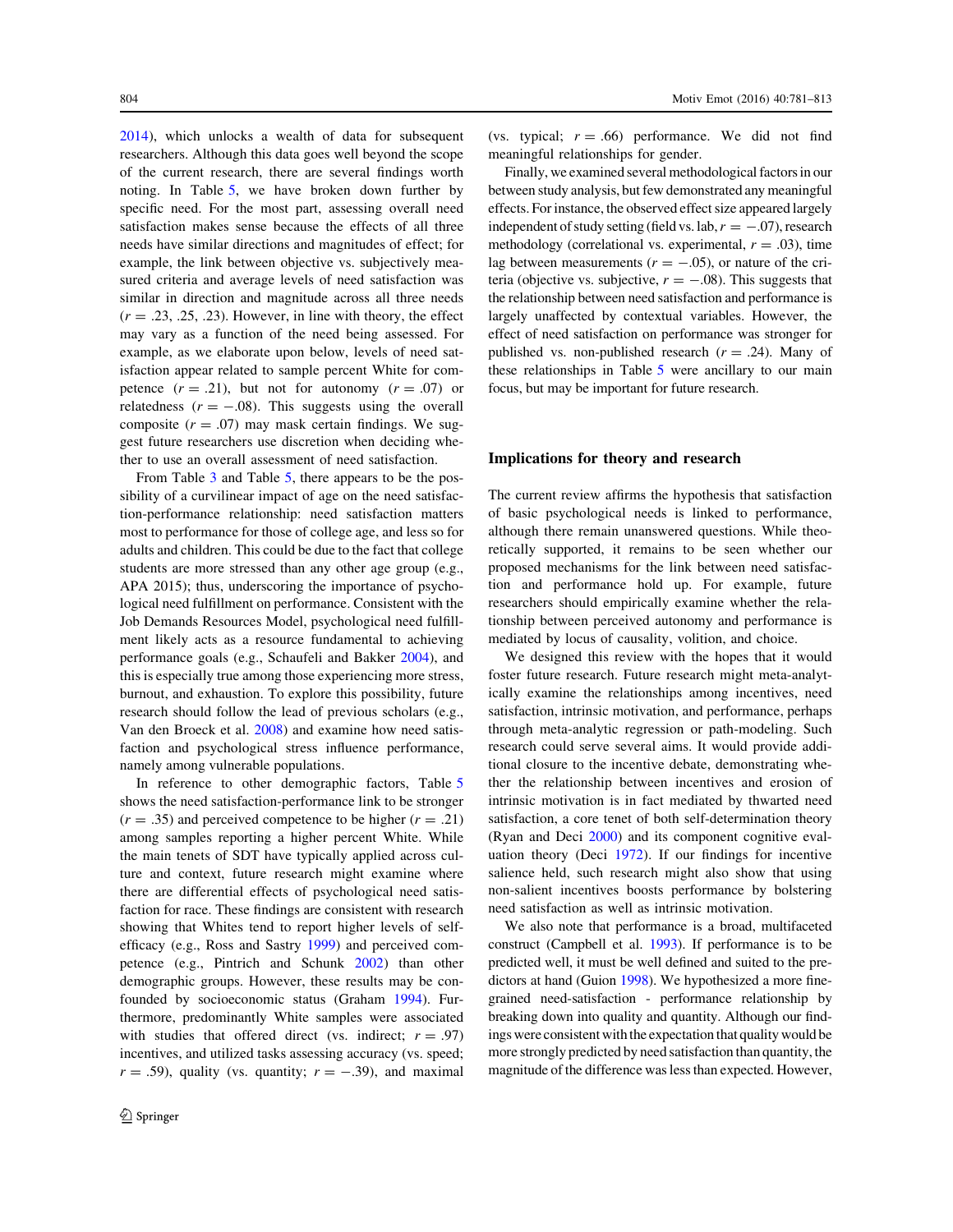we did find a significant difference between maximal and typical performance. As shown by Klehe and Anderson (2007), motivation and ability likely have differential effects on typical vs. maximal performance. Our findings suggest that future researchers should take into account multiple dimensions of performance, such as task versus contextual behavior (Podsakoff et al. 2009), behaviors versus results (Campbell et al. 1993), and team versus individual outputs (Tannenbaum and Cerasoli 2013). The cell size in some analyses, for example non-self report performance in Table 3,  $k = 84$ , provides ample opportunity for subsequent researchers to drill down where we were not focused.

As others have suggested (Nieminen et al. 2011), our ancillary findings suggest that generalizability from any single study to a larger population must be taken with extreme care. We warn future researchers against one finding in particular, that effect sizes were higher in published studies, reflecting a potential publication bias in the literature.<sup>3</sup> This unfortunately means that researchers likely have to seek out and find large effect sizes to get primary research published (Cortina and Landis 2009). And, it's important to reiterate that findings from one sample or context may not generalize to the next (Dipboye 1990). For example, our findings suggested that need satisfaction may matter more to performance for certain demographics.

#### Implications for practice

The primary practical implication is that psychological needs are not just ''nice to have'': they play a central role in performance contexts. Addressing psychological need satisfaction, as we show here, can have performance benefits to organizations for employees, students, and even athletes. But beyond this, there are many indirect benefits as well. Organizations seeking to be better corporate citizens can boost engagement, intrinsic motivation, and psychological wellbeing by instituting policies and programs that help employees meet their need for autonomy, competence, and relatedness. In turn, an extensive body of work has shown that improved engagement (Christian et al. 2011), intrinsic motivation (Cerasoli et al. 2014), and psychological well-being (Ford et al. 2011) are associated with higher performance.

Interventions to bolster the need for competence are likely have the most utility. One consideration is a goalsetting system. A formal or informal goal setting system encourages individuals to set, fully endorse, and strive for goals that are specific, attainable, and valuable. The act of setting, striving for, and attaining a goal has a strong impact on perceptions of competence and self-efficacy

(Locke and Latham 2002), which in turn positively impact performance (Stajkovic and Luthans 1998). More importantly, goal setting has been established through several meta-analyses and hundreds of studies to be a highly effective way to boost performance: individuals who set goals outperform those who do not (Locke and Latham 1990, 2002; Tubbs 1986). Whether goals are established formally or informally, it's also important to provide timely, positive feedback; publicly acknowledged accomplishments can improve subsequent competence and performance (Kluger and DeNisi 1996).

Previous research indicates that there is a strong link between autonomy *supportive environments* and an individual's perceived need satisfaction (Gagné 2003; Gagne et al. 2003) Considered alongside our findings, this suggests interventions to boost perceived autonomy will also be valuable to organizations. Telework, a strong facilitator of autonomy (Gajendran and Harrison 2007), has been on the rise in the past decade. Telework refers to the ''…proportion of job function(s) performed by employee away from both other employees and the organization's established physical base of operations, using various forms of [technology] to maintain a virtual presence'' (Nicklin et al. 2015). Telework's benefits are broad. To society, it reduces automobile traffic, frees up office space, and reduces pollution. To employees, it boosts autonomy by granting a greater sense of control over the pace of work and often by increased ownership and accountability in the work. Organizations reap these benefits in many ways: the higher autonomy telework provides is associated with higher performance (Gajendran and Harrison 2007), as well as improved productivity, retention, and commitment (Martin and MacDonnell 2012). Telework also reduces overhead, broadens the potential talent pool, and reduces downtime due to vacation/sickness (Nicklin et al. 2015).

Finally, relatedness needs can (and should) be fostered. Providing explanations (rather than excuses) makes individuals feel more respected, have a positive view of the organization, and engage in positive behavior going forward (Truxillo et al. 2009). Posting and adhering to agreedupon policies is also key: the ''game'' has to be fair. Perceptions of injustice impact organizational commitment, turnover intentions (e.g., Simons and Roberson 2003), satisfaction, and well-being (e.g., Schmitt and Dörfel 1999). From a social exchange theory perspective, trust and perceptions of support are important factors for satisfaction, performance, and well-being (e.g., Aryee et al. 2002).

# Limitations

A potential theoretical shortcoming is our simplification of incentives. We treated incentives as categorically present vs. non-present, and directly vs. non-directly salient. In

<sup>3</sup> Reference to a funnel plot (available from the authors) suggested the effect was uniform and not substantial.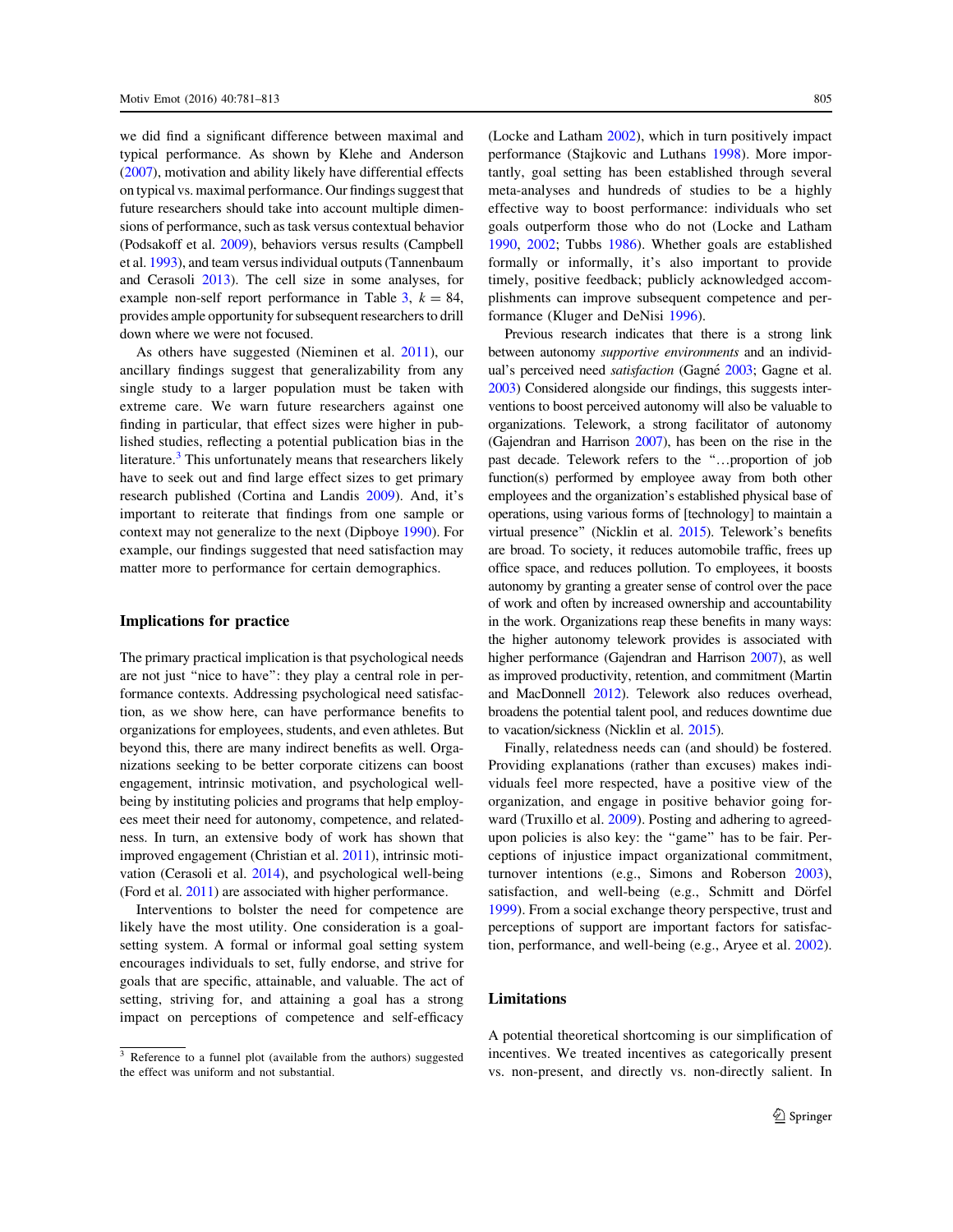theory, incentives come in varying degrees from various sources that change in magnitude over time. However, this tradeoff in theoretical richness is intentional, in that its conceptual simplicity aids understanding and even more important, action. Whereas previous incentive contingencies may have had a high degree of internal validity (Deci et al. 1999), they were unlikely to occur frequently in applied settings (Cerasoli et al. 2014). Although our framing of incentives in terms of salience is a simplified treatment, it nevertheless enables practitioners to consider it when building compensation programs.

Another limitation of our study is the inability to account for the level or strength of the incentive. This is a limitation many have noted is common to research on incentives (e.g., Cerasoli et al. 2014; Jenkins et al. 1998). It stands to reason that all things equal, a larger incentive (e.g., \$100) should be more motivating than a smaller one (e.g., \$1.00). However, demonstrating the strength of this effect in a single primary study is challenging because all things are rarely equal, and human behavior never occurs in a vacuum (Ross and Nisbett 1991). The issue is all the more difficult with meta-analysis, since it's difficult to place incentives from different studies on the same relative metric. Even if in the same currency (e.g., all financial incentives), \$1.00 to a child does not have the same incentive value as \$1.00 to an adult. Thus, although we showed there to be an effect for the *presence* of incentives, we simply cannot speak to the strength of the effect for incentive size.

Notably, we did include some samples from individuals under 18 years of age in our analyses, but do not believe this has a substantial bearing on the results. From a theoretical standpoint, we have no reason to believe that the relationships expected for adults would be opposite to those expected or invalidated for younger individuals, an issue addressed by others (e.g., Greenberg 1987). Further, Cerasoli et al. (2014) in a very similar meta-analysis on the link between intrinsic motivation and performance (as moderated by incentives), found no reason to believe that their results would have varied substantively by excluding children from their analyses. Finally, less than 15 % of the overall sample were children, which would not change the overall conclusions even if there were opposite effects.

A limitation common to meta-analyses is the limited ability to draw causal inferences (Shadish 1996). Because our analyses are based largely on cross-sectional data, our conclusions are similarly limited; causal attributions, while theoretically based, cannot be firmly established with cross-sectional data (Ford et al. 2011; Tannenbaum and Cerasoli 2013) and reciprocity is hard to rule out. For example, there is almost certainly some degree of reciprocity between satisfaction of competence needs and

performance: those who feel more competent perform better and those who perform better feel more competent. Claims surrounding linear causality are also challenging, given some temporal research on motivational factors suggesting non-linearity (e.g., Cerasoli and Ford 2014; Gottfried 1990). However, given the lack of difference we found among cross-sectional data (i.e., NS and performance measured concurrently), longitudinal data (i.e., NS measured before performance), and recursive data (i.e., performance measured before NS), this is not likely to have a substantial impact on the conclusions we draw here.

Several other limitations are also common to meta-analysis in general. It is tempting to consider meta-analysis as being more objective or authoritative than primary data. While meta-analysis does provide procedures for cumulating knowledge (Schmidt and Hunter 2001), it involves dozens of subjective decisions (Lepper et al. 1999), so it is important to remember it is both an art and a science (Cerasoli et al. 2014; Rosenthal and DiMatteo 2001). We have of course taken recommended steps to reduce threats to the validity of our findings (Cooper 2003), such as subjectivity (Eysenck 1994) and various checks for publication bias (Aguinis et al. 2011). Even so, some limitations remain. A small number of studies or small sample size limits the conclusions we can reach in certain cells. For example, indirect and non-direct incentives each had only eight samples, suggesting that the reader draw conclusions with care. However, we feel confident based on our search techniques that these cells are small due to holes in the literature, rather than in studies we may have missed (and for which future research could benefit).

# Conclusion

People spend more waking time in performance contexts (work, school) than almost anywhere else (Bureau of Labor Statistics 2013). Although widely considered one of the major theories of human motivation, SDT has historically received a lukewarm welcome in such contexts. Traditionally, SDT has been welcomed for its explanation of softer criteria such as well-being, but often ignored or explored secondarily for more concrete performance criteria (Locke and Latham 1990).

We have provided a response to critics of SDT and filled a void in the literature by aggregating research on the role of need satisfaction in performance. Through meta-analytic means, we looked at the combined role of incentives and need satisfaction in performance contexts. We found that at school, work, and in physical (e.g., exercise, sport) domains, the needs for autonomy, competence, and relatedness matter. Importantly, we extended previous research on intrinsic motivation (Cerasoli et al. 2014) by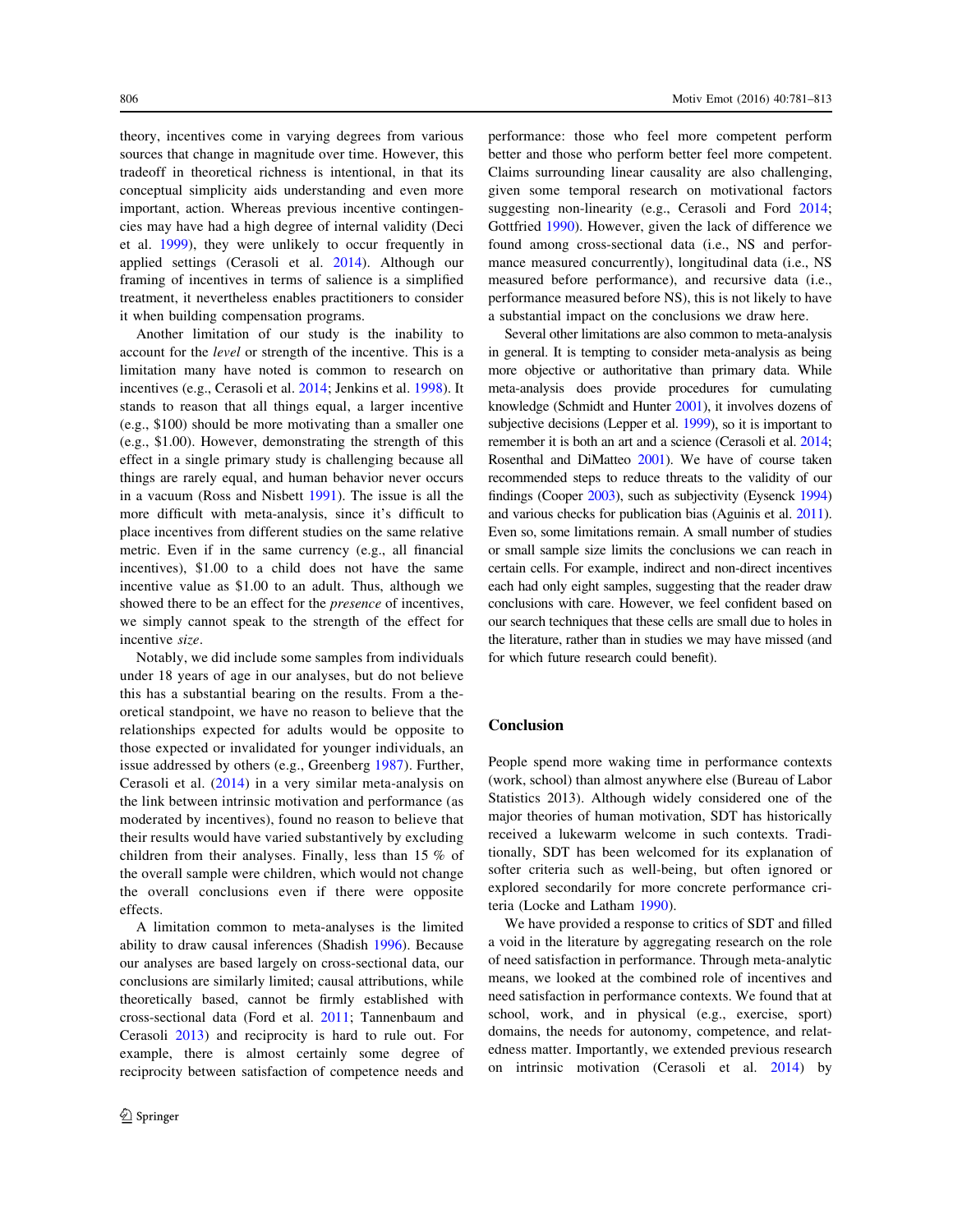demonstrating that need satisfaction and indirectly salient incentives are not only compatible, the two have synergistic effects on performance. We implore researchers and practitioners to avoid the temptation to oversimplify incentives as mere *presence*, and instead look more deeply into incentive salience.

#### Compliance with ethical standards

Conflict of interest Christopher P. Cerasoli and Alexander S. Nassrelgrgawi declare that they have no conflicts of interest. Jessica M. Nicklin declares that she has no conflicts of interest.

Ethical approval This article does not contain any studies with human participants or animals performed by any of the authors.

#### **References**

(asterisks indicate studies included in analyses)

- \*Abuhamdeh, S., Csikszentmihalyi, M., & Jalal, B. (2015). Enjoying the possibility of defeat: Outcome uncertainty, suspense, and intrinsic motivation. Motivation & Emotion, 39, 1–10. doi:10. 1007/s11031-014-9425-2.
- \*Aelterman, N., Vansteenkiste, M., Van den Berghe, L., De Meyer, J., & Haerens, L. (2014). Fostering a need-supportive teaching style: Intervention effects on physical education teachers' beliefs and teaching behaviors. Journal of Sport & Exercise Psychology, 36, 595–609. doi:10.1123/jsep.2013-0229.
- Aguinis, H., Pierce, C. A., Bosco, F. A., Dalton, D. R., & Dalton, C. M. (2011). Debunking myths and urban legends about metaanalysis. Organizational Research Methods, 14, 306–331. doi:10.1177/1094428110375720.
- Alderfer, C. P. (1969). An empirical test of a new theory of human needs. Organizational Behavior and Human Performance, 4, 143–175.
- \*Almagro, B. J., Conde, C., Moreno, J. A., & Saenz-Lopez, P. (2009). Analysis and comparison of adolescent athletes' motivation: Basketball players vs. Football players. Revista de Psicologia del Deporte, 18, 353–356.
- \*Amorose, A. J., & Anderson-Butcher, D. (2015). Exploring the independent and interactive effects of autonomy-supportive and controlling coaching behaviors on adolescent athletes' motivation for sport. Sport, Exercise, and Performance Psychology, 4(3), 206–218. doi:10.1037/spy0000038.
- \*Amoura, C., Berjot, S., Gillet, N., Caruana, S., Cohen, J., & Finez, L. (2015). Autonomy-supportive and controlling styles of teaching: Opposite or distinct teaching styles? Swiss Journal of Psychology, 74, 141–158. doi:10.1024/1421-0185/a000156.
- \*Anderman, E. M., & Midgley, C. (1997). Changes in achievement goal orientations, perceived academic competence, and grades across the transition to middle-level schools. Contemporary Educational Psychology, 22, 269–298. doi:10.1006/ceps.1996. 0926.
- \*Arkes, H. R. (1979). Competence and the overjustification effect. Motivation and Emotion, 3, 143–150.
- \*Arnold, H. J. (1985). Task performance, perceived competence, and attributed causes of performance as determinants of intrinsic motivation. Academy of Management Journal, 28, 876–888. doi:10.2307/256242.
- Aryee, S., Budhwar, P. S., & Chen, Z. X. (2002). Trust as a mediator of the relationship between organizational justice and work outcomes: Test of a social exchange model. Journal of Organizational Behavior, 23, 267–285. doi:10.1002/job.138.
- Atkinson, J. W. (1957). Motivational determinants of risk-taking behavior. Psychological Review, 64, 359–372. doi:10.1037/ h0043445.
- \*Avila, L. T., Chiviacowsky, S., Wulf, G., & Lewthwaite, R. (2012). Positive social comparative feedback enhances motor learning in children. Psychology of Sport and Exercise, 13, 849–853. doi:10. 1016/j.psychsport.2012.07.001.
- \*Axler, M. S. (2009). Achievement goals and academic internalization: The role of perceived autonomy support, perceived academic competence, gender and grade level in influencing academic motivation and performance. Unpublished doctoral dissertation. State University of New York, University at Albany.
- \*Baard, P. P., Deci, E. L., & Ryan, R. M. (2004). Intrinsic need satisfaction: A motivational basis of performance and well-being in two work settings. Journal of Applied Social Psychology, 34, 2045–2068.
- \*Baena-Extremera, A., Gomez-Lopez, M., Granero-Gallegos, A., & del Mar Ortiz-Camacho, M. (2015). Predicting satisfaction in physical education from motivational climate and self-determined motivation. Journal of Teaching in Physical Education, 34, 210–224. doi:10.1123/jtpe.2013-0165.
- Bandura, A. (1986). Social foundations of thought and action: A social cognitive theory. Englewood Cliffs, NJ: Prentice Hall.
- Baumeister, R. F., & Leary, M. R. (1995). The need to belong: Desire for interpersonal attachments as a fundamental human motivation. Psychological Bulletin, 117, 497–529. doi:10.1037/0033- 2909.117.3.497.
- \*Barkoukis, V., & Hagger, M. S. (2013). The trans-contextual model: Perceived learning and performance motivational climates as analogues of perceived autonomy support. European Journal of Psychology of Education, 28, 353–372. doi:10.1007/s10212-012- 0118-5.
- \*Becker, D. A. A. (1993). The effects of audit decision aid design on the intrinsic motivation and performance of auditors predicting corporate bankruptcy. Unpublished doctoral dissertation. University of Wisconsin, Madison.
- \*Beiser, M., Sack, W., Manson, S. M., Redshirt, R., & Dion, R. (1998). Mental health and the academic performance of first nations and majority-culture children. American Journal of Orthopsychiatry, 68, 455–467. doi:10.1037/h0080355.
- \*Bembenutty, H., & White, M. C. (2013). Academic performance and satisfaction with homework completion among college students. Learning and Individual Differences, 24, 83–88. doi:10.1016/j. lindif.2012.10.013.
- \*Bodla, M. A., & Naeem, B. (2014). Creativity as mediator for intrinsic motivation and sales performance. Creativity Research Journal, 26, 468–473. doi:10.1080/10400419.2014.961783.
- Boggiano, A. K. (1998). Maladaptive achievement patterns: A test of a diathesis–stress analysis of helplessness. Journal of Personality and Social Psychology, 74, 1681.
- \*Boggiano, A. K., & Ruble, D. N. (1979). Competence and the overjustification effect: A developmental study. Journal of Personality and Social Psychology, 37, 1462–1468.
- \*Boggiano, A. K., Ruble, D. N., & Pittman, T. S. (1982). The mastery hypothesis and the overjustification effect. Social Cognition, 1, 38–49.
- Bowlby, J. (1958). The nature of a child's tie to his mother. International Journal of Psychoanalysis, 99, 265–272.
- \*Bouchey, H. A., & Harter, S. (2005). Reflected appraisals, academic self-perceptions, and math/science performance during early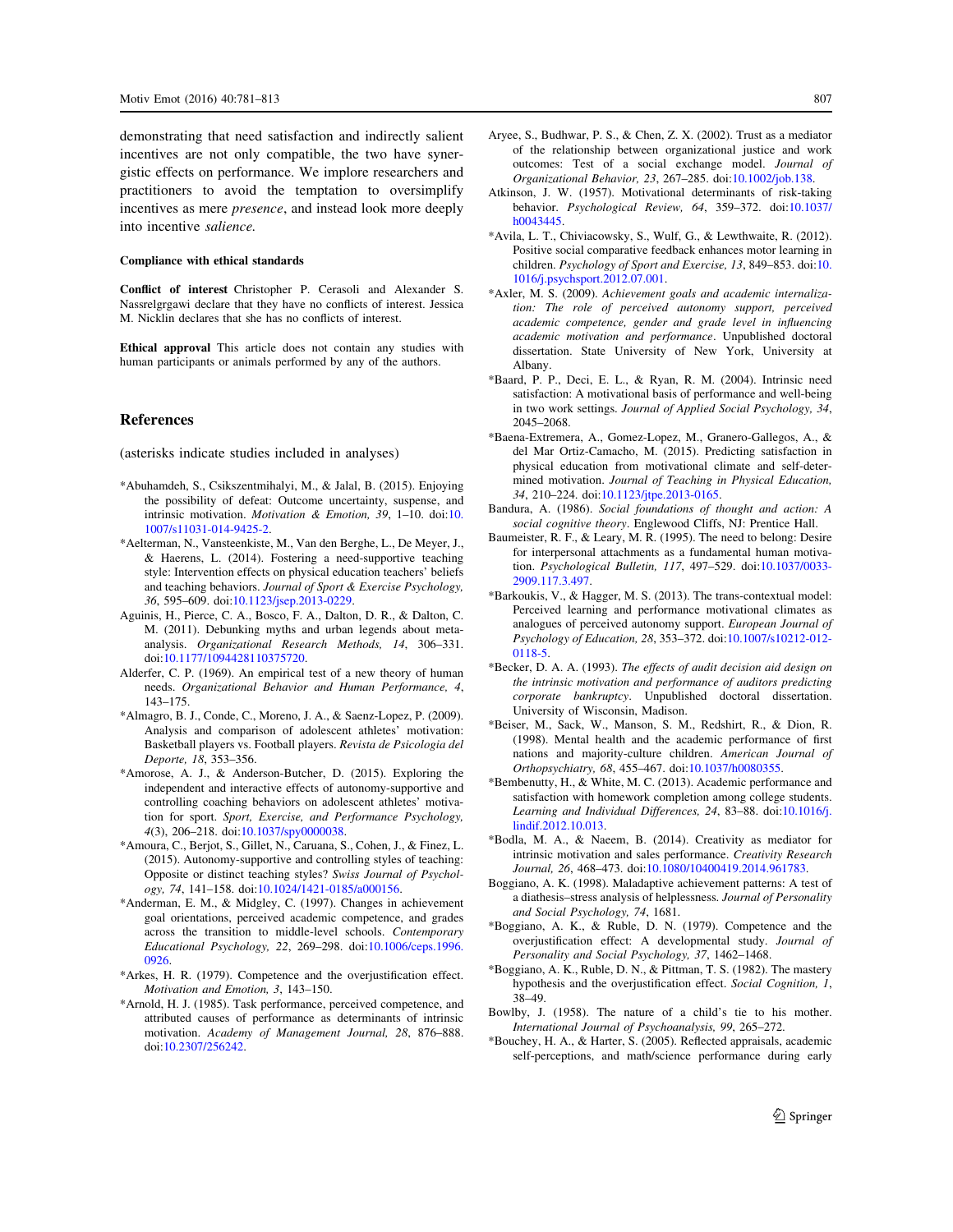adolescence. Journal of Educational Psychology, 97, 673–686. doi:10.1037/0022-0663.97.4.673.

- \*Bouffard, T., Markovits, H., Vezeau, C., Boisvert, M., & Dumas, C. (1998). The relation between accuracy of self-perception and cognitive development. British Journal of Educational Psychology, 68, 321–330. doi:10.1111/j.2044-8279.1998.tb01294.x.
- \*Brien, M., Hass, C., & Savoie, A. (2012). Psychological health as a mediator between need satisfaction at work and teachers' selfperceptions of performance. Canadian Journal of Behavioural Science/Revue canadienne des sciences du comportement, 44, 288–299. doi:10.1037/a0028056.
- Bureau of Labor Statistics (2014). American time use survey. United States Department of Labor. Retrieved January 15, 2015 from http://www.bls.gov/tus/charts/
- \*Burkhalter, N. A. (1998). An analysis of the effects of alienation from physical education and perceived physical competence on physical fitness levels of middle school children. Unpublished doctoral dissertation. University of Houston.
- \*Burleigh, D. L. (1976). General self-esteem, self-perceived competence for task at hand, expectations of others and task performance. Unpublished doctoral dissertation. State University of New York, University at Buffalo.
- Campbell, J. P., McCloy, R. A., Oppler, S. H., & Sager, C. E. (1993). A theory of performance. In N. Schmitt & W. C. Borman (Eds.), Personnel Selection (pp. 35–70). San Francisco, CA: Jossey-Bass.
- \*Carpentier, J., & Mageau, G. A. (2013). When change-oriented feedback enhances motivation, well-being and performance: A look at autonomy-supportive feedback in sport. Psychology of Sport and Exercise, 14, 423–435. doi:10.1016/j.psychsport.2013. 01.003.
- Carver, C. S., & Scheier, M. F. (1981). Attention and self-regulation. New York: Springer.
- Cascio, W. F., & Aguinis, H. (2008). Research in industrial and organizational psychology from 1963 to 2007: Changes, choices, and trends. Journal of Applied Psychology, 93, 1062–1081. doi:10.1037/0021-9010.93.5.1062.
- \*Cassidy, T., & Giles, M. (2009). Achievement motivation, problemsolving style, and performance in higher education. The Irish Journal of Psychology, 30, 211–222.
- Cerasoli, C. P., & Ford, M. T. (2014). Intrinsic motivation, performance, and the mediating role of mastery goal orientation: A test of self-determination theory. The Journal of Psychology, 148, 267–286.
- Cerasoli, C. P., Nicklin, J. M., & Ford, M. T. (2014). Intrinsic motivation and extrinsic incentives jointly predict performance: A 40-year meta-analysis. Psychological Bulletin, 140, 980–1008. doi:10.1037/a0035661.
- \*Cho, Y. (2006). Perceived competence and autonomy as moderators of the effects of achievement goal orientations. Unpublished doctoral dissertation. University of Texas at Austin.
- \*Cho, Y., Weinstein, C. E., & Wicker, F. (2011). Perceived competence and autonomy as moderators of the effects of achievement goal orientations. Educational Psychology, 31, 393–411.
- \*Choi, J. N. (2012). Context and creativity: The theory of planned behavior as an alternative mechanism. Social Behavior and Personality, 40, 681–692. doi:10.2224/sbp.2012.40.4.681.
- Christian, M. S., Garza, A. S., & Slaughter, J. E. (2011). Work engagement: A quantitative review and test of its relations with task and contextual performance. Personnel Psychology, 64, 89–136. doi:10.1111/j.1744-6570.2010.01203.x.
- Cohen, P., Cohen, J., Aiken, L. S., & West, S. G. (1999). The problem of units and the circumstance for POMP. Multivariate Behavioral Research, 34, 315–346. doi:10.1207/S15327906MBR 3403\_2.
- \*Collins, B. J. (2010). Invited reaction: Investigating the influences of core self-evaluations, job autonomy, and intrinsic motivation on in-role job performance. Human Resource Development Quarterly, 21, 373–379. doi:10.1002/hrdq.20058.
- Cooper, H. (2003). Editorial. Psychological Bulletin, 129, 3–9. doi:10.1037/0033-2909.129.1.3.
- \*Corrigan, M. L. (1998). Employee involvement, psychological empowerment and job performance in an applied setting. Unpublished doctoral dissertation. San Diego: California School of Professional Psychology.
- Cortina, J. M. (2003). Apples and Oranges (and Pears, Oh My!): The Search for Moderators in Meta-Analysis. Organizational Research Methods, 6, 415–439. doi:10.1177/1094428103257358.
- Cortina, J. M., & Landis, R. S. (2009). When small effect sizes tell a big story, and when large effect sizes don't. In E. E. Lance & R. J. Vandenberg (Eds.), Statistical and methodological myths and urban legends: Doctrine, verity, and fable in the organizational and social sciences (pp. 287–308). New York: Routledge.
- Cropanzano, R., & Wright, T. A. (2001). When a ''happy'' worker is really a ''productive'' worker: A review and further refinement of the happy-productive worker thesis. Consulting Psychology Journal: Practice and Research, 53, 182–199. doi:10.1037// 1061-4087.53.3.182.
- Deci, E. L. (1972). The effects of contingent and noncontingent rewards and controls on intrinsic motivation. Organizational Behavior and Human Performance, 8, 217–229. doi:10.1016/ 0030-5073(72)90047-5.
- Deci, E. L., Connell, J. P., & Ryan, R. M. (1989). Self-determination in a work organization. Journal of Applied Psychology, 74, 580–590. doi:10.1037//0021-9010.74.4.580.
- Deci, E. L., & Ryan, R. M. (1985). The general causality orientations scale: Self-determination in personality. Journal of Research in Personality, 19, 109–134. doi:10.1016/0092-6566(85)90023-6.
- Deci, E. L., & Ryan, R. M. (1987). The support of autonomy and the control of behavior. Journal of Personality and Social Psychology, 53, 1024–1037. doi:10.1037//0022-3514.53.6.1024.
- Deci, E. L., & Ryan, R. M.  $(2000)$ . The "what" and "why" of goal pursuits: Human needs and the self-determination of behavior. Psychological Inquiry, 11, 227–268.
- Deci, E. L., & Ryan, R. M. (2014). Autonomy and need satisfaction in close relationships: Relationships motivation theory. In N. Weinstein (Ed.), Human motivation and interpersonal relationships (pp. 53–73). New York: Springer.
- Deci, E. L., Koestner, R., & Ryan, R. M. (1999). The undermining effect is a reality after all: Extrinsic rewards, task interest, and self-determination: Reply to Eisenberger, Pierce, and Cameron (1999) and Lepper, Henderlong, and Gingras (1999). Psychological Bulletin, 125, 627–700. doi:10.1037//0033-2909.125.6. 692.
- Deci, E. L., Ryan, R. M., Gagné, M., Leone, D. R., Usunov, J., & Kornazheva, B. P. (2001). Need satisfaction, motivation, and well-being in the work organizations of a former Eastern Bloc country. Personality and Social Psychology Bulletin, 27, 930–942.
- Deci, E. L., Ryan, R. M., & Williams, G. C. (1995). Need satisfaction and the self-regulation of learning. Learning and Individual Differences, 8, 165–183. doi:10.1016/S1041-6080(96)90013-8.
- Dipboye, R. L. (1990). Laboratory vs. field research in industrial and organizational psychology. International Review of Industrial and Organizational Psychology, 5, 1–34.
- \*Dinger, F. C., Dickhauser, O., Spinath, B., & Steinmayr, R. (2013). Antecedents and consequences of students' achievement goals: A mediation analysis. Learning and Individual Differences, 28, 90–101. doi:10.1016/j.lindif.2013.09.005.
- \*Dodd, N. G., & Ganster, D. C. (1996). The interactive effects of variety, autonomy, and feedback on attitudes and performance.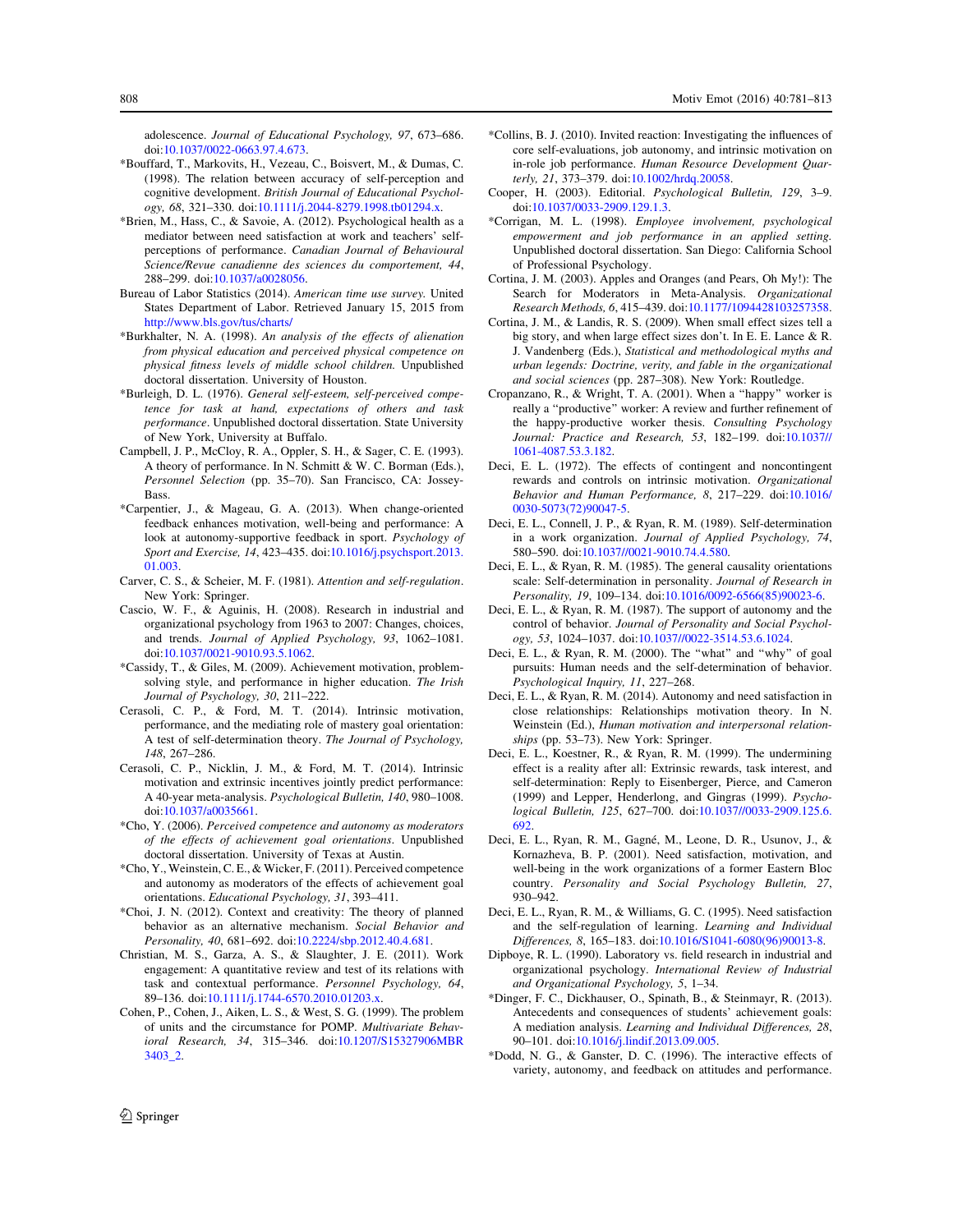Journal of Organizational Behavior, 17, 329–347. doi:10.1002/ (SICI)1099-1379(199607)17:4%3C329::AID-JOB754%3E3.0. CO;2-B.

- Donovan, J. (2001). Work motivation. In N. Anderson, D. S. Ones, H. K. Sinangil, & C. Viswesvaran (Eds.), Handbook of industrial, work, and organizational psychology (Vol. 2, pp. 53–76). Los Angeles: Sage Publications.
- \*Dysvik, A., & Kuvaas, B. (2011). Intrinsic motivation as a moderator on the relationship between perceived job autonomy and work performance. European Journal of Work and Organizational Psychology, 20, 367–387. doi:10.1080/13594321003590630.
- \*Eisenberger, R., Rhoades, L., & Cameron, J. (1999). Does pay for performance increase or decrease perceived self-determination and intrinsic motivation? Journal of Personality and Social Psychology, 77, 1026–1040. doi:10.1037//0022-3514.77.5.1026.
- Elliot, A. J., & Dweck, C. S. (2005). Handbook of competence and motivation. New York: The Guilford Press.
- \*Elmadag, A. B. (2007). Managing frontline service employee motivation: Influences on work-related outcomes and customer experiences. Unpublished doctoral dissertation. University of Alabama.
- Erez, A., Bloom, M. C., & Wells, M. T. (1996). Using random rather than fixed effects models in meta-analysis: Implications for situational specificity and validity generalization. Personnel Psychology, 49, 275–306. doi:10.1111/j.1744-6570.1996.tb01801.x.
- Eysenck, H. J. (1994). Meta-analysis and its problems. British Medical Journal, 309, 789–792.
- \*Felton, L., & Jowett, S. (2013). ''What do coaches do'' and ''how do they relate'': Their effects on athletes' psychological needs and functioning. Scandinavian Journal of Medicine and Science in Sports, 23, e130–e139. doi:10.1111/sms.12029.
- Fisher, C. D. (1978). The effects of personal control, competence, and extrinsic reward systems on intrinsic motivation. Organizational Behavior and Human Performance, 21, 273–288. doi:10.1016/ 0030-5073(78)90054-5.
- \*Forbes, J. B., & Barrett, G. V. (1978). Individual abilities and task demands in relation to performance and satisfaction on two repetitive monitoring tasks. Journal of Applied Psychology, 63, 188–196. doi:10.1037//0021-9010.63.2.188.
- Ford, M. T., Cerasoli, C. P., Higgins, J. A., & Decesare, A. L. (2011). Relationships between psychological, physical, and behavioural health and work performance: A review and meta-analysis. Work & Stress, 25, 185–204. doi:10.1080/02678373.2011.609035.
- \*Fortier, M. S., Vallerand, R. J., & Guay, F. (1995). Academic motivation and school performance: Toward a structural model. Contemporary Educational Psychology, 20, 257–274. doi:10. 1006/ceps.1995.1017.
- \*Freedman, S. M., & Phillips, J. S. (1985). The effects of situational performance constraints on intrinsic motivation and satisfaction: The role of perceived competence and self-determination. Organizational Behavior and Human Decision Processes, 35, 397–416. doi:10.1016/0749-5978(85)90030-5.
- Frey, B. S., & Oberholzer-Gee, F. (1997). The cost of price incentives: An empirical analysis of motivation crowding-out. The American Economic Review, 87, 746–755.
- Frey, B. S., & Osterloh, M. (2005). Yes, managers should be paid like bureaucrats. Journal of Management Inquiry, 14, 96–111. doi:10.1177/1056492604273757.
- Gajendran, R. S., & Harrison, D. A. (2007). The good, the bad, and the unknown about telecommuting: Meta-analysis of psychological mediators and individual consequences. Journal of Applied Psychology, 92, 1524–1541. doi:10.1037/0021-9010. 92.6.1524.
- Gallup, Incorporated. (2013). State of the American workplace. Washington, DC: Author. Retrieved January 19, 2015 from http://www. gallup.com/services/178514/state-american-workplace.aspx
- \*Gao, Z. (2008). Perceived competence and enjoyment in predicting students' physical activity and cardiorespiratory fitness. Perceptual and Motor Skills, 107, 365–372. doi:10.2466/PMS.107.6. 365-372.
- Gagné, M. (2003). The role of autonomy support and autonomy orientation in prosocial behavior engagement. Motivation and Emotion, 27, 199–223.
- Gagné, M., & Deci, E. L. (2005). Self-determination theory and work motivation. Journal of Organizational Behavior, 26, 331–362.
- Gagné, M., & Forest, J. (2008). The study of compensation systems through the lens of self-determination theory: Reconciling 35 years of debate. Canadian Psychology, 49, 225–232. doi:10.1037/a0012757.
- Gagne, M., Ryan, R. M., & Bargmann, K. (2003). Autonomy support and need satisfaction in the motivation and well-being of gymnasts. Journal of Applied Sport Psychology, 15, 372–390.
- \*Gardner, B., & Lally, P. (2013). Does intrinsic motivation strengthen physical activity habit? Modeling relationships between selfdetermination, past behaviour, and habit strength. Journal of Behavioral Medicine, 36, 488–497. doi:10.1007/s10865-012- 9442-0.
- Gottfried, A. E. (1990). Academic intrinsic motivation in young elementary school children. Journal of Educational Psychology, 82, 525–538. doi:10.1037//0022-0663.82.3.525.
- Greenberg, J. (1987). The college sophomore as guinea pig: Setting the record straight. Academy of Management Review, 12, 157–159. doi:10.5465/AMR.1987.4306516.
- \*Greguras, G. J., & Diefendorff, J. M. (2009a). Different fits satisfy different needs: Linking person-environment fit to employee commitment and performance using self-determination theory. Journal of Applied Psychology, 94, 465–477. doi:10.1037/ a0014068.
- \*Gillet, N., Berjot, S., & Gobance´, L. (2009). A motivational model of performance in the sport domain. European Journal of Sport Science, 9, 151–158. doi:10.1080/17461390902736793.
- \*Gillet, N., Vallerand, R. J., Amoura, S., & Baldes, B. (2010). Influence of coaches' autonomy support on athletes' motivation and sport performance: A test of the hierarchical model of intrinsic and extrinsic motivation. Psychology of Sport and Exercise, 11, 155–161. doi:10.1016/j.psychsport.2009.10. 004.
- Gilliland, S. W., & Landis, R. S. (1992). Quality and quantity goals in a complex decision task: Strategies and outcomes. Journal of Applied Psychology, 77, 672–681. doi:10.1037//0021-9010.77.5. 672.
- \*Goudas, M., Biddle, S., & Underwood, M. (1995). A prospective study of the relationships between motivational orientations and perceived competence with intrinsic motivation and achievement in a teacher education course. Educational Psychology, 15, 89–96. doi:10.1080/0144341950150108.
- Graham, S. (1994). Motivation in African Americans. Review of Educational Research, 64, 55–117. doi:10.3102/00346543 064001055.
- Grant, A. M. (2008). Does intrinsic motivation fuel the prosocial fire? Motivational synergy in predicting persistence, performance, and productivity. Journal of Applied Psychology, 93, 48–58. doi:10. 1037/0021-9010.93.1.48.
- \*Greguras, G. J., & Diefendorff, J. M. (2009b). Different fits satisfy different needs: Linking person-environment fit to employee commitment and performance using self-determination theory. Journal of Applied Psychology, 94, 465–477. doi:10.1037/ a0014068.
- \*Grolnick, W. S., Ryan, R. M., & Deci, E. L. (1991). Inner resources for school achievement: Motivational mediators of children's perceptions of their parents. Journal of Educational Psychology, 83, 508–517. doi:10.1037//0022-0663.83.4.508.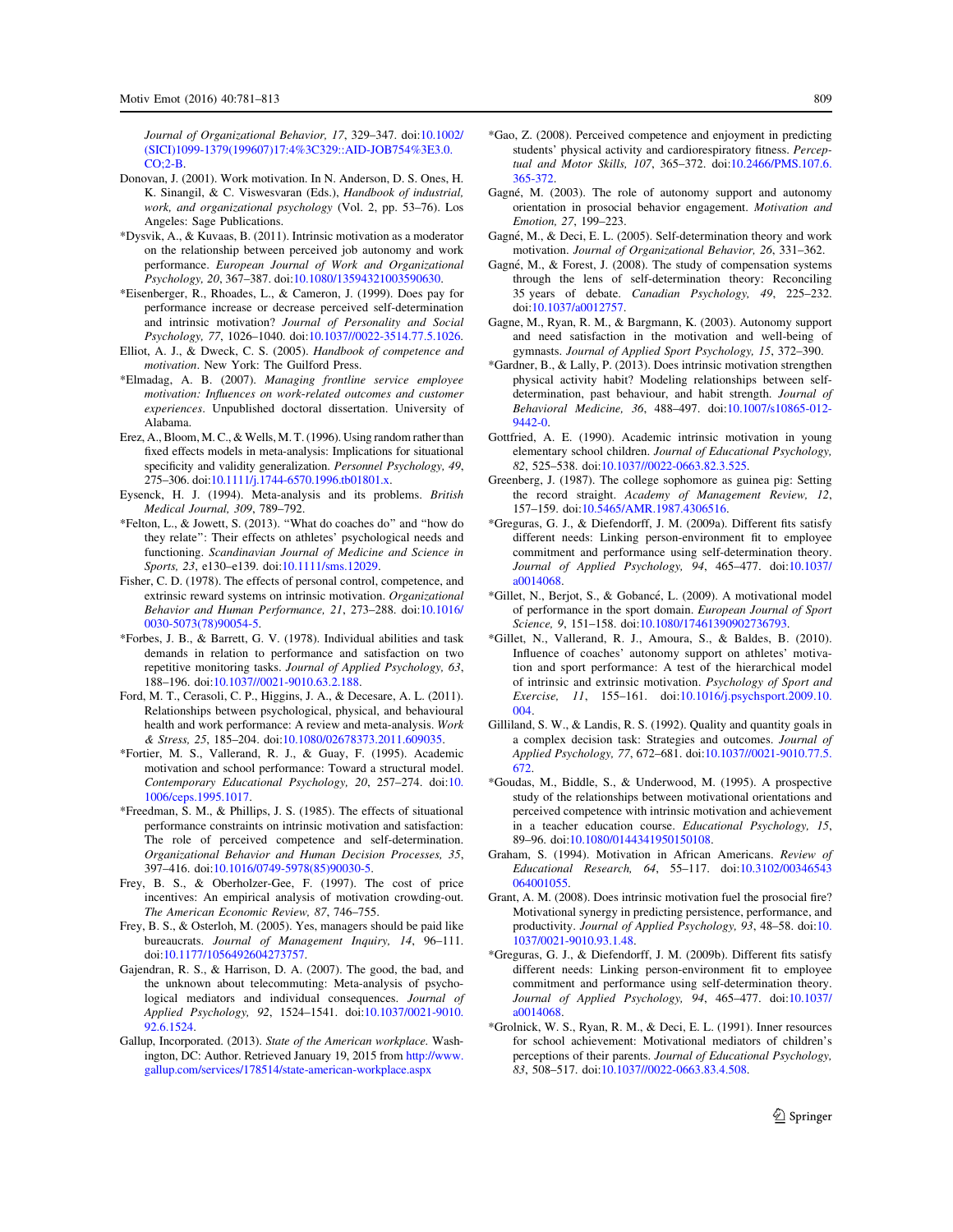- \*Grolnick, W. S., & Slowiaczek, M. L. (1994). Parents' involvement in children's schooling: A multidimensional conceptualization and motivational model. Child Development, 65, 237–252.
- Guion, R. M. (1998). Assessment, measurement, and prediction for personnel decisions. Mahwah: Lawrence Erlbaum.
- Guisinger, S., & Blatt, S. J. (1994). Individuality and relatedness: Evolution of a fundamental dialectic. American Psychologist, 49, 104–111. doi:10.1037//0003-066X.49.2.104.
- \*Hackman, J. R., & Lawler, E. E. (1971). Employee reactions to job characteristics. Journal of Applied Psychology, 55, 259–286.
- Hackman, J. R., & Oldham, G. R. (1976). Motivation through the design of work: Test of a theory. Organizational Behavior and Human Performance, 16, 250–279. doi:10.1037/h0031152.
- \*Halvari, H., Ulstad, S. O., Bagoien, T. E., & Skjesol, K. (2009). Autonomy support and its links to physical activity and competitive performance: Mediations through motivation, competence, action orientation and harmonious passion, and the moderator role of autonomy support by perceived competence. Scandinavian Journal of Educational Research, 53, 533–555. doi:10.1080/00313830903302059.
- \*Hanze, M., & Berger, R. (2007). Cooperative learning, motivational effects, and student characteristics: An experimental study comparing cooperative learning and direct instruction in 12th grade physics classes. Learning and Instruction, 17, 29–41. doi:10.1016/j.learninstruc.2006.11.004.
- \*Harackiewicz, J. M., & Manderlink, G. (1984). A process analysis of the effects of performance-contingent rewards on intrinsic motivation. Journal of Experimental Social Psychology, 20, 531–551.
- Harlow, H. F. (1958). The nature of love. American Psychologist, 13, 673–685. doi:10.1037/h0047884.
- \*Harris,M. D., Tetrick, L. E., & Tiegs,R. B. (1993). Cognitive ability and motivational interventions: Their effects on performance outcomes. Current Psychology, 12, 57–65. doi:10.1007/BF02737092.
- Harter, S. (1978). Effectance motivation reconsidered: Toward a developmental model. Human Development, 21, 34–64. doi:10. 1159/000271574.
- \*Hohn, A. M. (2001, April). Effects of survey format on perceived competence in writing: A developmental study. Paper presented at the Annual meeting of the American Education Research Association.
- Hull, C. L. (1943). Principles of behavior. New York: Appleton-Century-Crofts.
- Hunter, J. E., & Schmidt, F. L. (2004). Methods of meta-analysis (2nd ed.). Thousand Oaks: Sage Publications.
- \*Jelstad, B. (2007). Beyond money: Intrinsic work motivation in profit and nonprofit organizations. Unpublished doctoral dissertation. Norwegian School of Economics and Business Administration.
- Jenkins, G. D., Mitra, A., Gupta, N., & Shaw, J. D. (1998). Are financial incentives related to performance? A meta-analytic review of empirical research. Journal of Applied Psychology, 83, 777–787. doi:10.1037//0021-9010.83.5.777.
- \*Jeon, S. (2008). The effects of parents' and teachers' motivating styles on adolescents' school outcomes and psychological wellbeing: A test of self-determination theory in a Korean context. Unpublished doctoral dissertation. University of Iowa.
- \*Jones, J. E. (2003). Self-determination theory as a model for motivation in a training context. Unpublished doctoral dissertation. University of Oklahoma.
- Judge, T. A., Thoresen, C. J., Bono, J. E., & Patton, G. K. (2001). The job satisfaction-job performance relationship: A qualitative and quantitative review. Psychological Bulletin, 127, 376–407. doi:10.1037//0033-2909.127.3.376.
- \*Kalbers, L. P., & Cenker, W. J. (2008). The impact of exercised responsibility, experience, autonomy, and role ambiguity on job performance in public accounting. Journal of Managerial Issues, 20, 327–347.
- Kane, J. S. (1997). Assessment of the situational and individual components of components of job performance. Human Performance, 10, 193-226. doi:10.1207/s15327043hup1003\_1.
- \*Karatepe, O. M., & Aleshinloye, K. D. (2009). Emotional dissonance and emotional exhaustion among hotel employees in Nigeria. International Journal of Hospitality Management, 28, 349–358. doi:10.1016/j.ijhm.2008.12.002.
- Karau, S. J., & Williams, K. D. (1993). Social loafing: A metaanalytic review and theoretical integration. Journal of Personality and Social Psychology, 65, 681–706. doi:10.1037//0022- 3514.65.4.681.
- Kasser, T., & Ryan, R. M. (1996). Further examining the American dream: Differential correlates of intrinsic and extrinsic goals. Personality and Social Psychology Bulletin, 22, 280–287. doi:10.1177/0146167296223006.
- Klehe, U. C., & Anderson, N. (2007). Working hard and working smart: Motivation and ability during typical and maximum performance. Journal of Applied Psychology, 92, 978–992.
- Kluger, A. N., & DeNisi, A. (1996). Effects of feedback intervention on performance: A historical review, a meta-analysis, and a preliminary feedback intervention theory. Psychological Bulletin, 119, 254–284. doi:10.1037//0033-2909.119.2.254.
- \*Kuvaas, B. (2009). A test of hypotheses derived from selfdetermination theory among public sector employees. Employee Relations, 31, 39–56. doi:10.1108/01425450910916814.
- \*Kwok, D. C. (1995). The self-perception of competence by Canadian and Chinese children. Psychologia: An International Journal of Psychology in the Orient, 38, 9–16.
- LaGuardia, J. G., Ryan, R. M., Couchman, C. E., & Deci, E. L. (2000). Within-person variation in security of attachment: A self-determination theory perspective on attachment, need fulfillment, and well-being. Journal of Personality and Social Psychology, 79, 367–384.
- LaGuardia, J. G., & Patrick, H. (2008). Self-determination theory as a fundamental theory of close relationships. Canadian Psychology, 49, 201–209. doi:10.1037/a0012760.
- \*Lam, S. S., & Schaubroeck, J. (2000). The role of locus of control in reactions to being promoted and to being passed over: A quasi experiment. Academy of Management Journal, 43, 66–78. doi:10.2307/1556386.
- \*Langdon, J. (2010). Teacher behaviors, student motivation, and learning in the domains of physical education. Published Doctoral dissertation retrieved from ProQuest Dissertations and Theses. (Order No. 3402793)
- Leone, D. R. (1995). The relation of work climate, higher order need satisfaction, need salience, and causality orientations to work engagement, psychological adjustment, and job satisfaction (Doctoral dissertation, The University of Rochester, 1995). Dissertation Abstracts International, 56, 2917B.
- Lepper, M. R., Henderlong, J., & Gingras, I. (1999). Understanding the effects of extrinsic rewards on intrinsic motivation—uses and abuses of meta-analysis: Comment on Deci, Koestner, and Ryan (1999). Psychological Bulletin, 124, 669–676. doi:10.1037/ 0033-2909.125.6.669.
- \*Leroy, H., Anseel, F., Gardner, W. L., & Sels, L. (2015). Authentic leadership, authentic followership, basic need satisfaction, and work role performance: A cross-level study. Journal of Management, 41, 1677–1697. doi:10.1177/0149206312457822.
- \*Li, F., Li, Y., & Wang, E. (2009). Task characteristics and team performance: The mediating effect of team member satisfaction. Social Behavior and Personality, 37, 1373–1382. doi:10.2224/ sbp.2009.37.10.1373.
- \*Li, W., Lee, A. M., & Solmon, M. A. (2005). Relationships among dispositional ability conceptions, intrinsic motivation, perceived competence, experience, persistence, and performance. Journal of Teaching in Physical Education, 24, 51–65.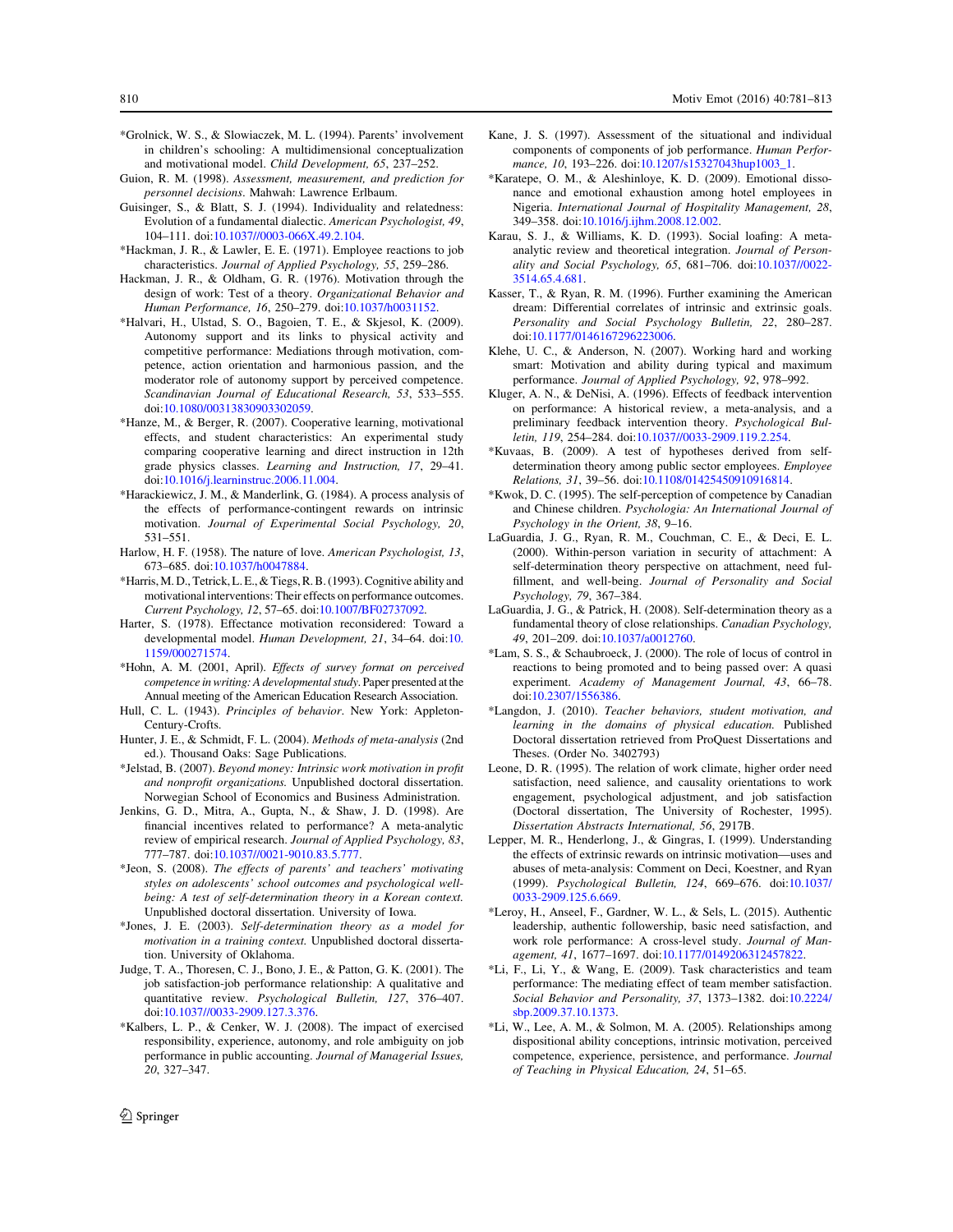- Locke, E. A., & Latham, G. P. (1990). Core findings. In E. A. Locke & G. P. Latham (Eds.), A theory of goal setting and task performance (pp. 27–62). Englewood Cliffs, NJ: Prentice Hall.
- Locke, E. A., & Latham, G. P. (2002). Building a practically useful theory of goal setting and task motivation: A 35-year odyssey. American Psychologist, 57, 705–717. doi:10.1037//0003-066X. 57.9.705.
- \*Lu, L., Lin, X., & Leung, K. (2012). Goal orientation and innovative performance: The mediating roles of knowledge sharing and perceived autonomy. Journal of Applied Social Psychology, 42, E180–E197. doi:10.1111/j.1559-1816.2012.01018.x.
- Marcus, R. F., & Sanders-Reio, J. (2001). The influence of attachment on school completion. School Psychology Quarterly, 16, 427–444. doi:10.1521/scpq.16.4.427.19894.
- Martin, B. H., & MacDonnell, R. (2012). Is telework effective for organizations? A meta-analysis of empirical research on perceptions of telework and organizational outcomes. Management Research Review, 35, 602–616. doi:10.1108/01409171211238820.
- Maslow, A. H. (1943). A theory of human motivation. Psychological Review, 50, 370–396.
- \*McEnrue, M. P. (1984). Perceived competence as a moderator of the relationship between role clarity and job performance: A test of two hypotheses. Organizational Behavior and Human Performance, 34, 379-386. doi:10.1016/0030-5073(84)90044-8.
- McGraw, K. O. (1978). The detrimental effects of reward on performance: a literature review and a prediction model. In M. R. Lepper & D. Greene (Eds.), The hidden costs of reward (pp. 33–60). Hillsdale, NJ: Erlbaum.
- \*Meigher, C. A. (2001). Factors influencing and predicting motivation to learn: An empirical analysis of two theories. Unpublished doctoral dissertation. University of Minnesota.
- Mosier, C. I. (1943). On the reliability of a weighted composite. Psychometrika, 8, 161–168. doi:10.1007/BF02288700.
- Moss, E., & St-Laurent, D. (2001). Attachment at school age and academic performance. Developmental Psychology, 37, 863–874. doi:10.1037//0012-1649.37.6.863.
- \*Mouratidis, A., Vansteenkiste, M., Lens, W., & Sideridis, G. (2008). The motivating role of positive feedback in sport and physical education: Evidence for a motivational model. Journal of Sport and Exercise Psychology, 30, 240–268.
- National Research Council. (1992). Combining information: Statistical issues and opportunities for research. Washington, DC: National Academy Press.
- Ng, T. W., & Feldman, D. C. (2012). Evaluating six common stereotypes about older workers with meta-analytical data. Personnel Psychology, 65, 821–858.
- Nicklin, J. M., Cerasoli, C. P., & Dydyn, K. (2015). Telecommuting: What? Why? When? and How? In J. Lee (Ed.), The impact of ICT on work (pp. 41-70) New York: Springer. doi: 10.1007/978- 981-287-612-6\_3
- Nieminen, L. R., Nicklin, J. M., McClure, T. K., & Chakrabarti, M. (2011). Meta-analytic decisions and reliability: A serendipitous case of three independent telecommuting meta-analyses. Journal of Business and Psychology, 26, 105–121. doi:10.1007/s10869- 010-9185-2.
- Park, S. M., & Rainey, H. G. (2008). Leadership and public service motivation in US federal agencies. International Public Management Journal, 11, 109–142. doi:10.1080/1096749080 1887954.
- Patall, E. A., Cooper, H., & Robinson, J. C. (2008). The effects of choice on intrinsic motivation and related outcomes: A metaanalysis of research findings. Psychological Bulletin, 134, 270–300. doi:10.1037/0033-2909.134.2.270.
- \*Phillips, E. D. (1997). The influence of supervisory acceptance on subordinates' intrinsic motivation and creativity within the

context of expected evaluation. Unpublished doctoral dissertation. Brandeis University.

- Pinder, W. C. C. (2011). Work motivation in organizational behavior (2nd ed.). New York: Psychology Press, Taylor & Francis.
- Pintrich, P. R., & Schunk, D. H. (2002). Motivation in education: Theory, research, and applications (2nd ed.). Upper Saddle River, NJ: Prentice Hall.
- Podsakoff, N. P., Whiting, S. W., Podsakoff, P. M., & Blume, B. D. (2009). Individual-and organizational-level consequences of organizational citizenship behaviors: A meta-analysis. Journal of Applied Psychology, 94, 122–141. doi:10.1037/a0013079.
- \*Pohl, S., Dal Santo, L., & Battistelli, A. (2012). Perceived organizational support, job characteristics and intrinsic motivation as antecedents of organizational citizenship behaviours of nurses. Revue Internationale de Psychologie Sociale, 25, 39–52.
- Porath, C., & Erez, A. (2007). Does rudeness really matter? The effects of rudeness on task performance and helpfulness. Academy of Management Journal, 50, 1181–1197. doi:10. 2307/20159919.
- Porath, C., & Erez, A. (2009). Overlooked but not untouched: How rudeness reduces onlookers' performance on routine and creative tasks. Organizational Behavior and Human Decision Processes, 109, 29–44. doi:10.1016/j.obhdp.2009.01.003.
- \*Pulfrey, C., Darnon, C., & Butera, F. (2013). Autonomy and task performance: Explaining the impact of grades on intrinsic motivation. Journal of Educational Psychology, 105(1), 39–57. doi:10.1037/a0029376.
- Reeve, J. (2009). Understanding motivation and emotion (Vol. 5). Hoboken: Wiley.
- Rich, B. L. (2006). Job engagement: Construct validation and relationships with job satisfaction, job involvement, and intrinsic motivation (Doctoral dissertation). Retrieved from ProQuest Dissertations and Theses. (Order No. 3228825)
- \*Roche, M., & Haar, J. M. (2013). A metamodel approach towards self-determination theory: A study of New Zealand managers' organisational citizenship behaviours. The International Journal of Human Resource Management, 24(18), 3397–3417. doi:10. 1080/09585192.2013.770779.
- Rose, S. (2011). Academic success of nursing students: Does motivation matter? Teaching and Learning in Nursing, 6, 181–184. doi:10.1016/j.teln.2011.05.004.
- Rosenthal, R., & DiMatteo, M. R. (2001). Meta-analysis: Recent developments in quantitative methods for literature reviews. Annual Review of Psychology, 52, 59–82.
- Ross, L., & Nisbett, R. E. (1991). The person and the situation: Perspectives of social psychology: Mcgraw-Hill Book Company.
- Ross, C. E., & Sastry, J. (1999). The sense of personal control: Socialstructural causes and emotional consequences. In C. S. Aneshensel & J. C. Phelan (Eds.), Handbook of the sociology of mental health (pp. 369–394). New York: Kluwer.
- Ryan, R. M. (1993). Agency and organization: Intrinsic motivation, autonomy, and the self in psychological development. In J. Jacobs (Ed.), Nebraska symposium on motivation: Developmental perspectives on motivation (Vol. 40, pp. 1–56). Lincoln: University of Nebraska Press.
- Ryan, R. M., & Connell, J. P. (1989). Perceived locus of causality and internalization: Examining reasons for acting in two domains. Journal of Personality and Social Psychology, 57, 749–761. doi:10.1037//0022-3514.57.5.749.
- Ryan, R. M., & Deci, E. L. (2000). Self-determination theory and the facilitation of intrinsic motivation, social development, and wellbeing. American Psychologist, 55, 68–78. doi:10.1037//0003- 066X.55.1.68.
- Ryan, R. M., & Deci, E. L. (2002). Overview of self-determination theory: An organismic dialectical perspective. In E. L. Deci & R.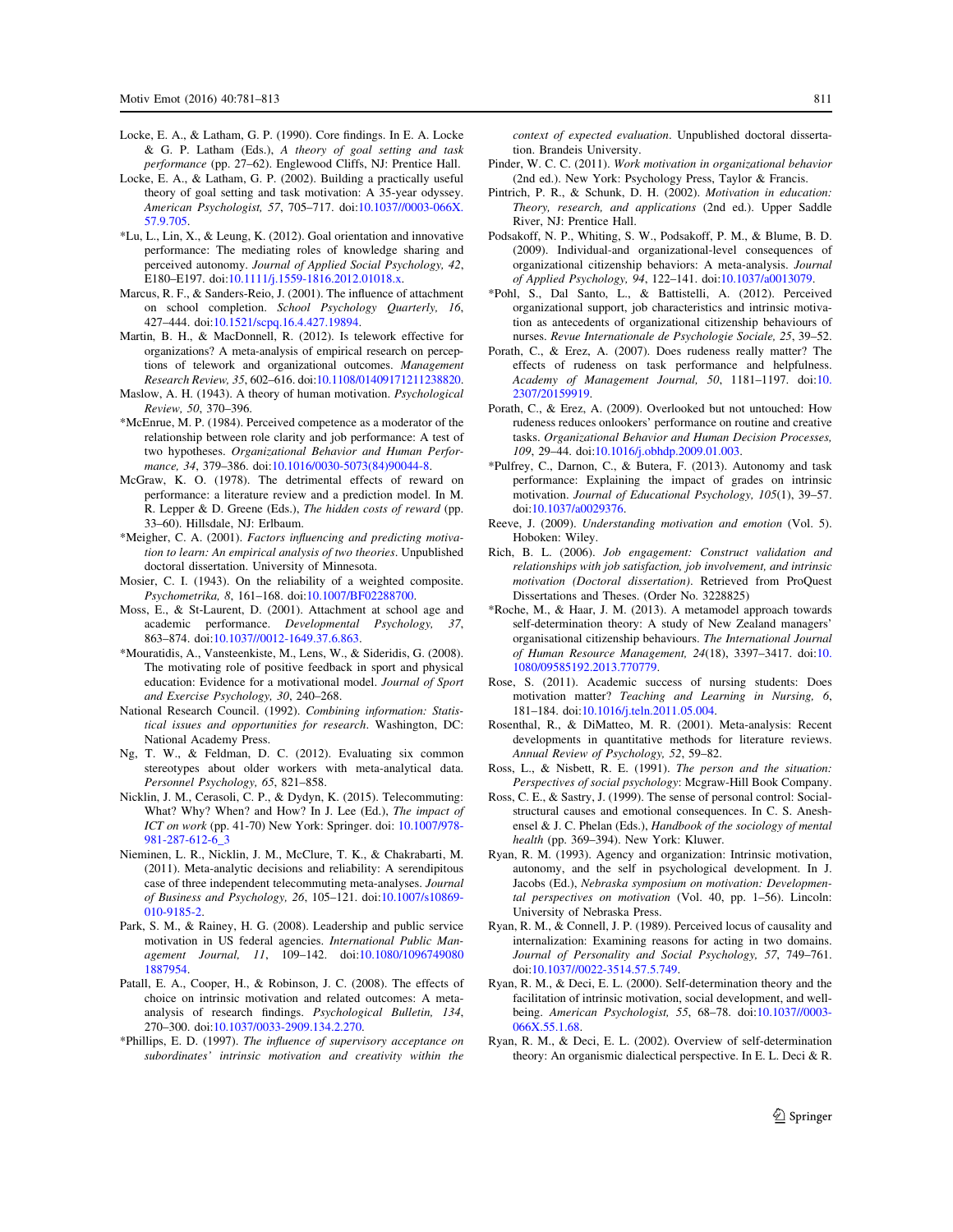M. Ryan (Eds.), Handbook of self-determination research (pp. 3–33). Rochester: University of Rochester Press.

- Ryan, R. M., & Powelson, C. L. (1991). Autonomy and relatedness as fundamental to motivation and education. Journal of Experimental Education, 60, 49–66. doi[:10.1080/00220973.1991.](http://dx.doi.org/10.1080/00220973.1991.10806579) [10806579](http://dx.doi.org/10.1080/00220973.1991.10806579).
- \*Sachs, J. (2001). A path model for adult learner feedback. Educational Psychology, 21, 267–275. doi:[10.1080/01443410](http://dx.doi.org/10.1080/01443410120065478) [120065478](http://dx.doi.org/10.1080/01443410120065478).
- Sackett, P. R., Zedeck, S., & Fogli, L. (1988). Relations between measures of typical and maximum job performance. Journal of Applied Psychology, 73, 482–486. doi[:10.1037//0021-9010.73.3.](http://dx.doi.org/10.1037//0021-9010.73.3.482) [482.](http://dx.doi.org/10.1037//0021-9010.73.3.482)
- Schaufeli, W. B., & Bakker, A. B. (2004). Job demands, job resources, and their relationship with burnout and engagement. Journal of Organizational Behavior, 25, 293–315. doi[:10.1108/](http://dx.doi.org/10.1108/13620430810870476) [13620430810870476.](http://dx.doi.org/10.1108/13620430810870476)
- Schmidt, F. L., & Hunter, J. E. (2001). Meta-analysis. In N. Anderson, D. S. Ones, J. K. Sinangil, & C. Viswesvaran (Eds.), Handbook of industrial, work and organizational psychology (Vol. 1, pp. 51–70). Los Angeles: Sage Publications.
- Schmitt, M., & Dörfel, M. (1999). Procedural injustice at work, justice sensitivity, job satisfaction and psychosomatic wellbeing. European Journal of Social Psychology, 29, 443–453. doi[:10.1002/\(SICI\)1099-0992\(199906\)29:4](http://dx.doi.org/10.1002/(SICI)1099-0992(199906)29:4%3c443:AID-EJSP935%3e3.0.CO;2-C)\443:AID-EJSP935>[3.0.CO;2-C](http://dx.doi.org/10.1002/(SICI)1099-0992(199906)29:4%3c443:AID-EJSP935%3e3.0.CO;2-C).
- \*Senko, C. M. (2003). The stability and regulation of achievement goals: The role of competence feedback. Unpublished doctoral dissertation. University of Wisconsin - Madison.
- Shadish, W. R. (1996). Meta-analysis and the exploration of causal mediating processes: A primer of examples, methods, and issues. Psychological Methods, 1, 47–65. doi:[10.1037//1082-989X.1.1.47](http://dx.doi.org/10.1037//1082-989X.1.1.47).
- Sheldon, K. M., Williams, G., & Joiner, T. (2008). Self-determination theory in the clinic: Motivating physical and mental health. Yale University Press.
- \*Sheldon, K. M., Zhaoyang, R., & Williams, M. J. (2013). Psychological need-satisfaction, and basketball performance. Psychology of Sport and Exercise, 14, 675–681. doi[:10.1016/j.](http://dx.doi.org/10.1016/j.psychsport.2013.05.006) [psychsport.2013.05.006](http://dx.doi.org/10.1016/j.psychsport.2013.05.006).
- Silvester, J., Patterson, F., & Ferguson, E. (2003). Comparing two attributional models of job performance in retail sales: A field study. Journal of Occupational and Organizational Psychology, 76, 115–132. doi:[10.1348/096317903321208916](http://dx.doi.org/10.1348/096317903321208916).
- Simons, T., & Roberson, Q. (2003). Why managers should care about fairness: The effects of aggregate justice perceptions on organizational outcomes. Journal of Applied Psychology, 88, 432–443. doi[:10.1037/0021-9010.88.3.432.](http://dx.doi.org/10.1037/0021-9010.88.3.432)
- \*Sink, C. A., Barnett, J. E., & Pool, B. A. (1993). Perceptions of scholastic competence in relation to middle-school achievement. Perceptual and Motor Skills, 76, 471–478. doi[:10.2466/pms.1993.76.2.471.](http://dx.doi.org/10.2466/pms.1993.76.2.471)
- Skinner, B. F. (1953). Science and human behavior. New York: Macmillan.
- Smith, M. L., & Glass, G. V. (1977). Meta-analysis of psychotherapy outcome studies. American Psychologist, 32, 752–760. doi[:10.](http://dx.doi.org/10.1037//0003-066X.32.9.752) [1037//0003-066X.32.9.752](http://dx.doi.org/10.1037//0003-066X.32.9.752).
- Snyder, R. A., Williams, R. R., & Cashman, J. F. (1984). Age, tenure, and work perceptions as predictors of reactions to performance feedback. The Journal of Psychology, 116, 11–21. doi[:10.1080/](http://dx.doi.org/10.1080/00223980.1984.9923611) [00223980.1984.9923611](http://dx.doi.org/10.1080/00223980.1984.9923611).
- \*Spray, C. M., Wang, C., Biddle, S. J., & Chatzisarantis, N. L. (2006). Understanding motivation in sport: An experimental test of achievement goal and self determination theories. European Journal of Sport Science, 6, 43–51. doi:[10.1080/174613905](http://dx.doi.org/10.1080/17461390500422879) [00422879](http://dx.doi.org/10.1080/17461390500422879).
- \*Spurlock, H. L. (2002). The impact of student-centered pedagogy and students' feelings of autonomy, competence, and relatedness

on motivation: Implications for test motivation and test performance. Unpublished doctoral dissertation. Howard University.

- Stajkovic, A. D., & Luthans, F. (1998). Self-efficacy and work-related performance: A meta-analysis. Psychological Bulletin, 124, 240–261. doi:[10.1037//0033-2909.124.2.240](http://dx.doi.org/10.1037//0033-2909.124.2.240).
- \*Stark, D. R. (1983). The relative effectiveness of personal-psychological versus personal-demographic variables in predicting salespeople's job outcomes. Unpublished doctoral dissertation. Illinois Institute of Technology.
- \*Strain, C. R., Jr. (1999). Perceived autonomy, need for autonomy, and job performance in retail salespeople. Journal of Social Behavior & Personality, 14, 259–265.
- \*Stringer, R. W., & Heath, N. (2006). Possible relationships between depressive symptoms and reading. Canadian Journal of School Psychology, 21, 91–105. doi[:10.1177/0829573506298874](http://dx.doi.org/10.1177/0829573506298874).
- Tang, S. H., & Hall, V. C. (1995). The overjustification effect: A meta-analysis. Applied Cognitive Psychology, 9, 365–404. doi:[10.1002/acp.2350090502.](http://dx.doi.org/10.1002/acp.2350090502)
- Tannenbaum, S. I., & Cerasoli, C. P. (2013). Do team and individual debriefs enhance performance? A meta-analysis. Human Factors: The Journal of the Human Factors and Ergonomics Society, 55, 231–245. doi:[10.1177/0018720812448394.](http://dx.doi.org/10.1177/0018720812448394)
- \*Thorpe, E. R., & Morgan, R. E. (2007). A role theoretic view of product-market strategy execution: An investigation of mid-level marketing managers. Journal of Strategic Marketing, 15, 223–236. doi:[10.1080/09652540701320985.](http://dx.doi.org/10.1080/09652540701320985)
- \*Trusty, M. L., & Macan, T. H. (1995). Personal control: Effects of reward contingency and locus of control. Journal of Social Behavior & Personality, 10, 201–214.
- Truxillo, D. M., Bodner, T. E., Bertolino, M., Bauer, T. N., & Yonce, C. A. (2009). Effects of explanations on applicant reactions: A metaanalytic review. International Journal of Selection and Assess-ment, 17, 346-361. doi[:10.1111/j.1468-2389.2009.00478.x.](http://dx.doi.org/10.1111/j.1468-2389.2009.00478.x)
- \*Tsigilis, N. (2005). The influence of intrinsic motivation on an endurance field test. Journal of Sports Medicine and Physical Fitness, 45, 213–216.
- Tubbs, M. E. (1986). Goal setting: A meta-analytic examination of the empirical evidence. Journal of Applied Psychology, 71, 474–483.
- \*Tyagi, P. K. (1985). Relative importance of key job dimensions and leadership behaviors in motivating salesperson work performance. Journal of Marketing, 49, 76–86. doi[:10.2307/1251617](http://dx.doi.org/10.2307/1251617).
- \*Van den Broeck, A., Sulea, C., Elst, T. V., Fischmann, G., Iliescu, D., & De Witte, H. (2014). The mediating role of psychological needs in the relation between qualitative job insecurity and counterproductive work behavior. The Career Development International, 19, 526–547. doi:[10.1108/CDI-05-2013-0063](http://dx.doi.org/10.1108/CDI-05-2013-0063).
- Van den Broeck, A., Vansteenkinste, M., De Witte, H., & Lens, W. (2008). Explaining the relationships between job characteristics, burnout, and engagement: The role of basic psychological need satisfaction. Work and Stress, 22, 2770294. doi[:10.1080/](http://dx.doi.org/10.1080/02678370802393672) [02678370802393672](http://dx.doi.org/10.1080/02678370802393672).
- Van Eerde, W., & Thierry, H. (1996). Vroom's expectancy models and work-related criteria: A meta-analysis. Journal of Applied Psychology, 81, 575–586. doi[:10.1037//0021-9010.81.5.575.](http://dx.doi.org/10.1037//0021-9010.81.5.575)
- \*Van Rossum, J., & Vermeer, A. (1990). Perceived competence: A validation study in the field of motoric remedial teaching. International Journal of Disability, Development and Education, 37, 71–81. doi:[10.1080/0156655900370108](http://dx.doi.org/10.1080/0156655900370108).
- \*Van Yperen, N. W. (2006). A novel approach to assessing achievement goals in the context of the 2 x 2 framework: Identifying distinct profiles of individuals with different dominant achievement goals. Personality and Social Psychology Bulletin, 32, 1432–1445.
- Vansteenkiste, M., Simons, J., Lens, W., Sheldon, K. M., & Deci, E. L. (2004). Motivating learning, performance, and persistence: